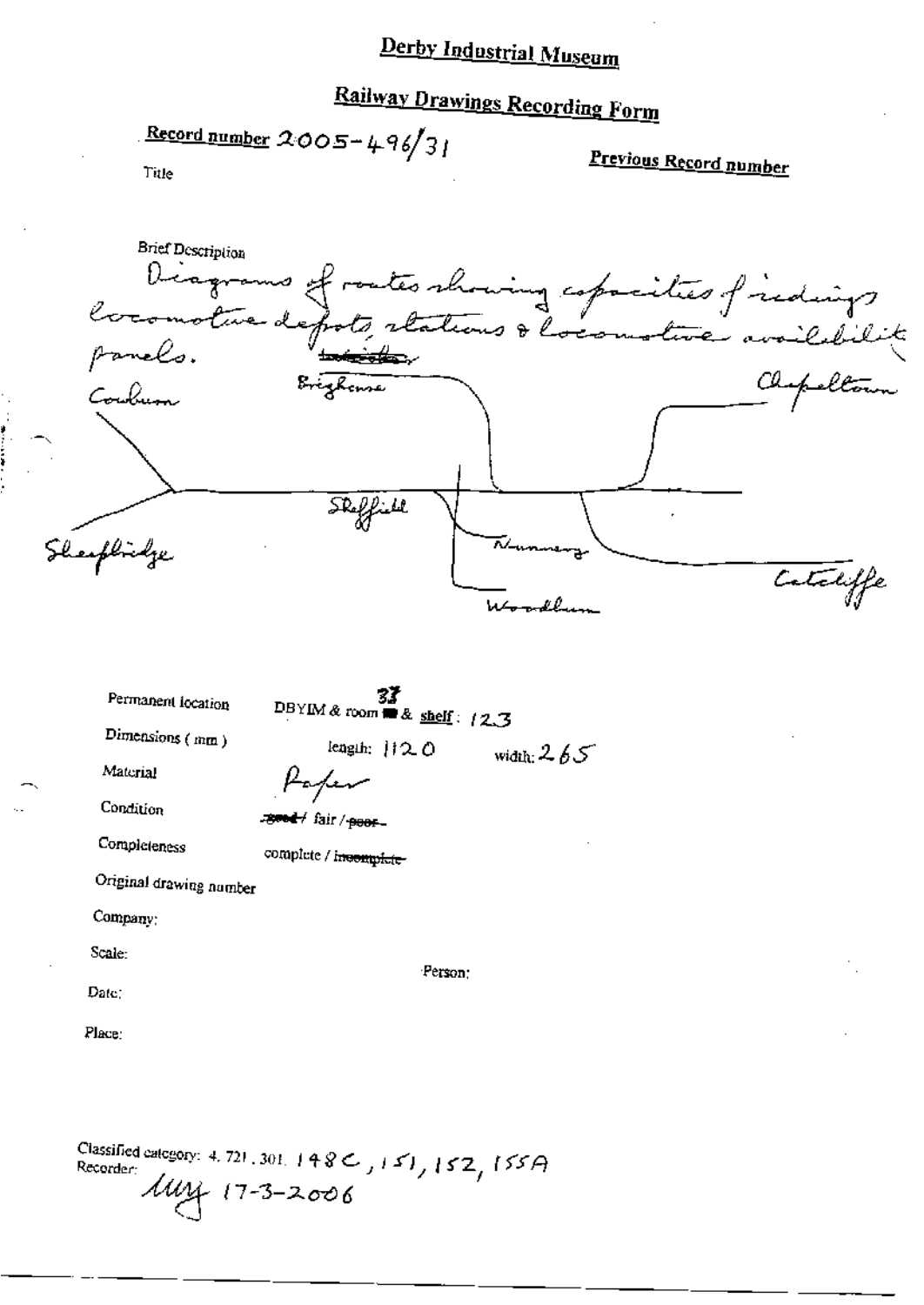# Railway Drawings Recording Form

Record number  $2005 - 496/29$ 

Previous Record number

Title

**Brief Description** 

| rlin <u>cola</u> nd                                                                                                                                                        | Diagrams of rautes showing capacio<br>reconstrue availability panels.                                                |                         |      |
|----------------------------------------------------------------------------------------------------------------------------------------------------------------------------|----------------------------------------------------------------------------------------------------------------------|-------------------------|------|
| Beighton                                                                                                                                                                   |                                                                                                                      | Marborough              | WATH |
| Permanent Iocation<br>Dimensions (mm)<br>Material<br>Condition<br>Completeness<br>Original drawing number<br>Company:<br>Scale:<br>$\mathbf{D}_{\mathbf{d}}$ te.<br>Place: | 77<br>DBYIM & room $\bullet$ & shelf: 123<br>length: $1110$<br>Kaher<br>seed / fair / peer<br>complete / incomplete" | width: $265$<br>Person: |      |
|                                                                                                                                                                            |                                                                                                                      |                         |      |

Classified entergry: 4.721.301.122,152.<br>Recorder:<br> $\mathcal{U}\mathcal{U}^{\circ}$  17-3-2006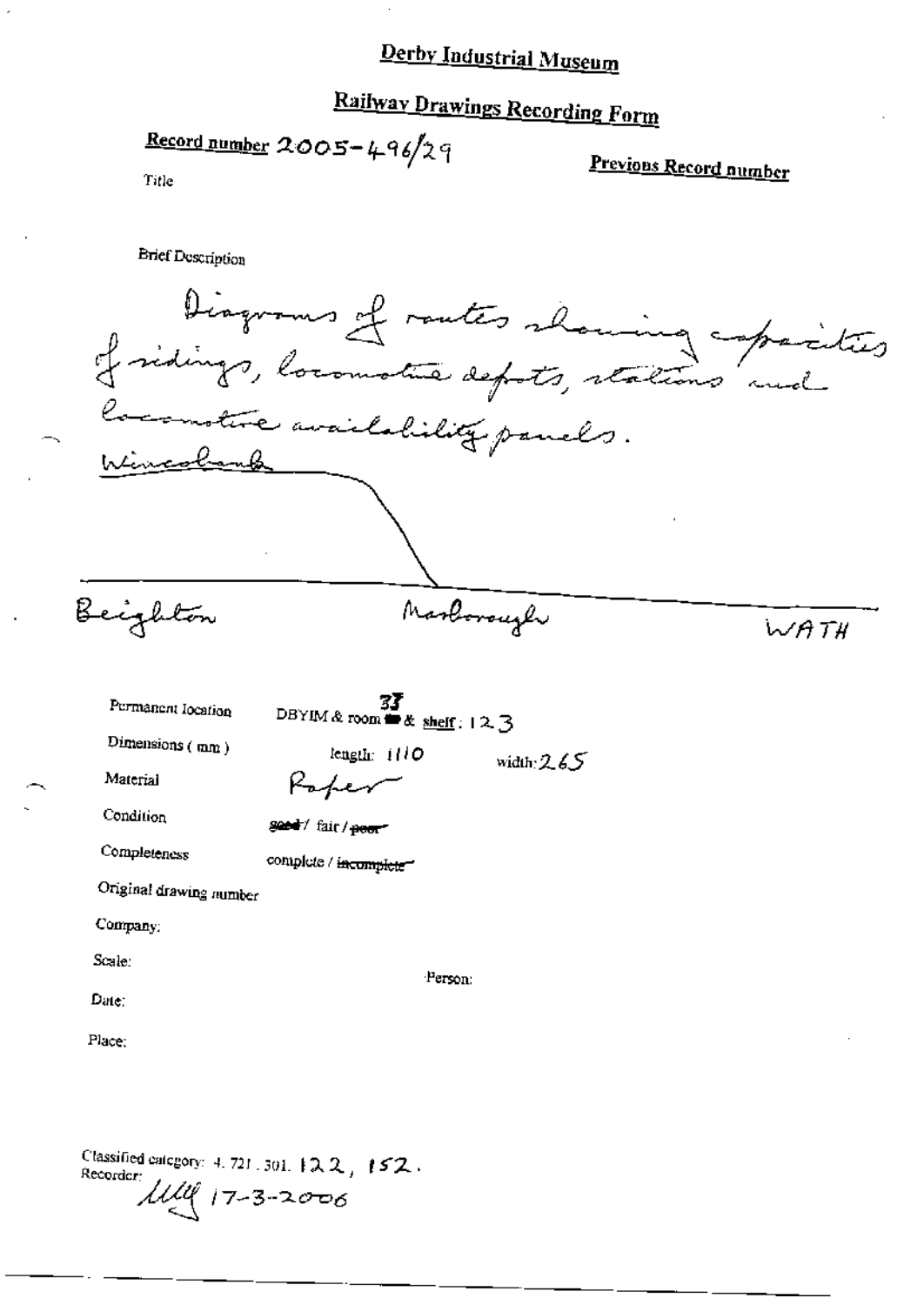# **Railway Drawings Recording Form**

**Record number 1997-5/ 656, 1** 

Previous Record number MRP 132/736

Title

MIDLAND RAILWAY<br>SHEFFIELD & ROTHERHAM LINE DRONFIELD AND UNSTONE BRANCH LAND PLAN

**Brief Description** 

Title page of hand Reams with Titles of Acts between 183681899.

Permanent location

DBYIM & room 49 & shelf:  $90$ 

Dimensions (mm)

length:  $865$  width:  $585$ 

Material

Condition

Paper V, good / fair / poor

Completeness

complete / incomplete-

Original drawing number

Company:  $M R$ 

Scale:

Date:  $1916$ 

Place:

Sheffield

Classified category: 4.721.301.152 @ 149 Recorder: 11064 4/12/1998

Person: Summergard hog WHC Clays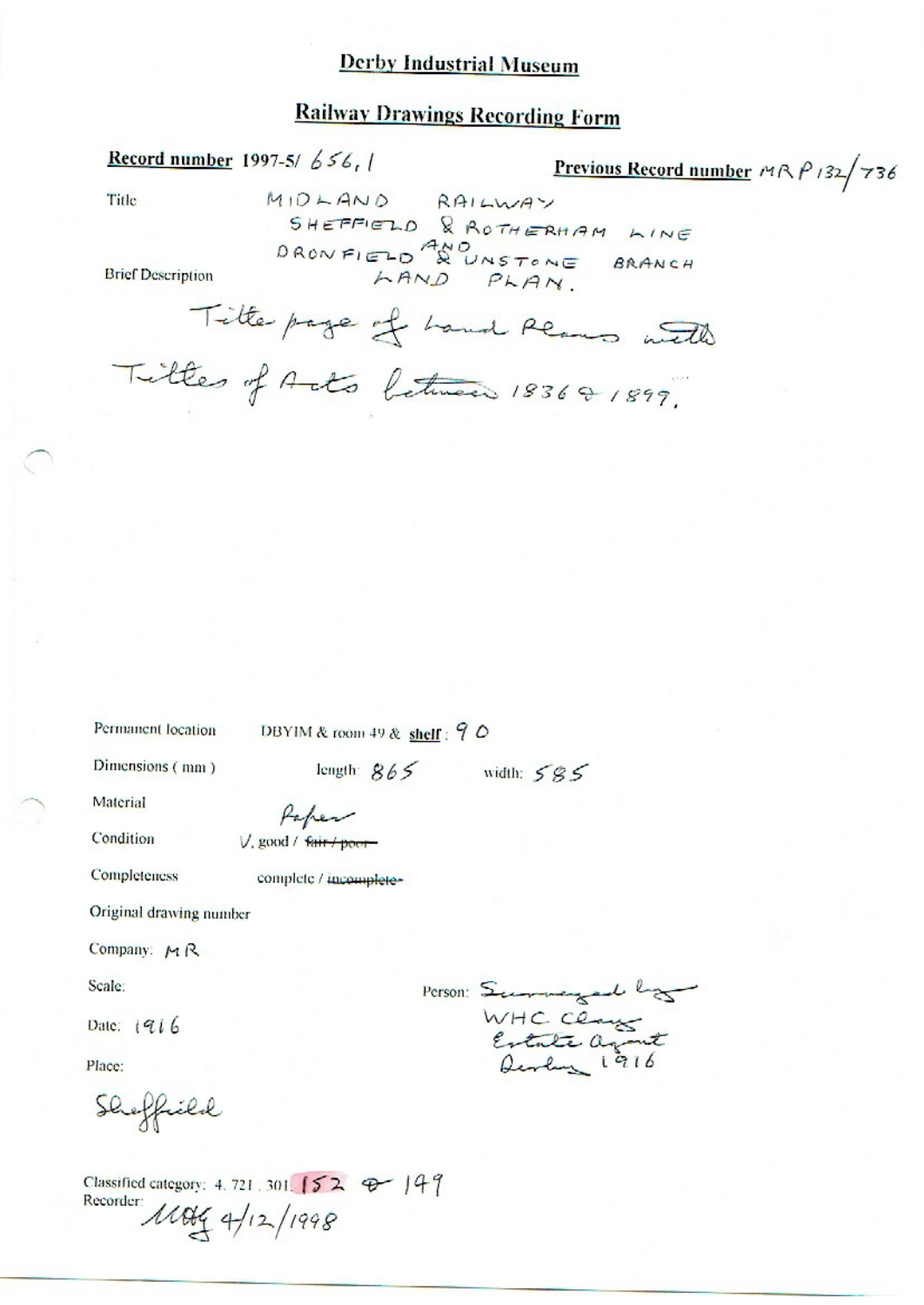$\ddot{\phantom{0}}$ 

# **Railway Drawings Recording Form**

| <b>Record number</b> 1997-5/ $656.2$                             | Previous Record number MRP132/736 |
|------------------------------------------------------------------|-----------------------------------|
| Title                                                            |                                   |
| WEST RIDING OF THE COUNTY OF YORK                                |                                   |
| CITY & COUNTY BOROUGH OF SHEFFIELD<br><b>Brief Description</b>   |                                   |
| FORMERLY PARISH OF BRIGHTSIDE BIERLOW                            |                                   |
|                                                                  |                                   |
| Detailed plan of railway tracks, buildings and                   |                                   |
| facilities with adjournt rands, binildings,<br>vatermenses.      |                                   |
|                                                                  |                                   |
| Bevious landowners aboun with beach rumbers.                     |                                   |
| Duke of Norfolk, Fruiters of Duke of Norfolk.                    |                                   |
| Ann Chambers, W.H. Walker, J Furner                              |                                   |
| William Hockmood. Alfred Sorly: Hounfield & Aroun                |                                   |
| Frederick Hant, JRochack.<br>hour                                |                                   |
| JWilm.<br>HBL and                                                |                                   |
| I Haltersley.                                                    |                                   |
| C Cammello Co Led. Flowers Fraggatt.<br>S Glave.                 | Location                          |
| Permanent location<br>DBYIM & room 49 & shelf: $70$              | Wicher Goods                      |
| Dimensions (mm)<br>length, $820$<br>width: $535$                 | Greenfolloredo                    |
| Material<br>Arper                                                | Carlile Winds                     |
| Condition<br>$\vee$ , good / fair / peer                         | Alm Wards                         |
| Completeness<br>complete / incomplete                            |                                   |
| Original drawing number Sheet 1                                  |                                   |
| Company: 34 A                                                    |                                   |
| Scale: $I'' = 2 \epsilon H A_{HMS}$<br>Person:                   |                                   |
| Date: $\Lambda$ Lavelqib                                         |                                   |
| Place:                                                           |                                   |
|                                                                  |                                   |
| Sleffield<br>Wicker Joods lefot                                  |                                   |
| Classified category: 4, 721, 301, 152-<br>Recorder:<br>4/12/1998 |                                   |

 $\sim$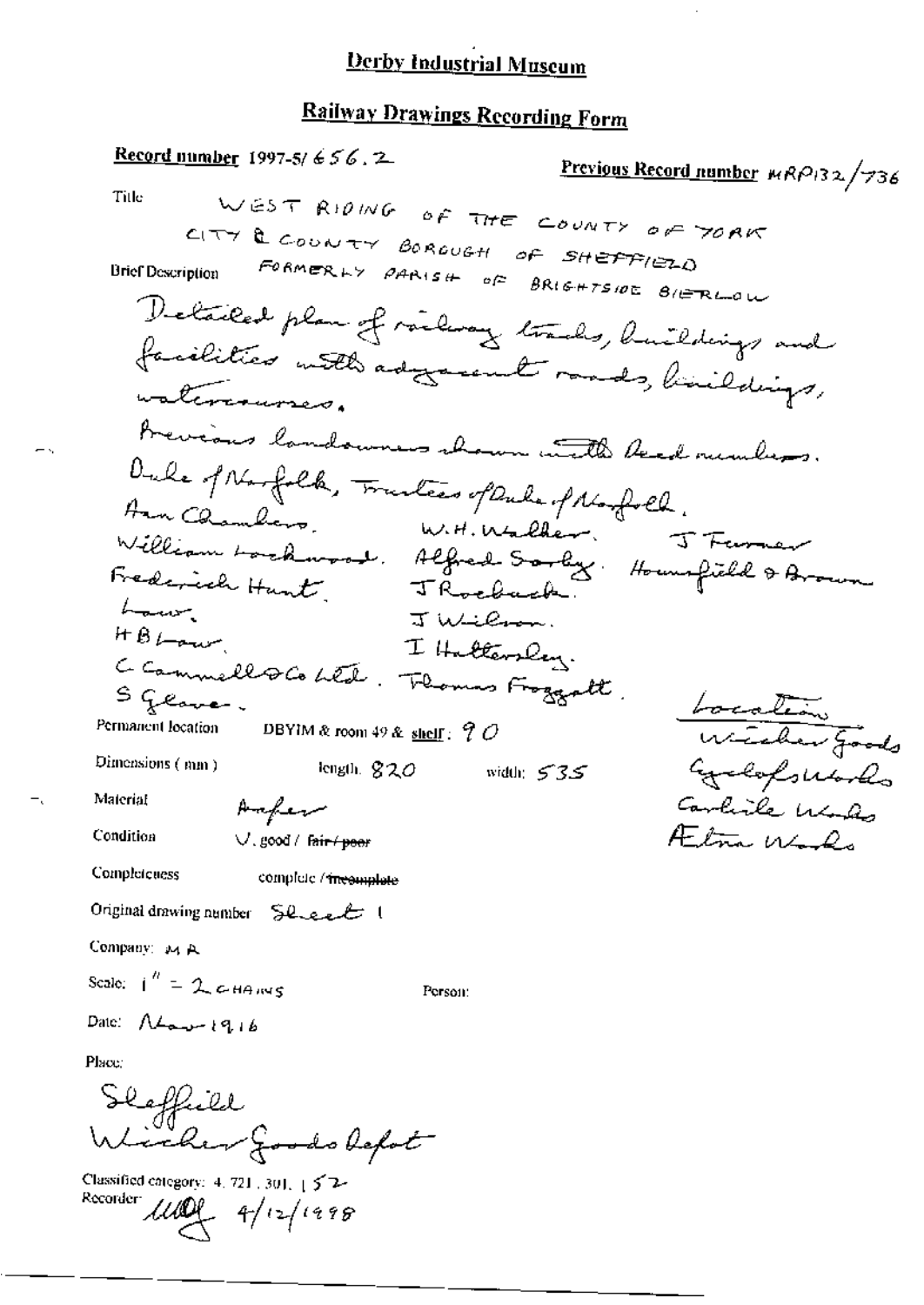# Railway Drawings Recording Form

|                                                                | 3. /kecord number 1997-5/ 456.                       | Previous Record number HRP132 /736            |
|----------------------------------------------------------------|------------------------------------------------------|-----------------------------------------------|
| Title                                                          |                                                      | WEST RIDING OF THE COUNTY OF YORK             |
|                                                                |                                                      | GITY & COUNTY BOROUGH OF SHEFFELD             |
| Brief Description                                              |                                                      | FORMERLY PARISH OF BRIGHTSIDE BIERLOW         |
|                                                                |                                                      | Detailed plan of miling tracks, buildings and |
|                                                                |                                                      | facilities with adjournt rands, haildings,    |
| materiannes                                                    |                                                      |                                               |
|                                                                |                                                      | Acvious landowners shown with deed runber.    |
|                                                                |                                                      |                                               |
|                                                                | Sheffield District Ry Co.                            | Duke of Nagolh, luce of Nagolh a Trantics.    |
|                                                                |                                                      | Location: Allas Works, Norfolk Works,         |
|                                                                |                                                      | Cardigan Sidings. Bessenar Waks.              |
|                                                                |                                                      | President Steel Works, Brightonde Works,      |
| Permanent location                                             | DBYIM & room 49 & shelf 90                           | Candigan Works                                |
| Dimensions (mm)                                                | length $320$                                         | width: $53.5$                                 |
| Material                                                       | Peper                                                |                                               |
| Condition                                                      | $\vee$ good / fair / poor                            |                                               |
| Completeness                                                   | complete / incomplete                                |                                               |
|                                                                | Original drawing number $\sum Q_{\text{ref}}$ $\sum$ |                                               |
| Company: M R                                                   |                                                      |                                               |
| Scale: $i'' = 2$ $\leq$ $\epsilon$ $\epsilon$ $\alpha$ $\beta$ |                                                      | Person:                                       |
| Date: $N_{\text{max}}$ (916                                    |                                                      |                                               |
| Place:                                                         |                                                      |                                               |
| Sheffield                                                      |                                                      |                                               |
| Classified category: 4, 721, 301, 15 <sup>2</sup><br>Recorder: | $\mu_{\text{V}}$ +/12/1998                           |                                               |

 $\sim$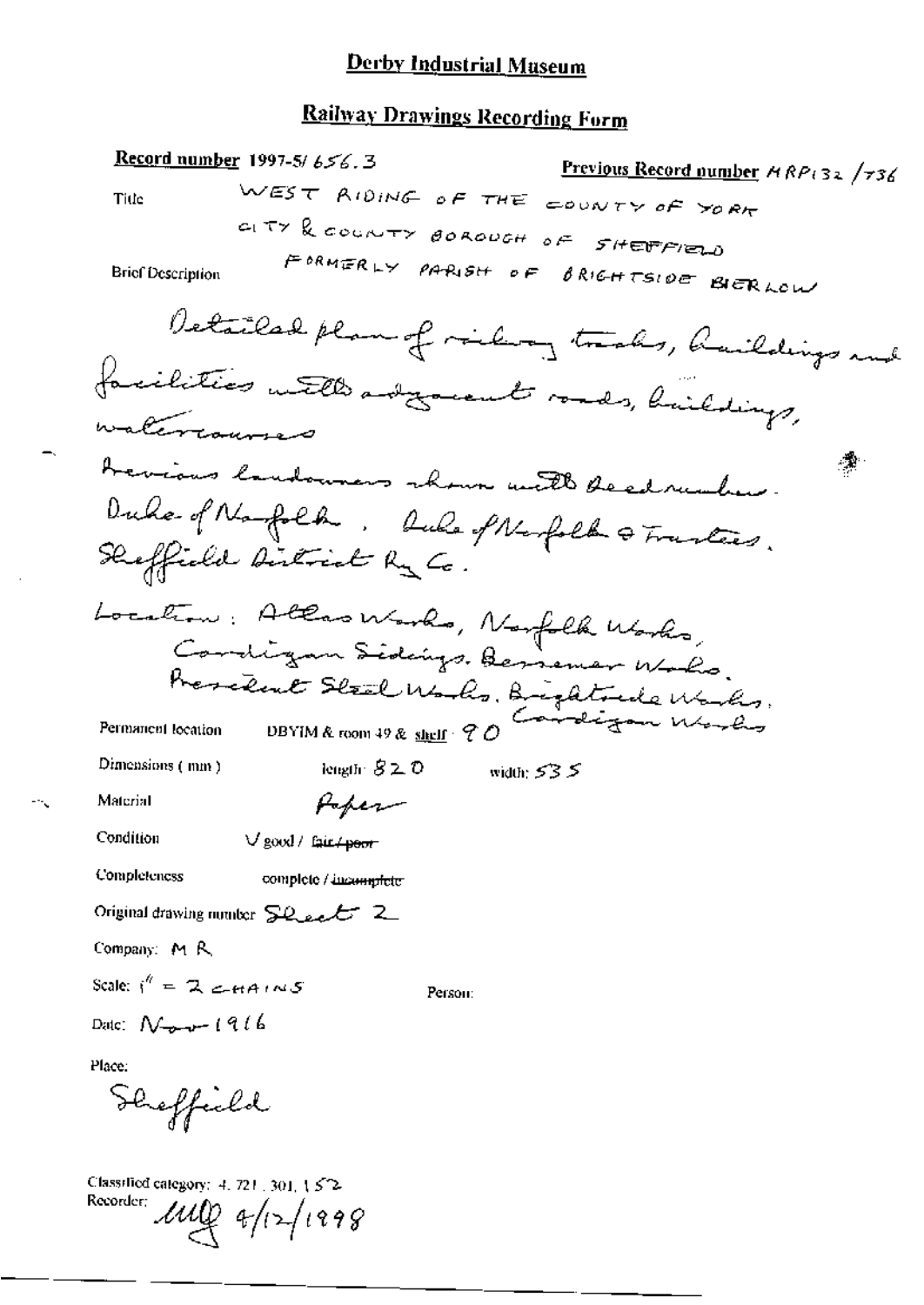# Railway Drawings Recording Form

 $\sim$ 

۰,

| Record number 1997-5/656.4                                                               | P <u>revious Record number</u> MRP 132/73 <i>6</i> |
|------------------------------------------------------------------------------------------|----------------------------------------------------|
| WEST RIDING OF THE COUNTY OF YORK<br>Title                                               |                                                    |
| GITY & COUNTY BOROUGH                                                                    | aF Sa∉PReto                                        |
| FORMERLEY PARISH OF BRIGHTSIDE BIERLOW<br><b>Brief Description</b>                       |                                                    |
| Detailed planeformiling trades, baildings and                                            |                                                    |
| facilities with adgreent roads, buildings,                                               |                                                    |
| wal <del>er</del> aursen,                                                                |                                                    |
| frevers landowners revour with Read unabers.                                             |                                                    |
| Dake of Norfolk.<br>Componention of Sheffield.                                           |                                                    |
| Commell Laint & Co. Trustees of Dake of Norfolk                                          |                                                    |
| HY Unim.                                                                                 | Shaffield dostrict Rig Co.                         |
| Alfred Henleys.<br>Elizabeth Ocamo.                                                      | Vickers Sons & Maxim Ltd.                          |
| bocalin;<br>Earl Litzwilliam.                                                            |                                                    |
| Gerlops Works.<br>EFSanderson                                                            |                                                    |
| Sanderson Broo                                                                           | grimanthurfe good works                            |
| Permanent location<br>DBYIM & room 49 & shelf: $Q$                                       | Grimmer thought Sidnings, Engine Shad.             |
| Dimensions (mm)<br>width: $53 \times$<br>length: $\frac{1}{2}$ 2. O                      |                                                    |
| Material<br>Paper                                                                        |                                                    |
| Condition<br>$\sqrt{\text{good}/\text{f} \pi \cdot \text{top}}$                          |                                                    |
| Completeness<br>complete / iscomplete                                                    |                                                    |
| Original drawing number $5a + 3$                                                         |                                                    |
| Company: $M R$                                                                           |                                                    |
| Scale: $1'' = 2$ c+ A (M S)<br>Person:                                                   |                                                    |
| Date: $\sqrt{1.6} - 19.16$                                                               |                                                    |
| Place:<br>Shuffield                                                                      |                                                    |
| Classified category: $4.721$ , 301, $\frac{1}{2}$ 2 -<br>Recorder:<br>$\mu$ uy a/12/1998 |                                                    |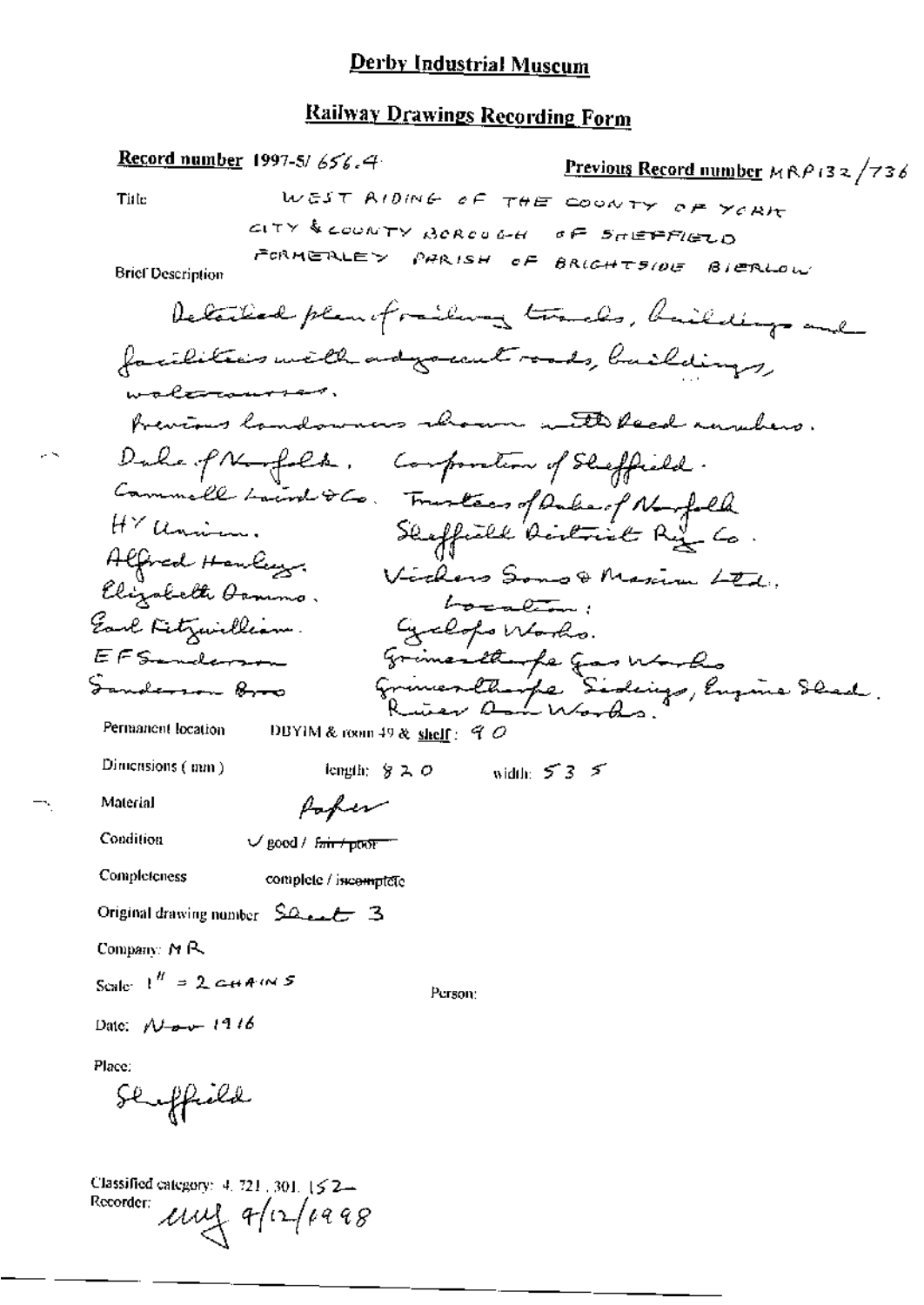Previous Record number  $\alpha$  RP i3 2/736 Record number 1997-5/  $656.5$ WEST RIDING OF THE COUNTY OF YORK Title  $C(TY)$  county BOROUGH of SHEPPIELD FORMERLY PARISH OF BRIGHTSIDE BIERLOW **Brief Description** betaledplan of reclaring tracks, buildings and facilities with adjourned roads, buildings and ستسوسون سيستعصص والمستعصر frevious landswears shown with Reed runbers ; Ebizabeth E Hawley GCRly Co. Earl Fetzwilliam<br>Floro Smith. Shoffield dutrit Rly Co.<br>Marson Booth VCo. Floro Roman. EM DE Clay. A.J. Creswick. Goo Shepherd. Bougomin Rose Aline Borry. Composition of Shiffield. H Unanian. H Uneven. Marshall & Howly.<br>Slosanshung Hospital. Elisabeth Cresimies M. SOL Rly Co. Brightrade Brick & Tile Co Ltd Location: DBYIM & room 49 & shelf :  $70$ Permanent location Brightnide Station. width:  $555$ length:  $$20$ Dimensions (mm) Wincolnulet Poper Material Readow Hell States. V. good / fair / poor-Condition complete / incomplete Completeness Original drawing number Sealer9 Company:  $M$ <sup>2</sup> Scale:  $I^h = \lambda \epsilon A^{A} A^{B}$ Person: Date:  $N_{\text{max}}$  (916) Place: Sheffield Brightniche Classified category: 4, 721, 301, [57-Recorder:  $4/12/1998$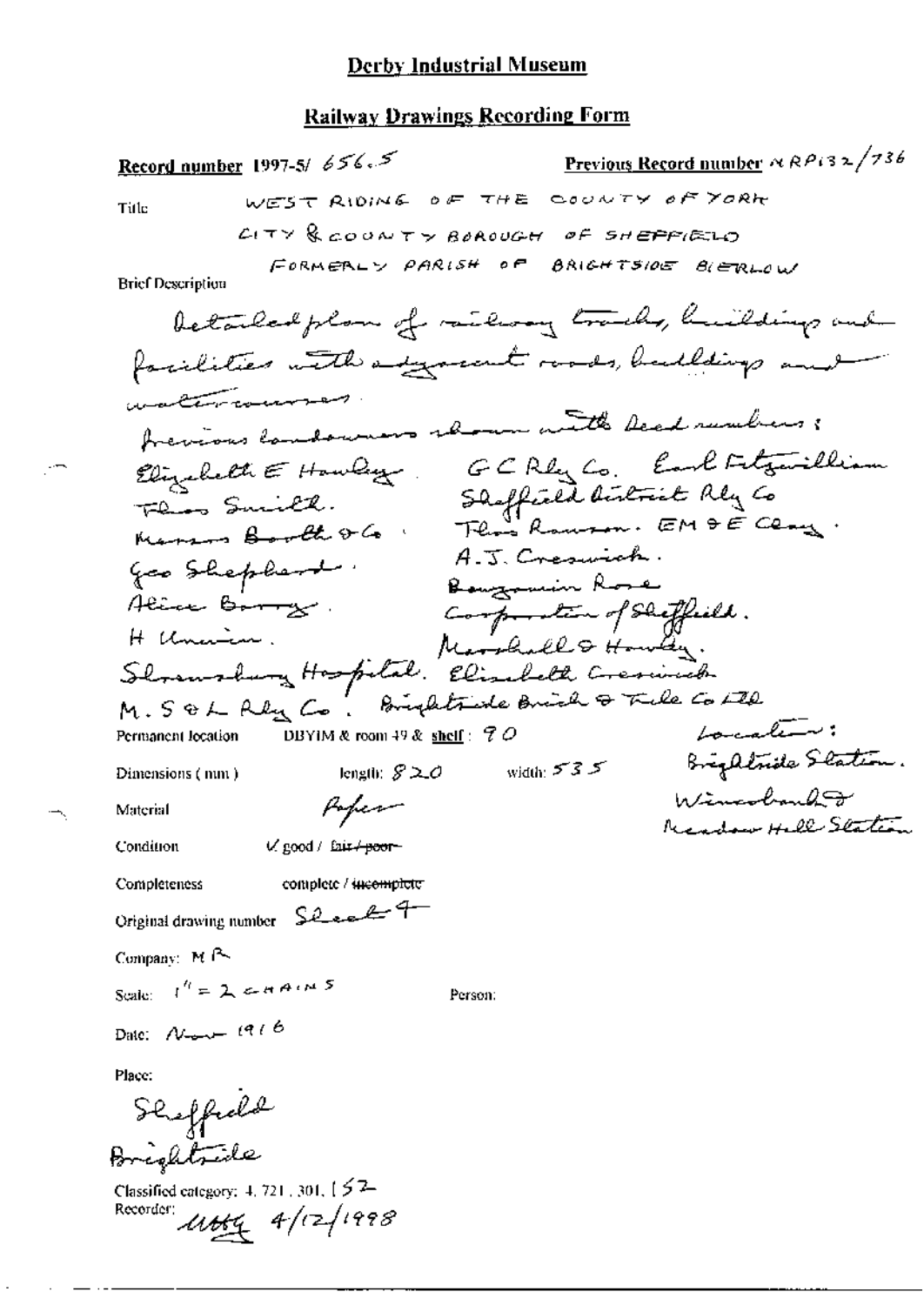Previous Record number  $MRP/32/736$ Record number 1997-5/ $656.6$ RΗ W

Title

**Brief Description** 

Company:  $M \sim$ 

Scale:  $1^4$  = 2 c + AIN 5

Person:

Date:  $AL_{\text{max}}$  (116

Place:

Shoffield Atology - A

Classified category: 4, 721, 301.152  $\mu$ ue a/12/1998 Recorder: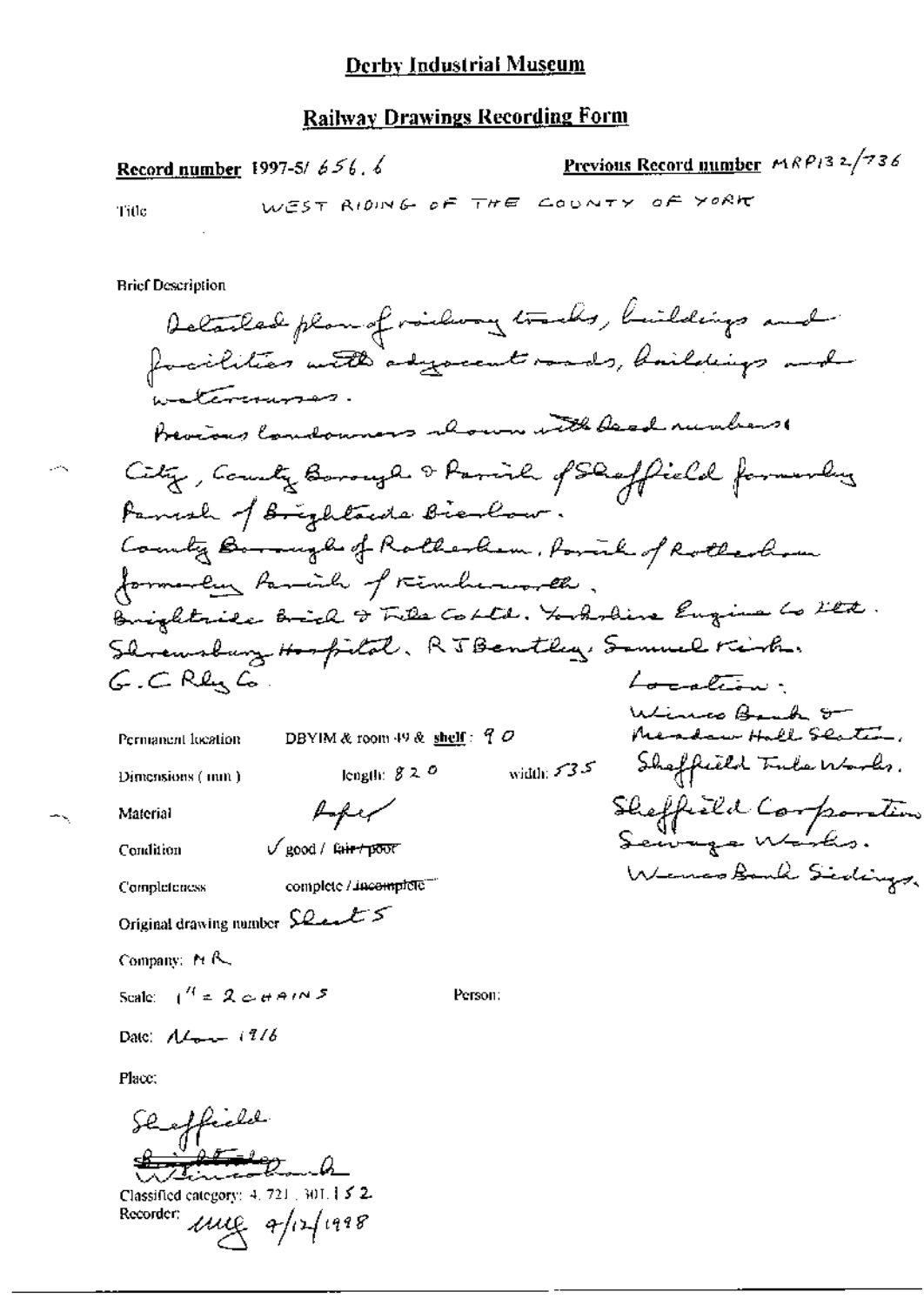Previous Record number  $ARPI32/236$ Record number 1997-5/656.  $\mathbb{Z}$ WEST RIDING OF THE COUNTY OF YORK Title COUNTY ROBOUGH  $ROTHERHAM$ o E.  $PARISH$  OF ROTHERHAM FORMERLY PARISH OF KIMBERWORTH **Brief Description** Detailed plan of railway tracks, buildings, and facilities with adgressed made, buildings and materianses Aventars Candonnais shown with Deed numbers: RearDownersWillis, Henry John Hirst, Thomas John Housfield. Ann Swinder. Thomas George Corbett Robert Joseph Chambers. Jeorge Willow Chambers: Rarkgate Jong Steel Co LTD R.J. Bentley Thomas Walker Somuch Kirk goshua Walker.  $MS\odot LRL_{x}$   $Co$ Localine. DBYIM & room 49 & shelf:  $90$ Permanent location goodon arm. width:  $535$ length:  $g \ge 0$ Dimensions (mm) Rollandam Wagon Paper Material Holmes Blant  $\sqrt{2}$  good / first point Condition Funnaces. complete / incomplete-**Completeness** Original drawing number  $\text{s}_\text{dec}$ t 6 Company: MR Scale:  $1'' = 2e + 4m5$ Person: Date:  $\Lambda_{\text{bound}}$  | 9/6 Place: Sheffeeld Classified category: 4, 721, 301, 152-Recorder: *Leve* 4/12/1998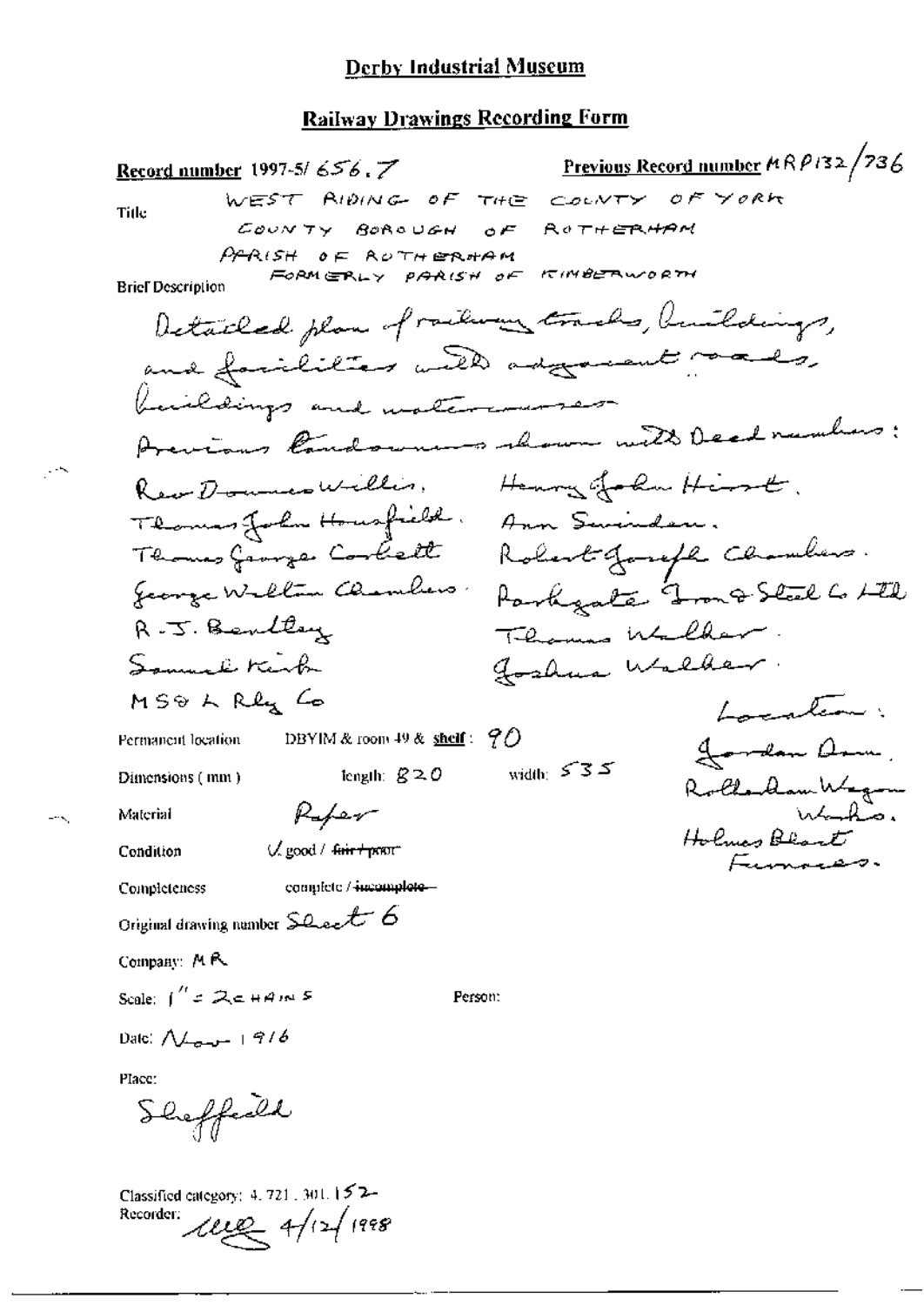Previous Record number MR  $P$ 132/736 Record number 1997-5/656. S WEST RIDING OF THE COUNTY OF YORK Title GOUNTY BOROUGH OF ROTHERHAM FORMERLY PARISH OF KIMBERWORTH **Brief Description BRINSWORTH** Detailed plan frailway tracks, buildings and facilities with adjacent roads, buildings and watercourse. Previous Condomnans aboun with bead numbers. HP Bardger & TSB Eastwood. John Gillott. William Swamn. RJ Bankley. Compof Rollerham. Ren JS Winter. Midland Souls Ltd. George Brown.<br>F.L. Harrop. Flowers Wheatly Innes Whent Thomas Wallar. Etizabeth & Anice Curdy . Thomas Hodro Peter Stubbs Let. Fernant Brookle, Benzamin Badger. Corporation of Rotherham-F.O. Michlethwait, French Bingham John Smiths Fadantes Brawery Colte  $55$  Habershow. Welliam & Oliver Funnion, Mary Funnion. William Halfrild. Permanent location DBYIM & room 49 & shelf:  $70$ Henny Brag & Cottle Terre Fumer length:  $$20$  width:  $53$ Dimensions (mm) Edwin Heap Paper Material Samuel Rodgers Feoffer of Rotherhom  $\sqrt{\text{good}/\text{ fair}+\text{part}}$ Condition Florenco Butterel Willi complete /-incomplete" **Completeness** They Rawson Olo Lide Original drawing number Sheet 7 George Austin Company:  $H R$ Gohn Haze Scale:  $1^{n} = 2c+n+1$ Matthew Hobers Don Person: Edmund Cottan Date:  $N_{\text{corr}}$  (916 John Hay Place: Waller Spanison ottenham J Clame J Folconer George Kunches Classified category:  $4, 721, 301, 152$ Thomas Willes Recorder:  $uw_{x}$  of  $(2|1999)$  $P, 7.0$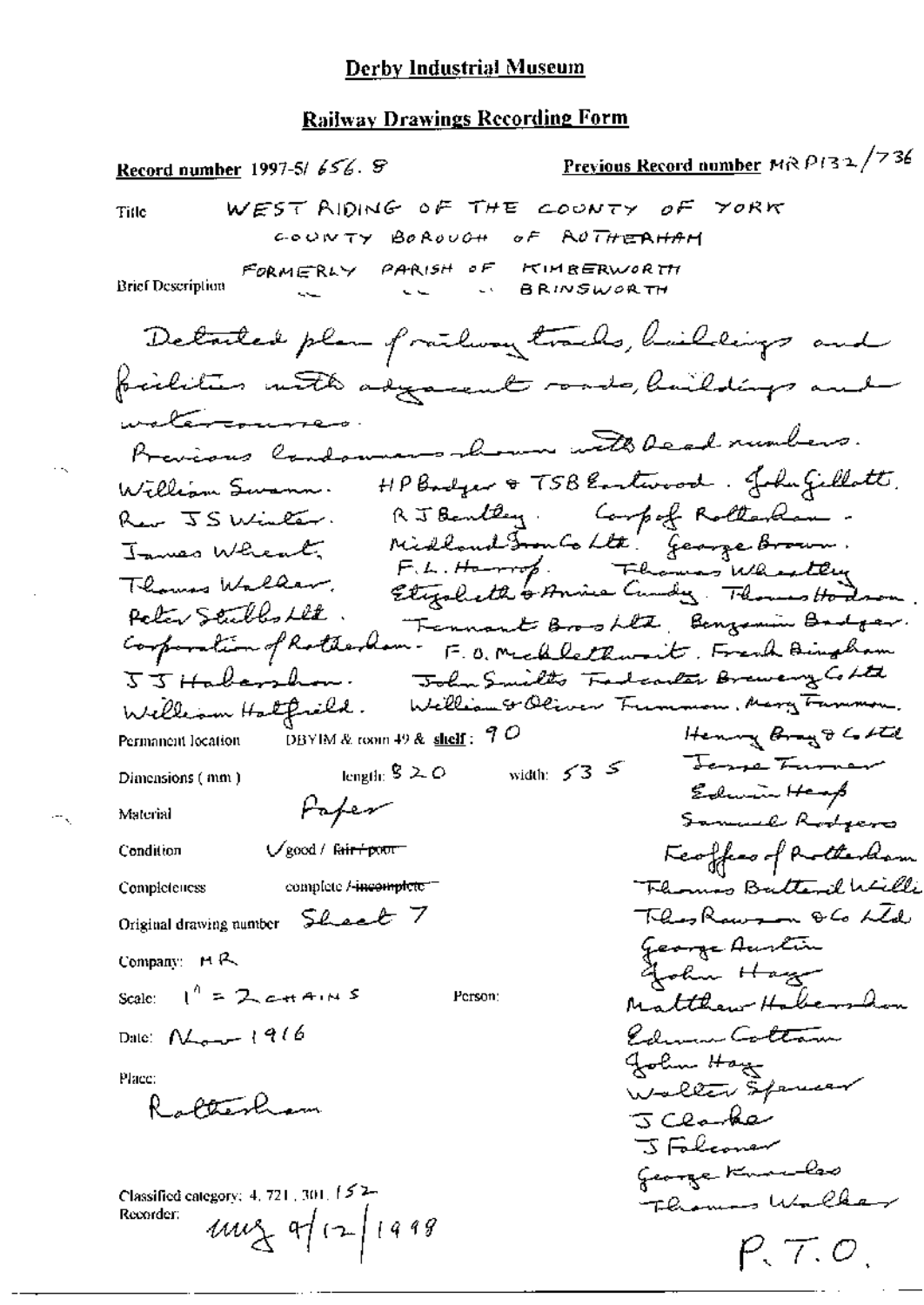<u>Previous Record number</u>  $HRA132/736$ Record number 1997-5/656.9 WEST RIDING OF THE COUNTY OF YORK Title COUNTY BOROUGH OF ROTHERHAM PARISH OF ROTHERHAM I **Brief Description** PARISH OF KIMBERWORTH Detailed plan of milway tracks, buildings and forcilities with regreant roads, buildings and watercourses Acrimo landsmens shown with Reed members. John Hay. South York live River Am Co. george Knowles. Williams Elizabeth Woodlead. Thomas Walker. Postmarter general. Centes Names, Daniel Mullins. Joseph Badger, Commissioners (Korlos Public Britaing)<br>Many Henre, Corl of Effinyham. Skyfild Rotherlan Ry<br>John Copeland, Companion photosolan:<br>TN Redform. Investor Thotherlan:<br>Permanent iscalion DBYIM&7001149& <u>shell</u>: 90 width:  $53$ iength: 820 Dimensions (mm)  $\sqrt{2\pi r}$ Afer Material Burkon Weir Brewing. Brimmonth Group Wheel √ good / fair+para Condition complete / incomplete Completeness Rutherham Wertgate Original drawing number Sheet 8 Company:  $M \xrightarrow{P}$ Scale:  $I^n = 2$  chains Person: Date:  $\mathcal{N}_{\mathcal{O}}$  $\vee$  1916 Place: Rutherlan Westgale Classified category: 4, 721, 304, 152-Recorder:  $\mu$  $\sim$  4/12/1998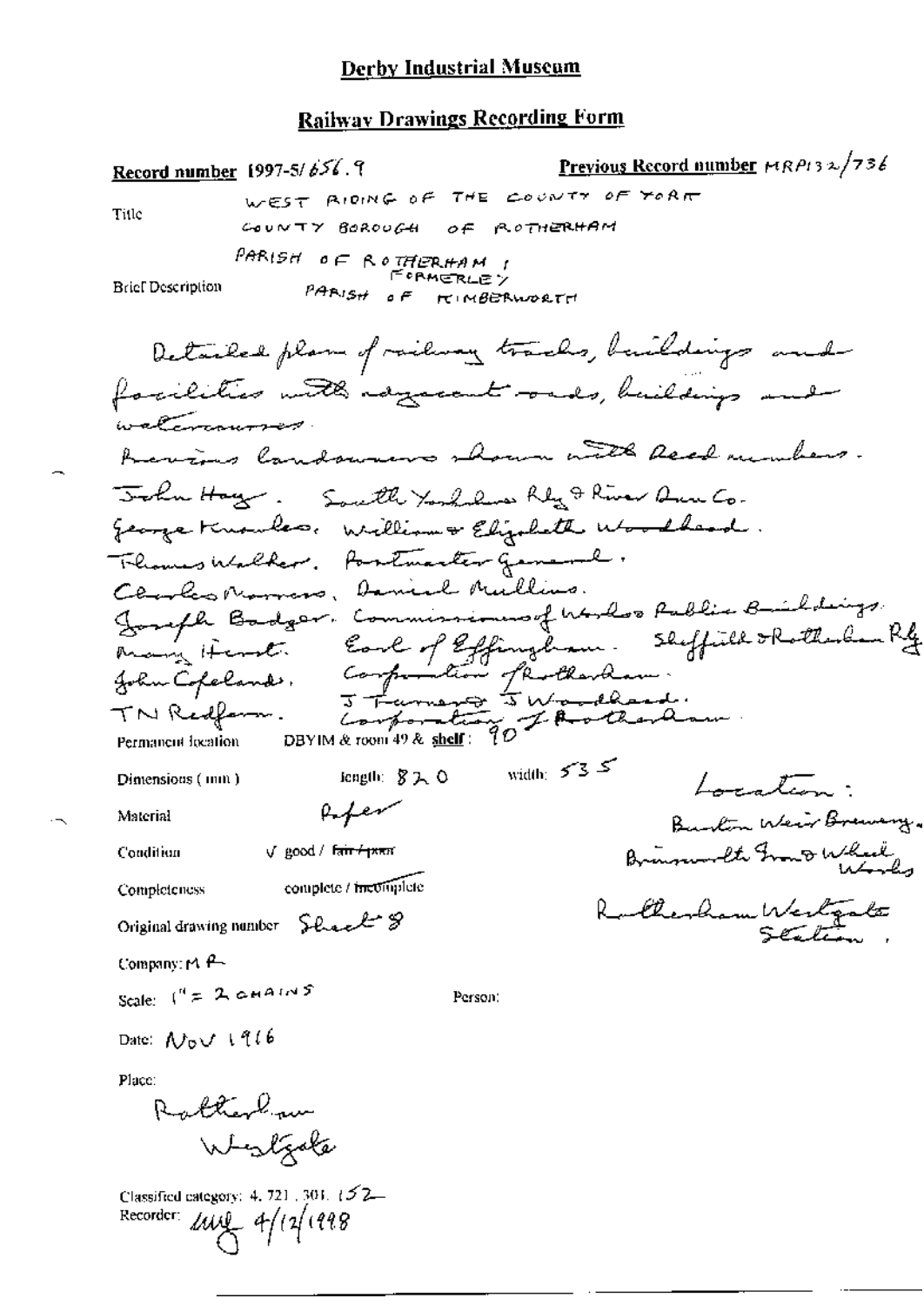## **Railway Drawings Recording Form**

Record number 1997-5/25, 1

<u>Previous Record number</u>  $\text{MRPI3} \rightarrow 24$ 

Title

**Brief Description** 

Permanent location

DBYIM & room 49 & shelf: 55

Dimensions (mm)

length:  $810$  width:  $630$ 

Material

 $\overline{\phantom{a}}$ 

Poper

Condition

Completeness

good / fair / poor-

complete / incomplete\*\*

Original drawing number

Company: HR-

Scale:  $\int_0^{H} z 3^{-n}$ 

Person:

Date:

Place.

Sheffield

Classified category 4, 721, 301, 152 Recorder  $\mu$ y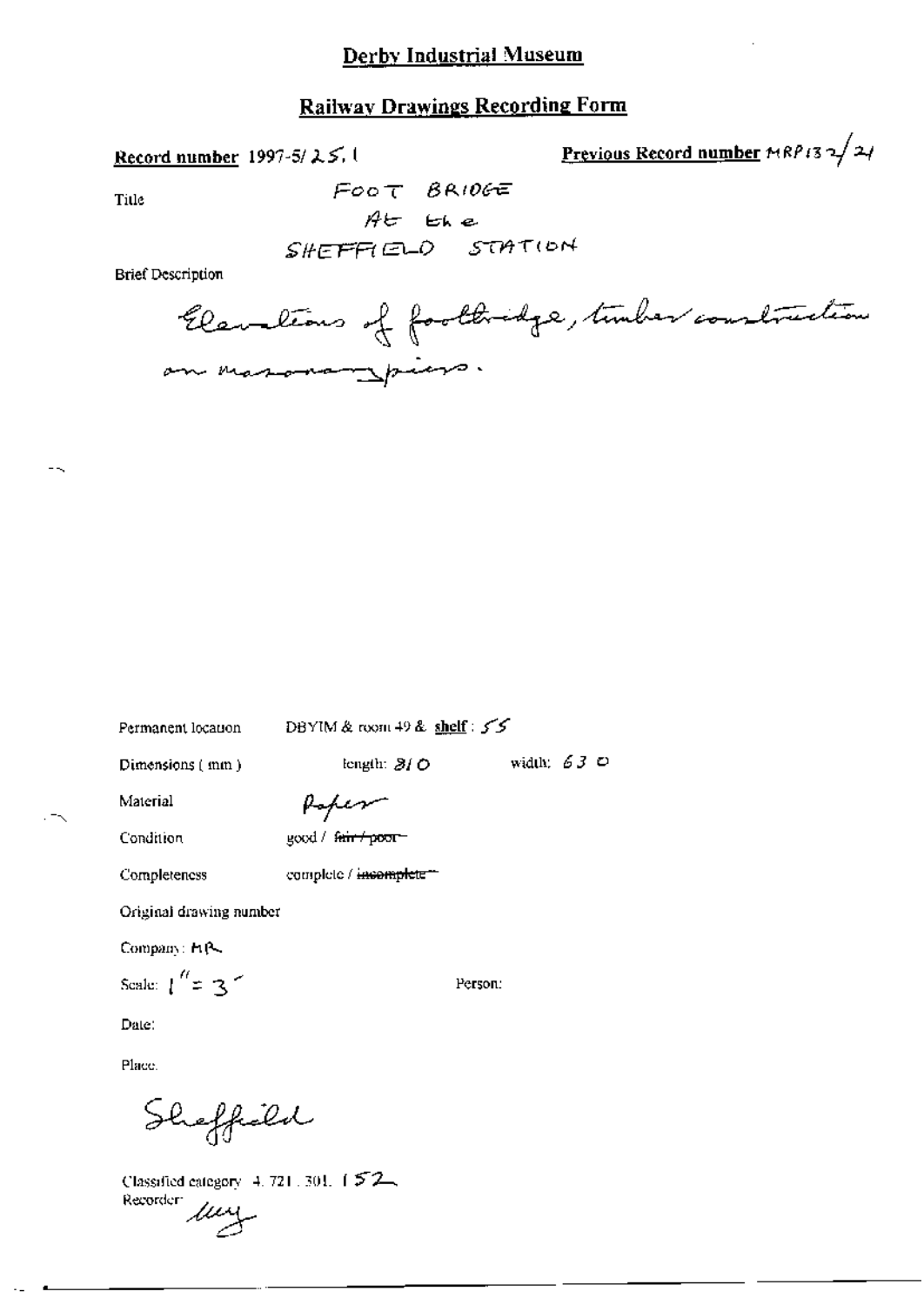# **Railway Drawings Recording Form**

Record number 1997-5/25.2.

Previous Record number MRP132/21

Title

FOOT BRIDGE FOR SHEFFIELD

**Brief Description** 

Elevations of footbridge, tender construction on massacron p

Permanent location

DBYIM & room 49 & shelf:  $55$ 

Dimensions (mm)

Paper

Condition

Material

good / "fair / poor"

Completeness

complete / incomplete\*

Original drawing number

Company: Pt P-

Scale:  $\int_0^t$  = 3<sup>2</sup>

Date:

Place:

Sheffeeld

Classified category:  $4, 723$ ,  $301$ ,  $15$ <sup>2</sup> Recorder: umy

Person:

length:  $960$  width:  $635$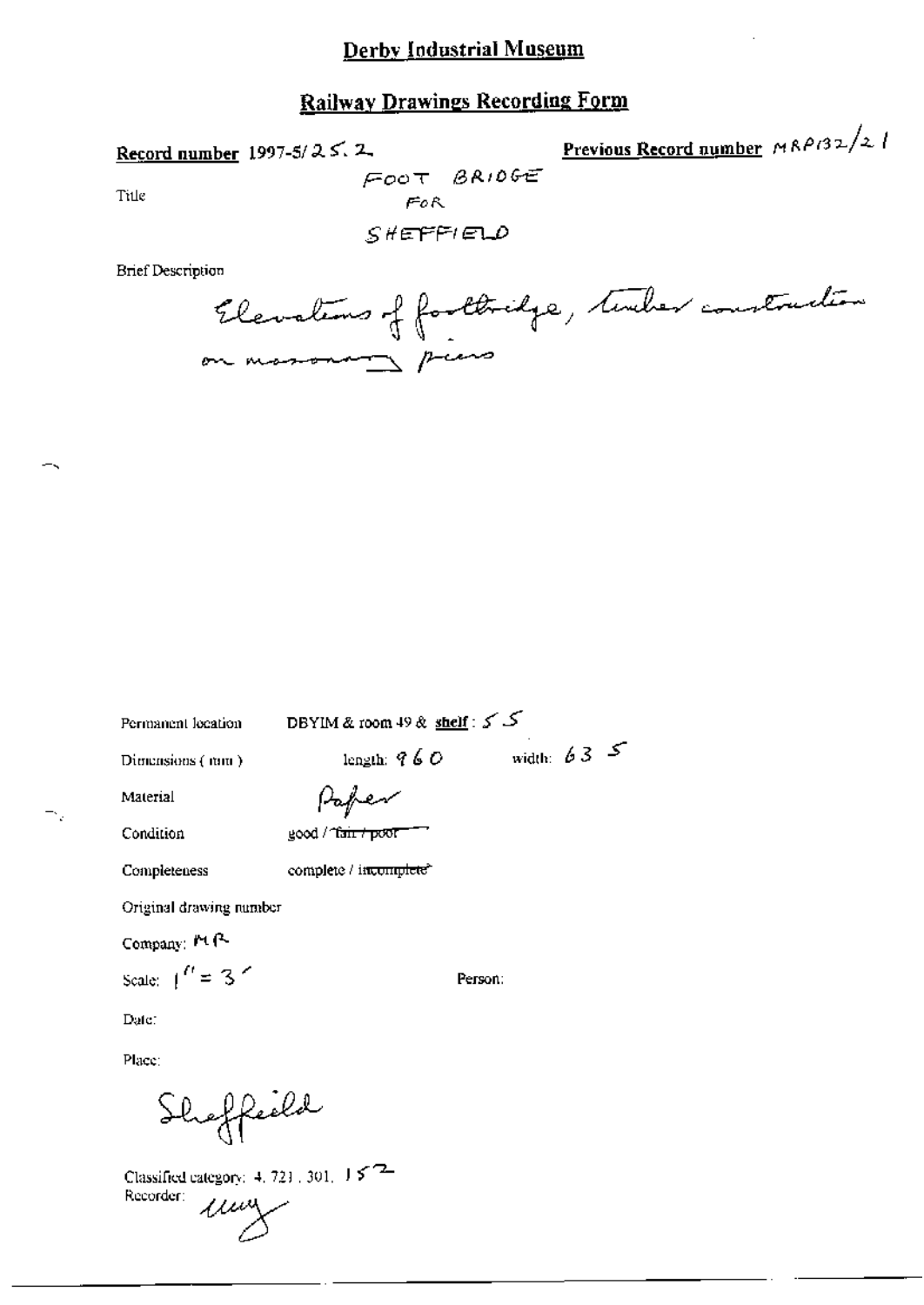### **Railway Drawings Recording Form**

Record number 1997-5/ $25.3$ 

Previous Record number  $\mu$ RP (32/2/

Title

FOOT BRIDGE (Sheffield)

**Brief Description** 

Nondimensioned elevations of footbilge

| Permanent location      | DBYIM & room 49 & $\text{shell}$ : $5 - 5$ |
|-------------------------|--------------------------------------------|
| Dimensions (mm)         | width: $638$<br>length: $q \rho$ - $\phi$  |
| Material                | $p_{\alpha}$ for                           |
| Condition               | good / fair / poer-                        |
| Completeness            | complete / incomplete                      |
| Original drawing number |                                            |
| Company:                |                                            |
| Scale:                  | Person:                                    |
| Date:                   |                                            |
| Place:                  |                                            |
| Sheffield               |                                            |

Classified category: 4, 721, 301,  $\int \mathcal{L}^{-2}$ Recorder:  $\mu$ ury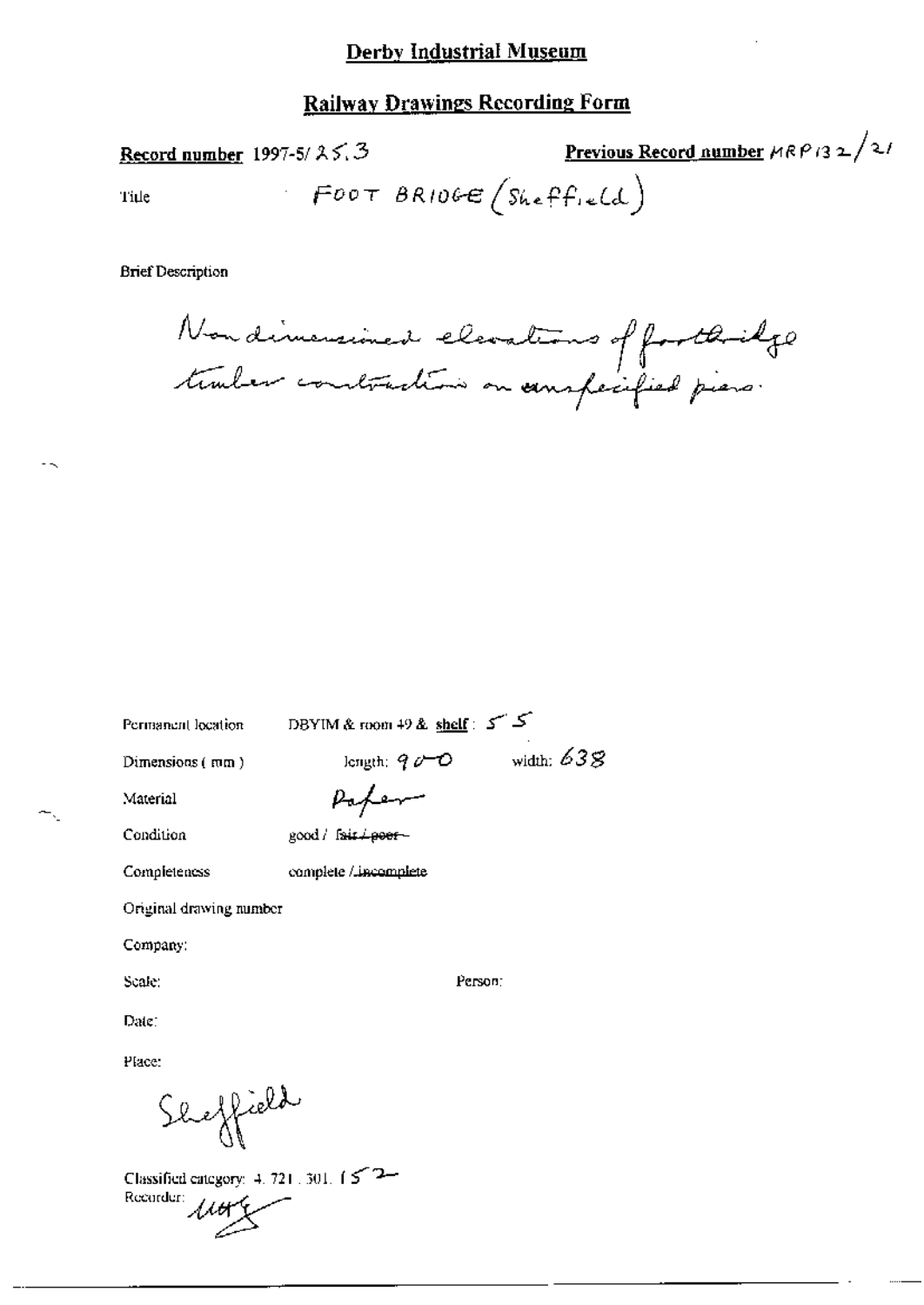| Record number 1997-5/ $305$                                                                                   |                                        | Previous Record number MRP132/341 |
|---------------------------------------------------------------------------------------------------------------|----------------------------------------|-----------------------------------|
| Title                                                                                                         | BRIDGE OVER THE MIDLAND RAILWAY        |                                   |
|                                                                                                               | $S$ HEFFIELD                           |                                   |
| <b>Brief Description</b>                                                                                      |                                        |                                   |
| vescriptions ordridge construction.                                                                           |                                        |                                   |
| decliplate.                                                                                                   |                                        |                                   |
|                                                                                                               | Fell down Oct 1852                     |                                   |
|                                                                                                               |                                        |                                   |
|                                                                                                               |                                        |                                   |
|                                                                                                               |                                        |                                   |
|                                                                                                               |                                        |                                   |
|                                                                                                               |                                        |                                   |
|                                                                                                               |                                        |                                   |
|                                                                                                               |                                        |                                   |
| Permanent location                                                                                            | DBYIM & room 49 & shelf: $\frac{7}{7}$ |                                   |
| Dimensions (mm)                                                                                               | length: $990$ width: $660$             |                                   |
| Material<br>ستملك                                                                                             |                                        |                                   |
| Condition                                                                                                     | good/fair/poor Splitting               |                                   |
| Completeness                                                                                                  | complete / incomplete"                 |                                   |
| Original drawing number $372$ No l.                                                                           |                                        |                                   |
| Company: MR                                                                                                   |                                        |                                   |
|                                                                                                               |                                        |                                   |
|                                                                                                               |                                        |                                   |
| Scale: $\frac{1}{1}$<br>$\frac{4}{1}$ = $\frac{4}{1}$ $\frac{6}{1}$ $\frac{6}{1}$ $\frac{6}{1}$ $\frac{6}{1}$ | Person: 7                              |                                   |
| Date: $Q$ $\sim$ $1952$                                                                                       |                                        |                                   |
| Shoffield<br>Place:                                                                                           |                                        |                                   |

 $\overline{\phantom{a}}$ 

Recorder ULL 16-1.98

 $\ddot{\phantom{0}}$ 

 $\leftarrow$ 

 $\epsilon \rightarrow$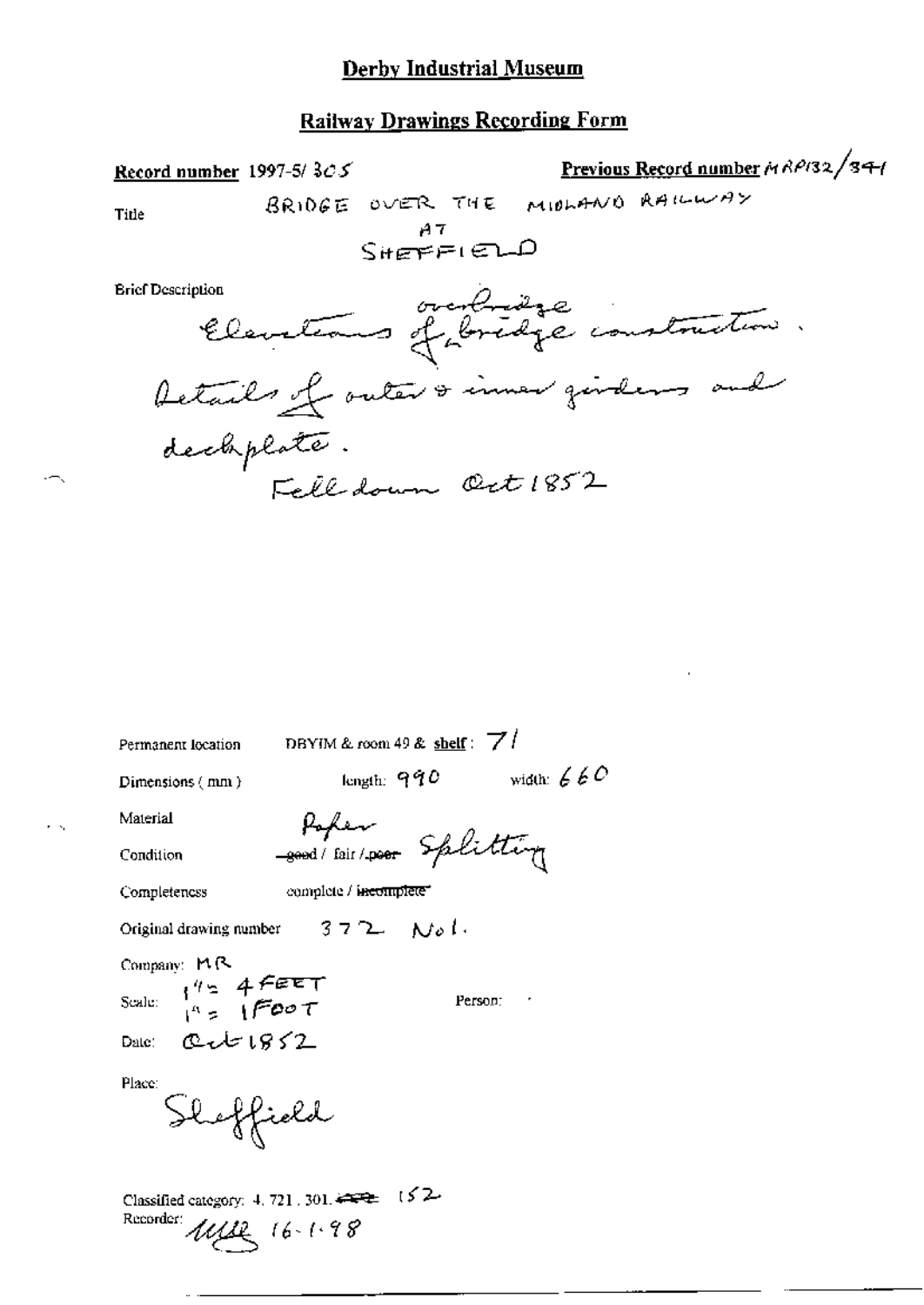#### **Railway Drawings Recording Form**

Record number 1997-5/34-6,

Previous Record number 
$$
\sim
$$
 R<sup>2</sup>132/390

ż

Title

$$
\mathsf{M.R.}\atop\mathsf{SHEFFIELO}
$$

**Brief Description** 

Plan of roads at Skeffield station and northwards along mate rhowing extent of fartfulls on each route that have more cleaned by MRCo,

DBYIM & room 49 & shelf:  $\overline{7}$ . Permanent location length:  $(3)$  C width: 280 Dimensions  $(mn)$ Fracing follows Material Condition good / fair / poor complete / incomplete-Completeness  $526$ Original drawing number Company: HR Scale:  $1'' = 2\frac{1}{2}$  carried 3 Person: Date:  $M = k \cdot 1894$ Place: Sheffield

Classified category: 4, 721, 301,  $\frac{2}{2}$  (5.2) Recorder:  $\mathcal{U}_{\mathcal{U}}(c/c)$  1  $c/c$  / 9  $\%$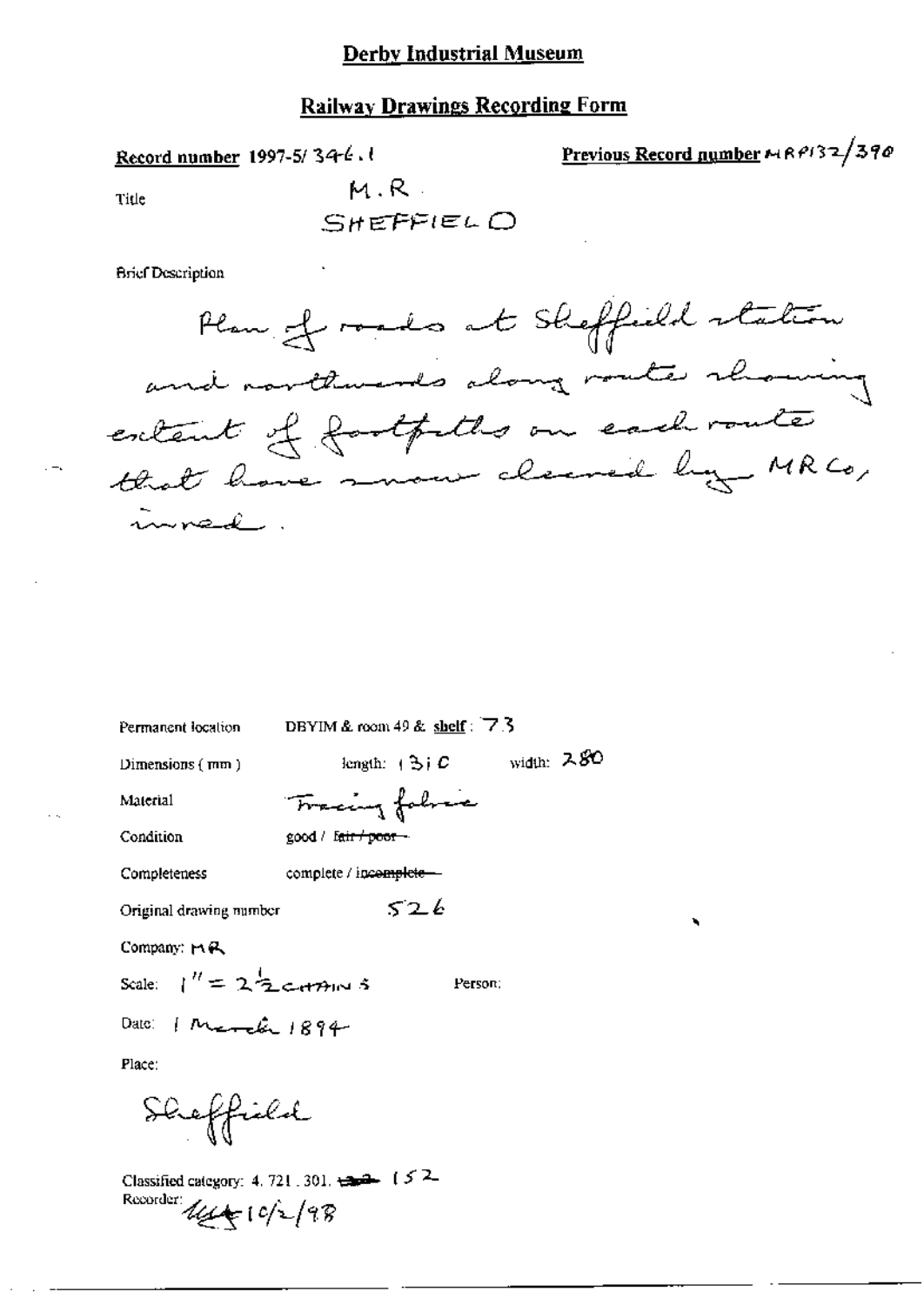Record number 1997-5/ 346.7-

Previous Record number<sub>14</sub> RP132/390

Title

 $S$ HEFFIELD

 $M \cdot R$ .

**Brief Description** 

Plan of roads a wound Wicher relation showing entered of fortpalls that have

| Permanent location       | DBYIM & room 49 & shelf: $\angle$ 3 |
|--------------------------|-------------------------------------|
| Dimensions (mm)          | width: $2.25$<br>length: $510$      |
| Material                 | Tracing folres                      |
| Condition                | good / <del>fair / poor</del>       |
| Completeness             | complete / i <del>ncomplete =</del> |
| Original drawing number  | 526                                 |
| Company: $M \mathcal{R}$ |                                     |
| Scale: $1'' = 4$ crains  | Person:                             |
| Date: I March 1894       |                                     |
| Place:<br>Shaffield      |                                     |
|                          |                                     |

Classified category: 4, 721, 30 Recorder:  $445$   $10/2/98$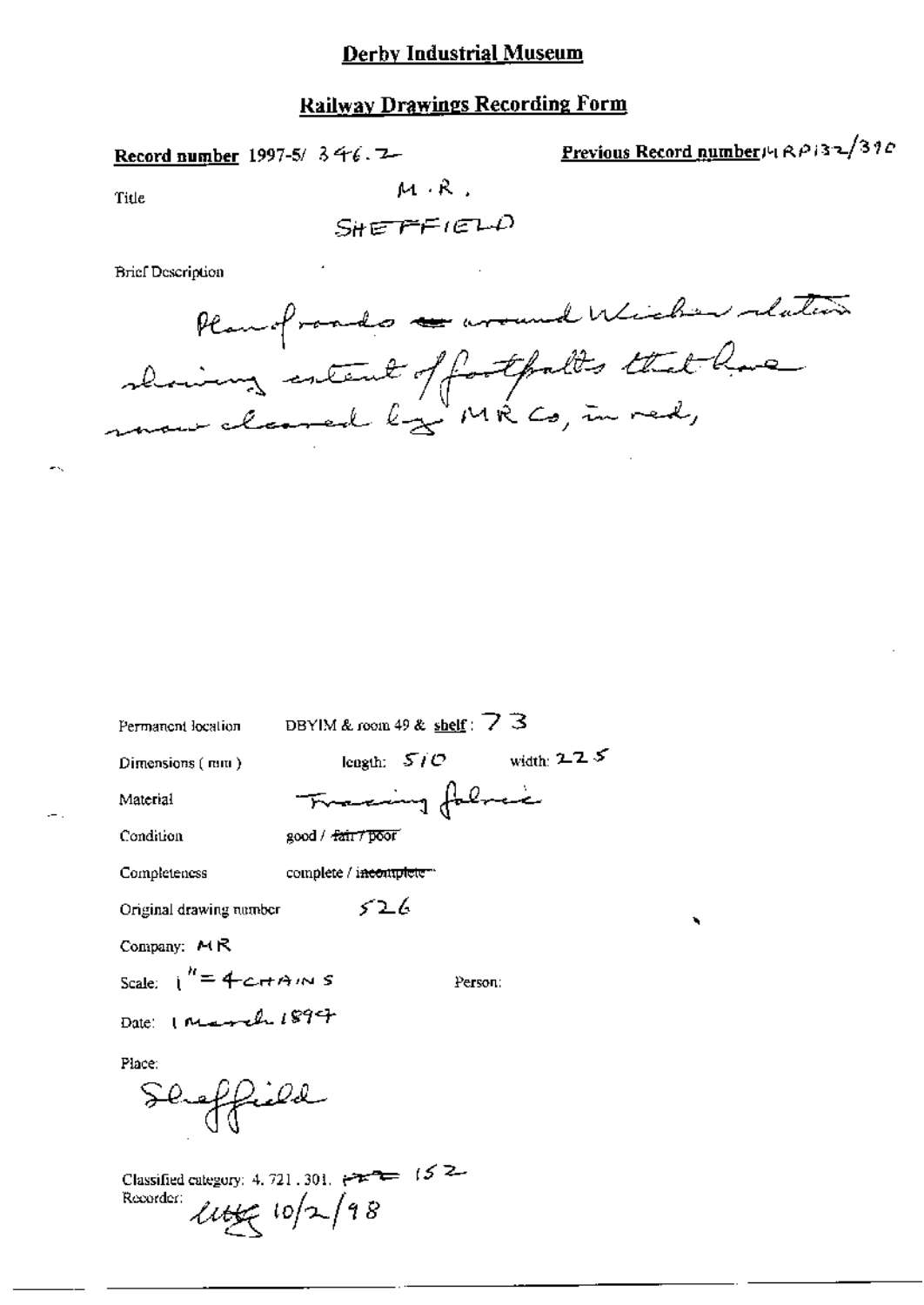# **Railway Drawings Recording Form**

CATTELL<br>Previous Record number  $1520$ Record number 1971-384/618 Sheffield Station Title

**Brief Description** 

÷.,



DBYIM & room 49 & shelf:  $\sqrt{2}$ Permanent location length:  $1570$  width:  $555$ Dimensions (mm) Poper or folice Material Condition good / fair / poor Completeness complete / <del>incomplete</del> Original drawing nember Company: Scale:  $1'' = 40$ FEET Person:

 $1840 - 1894$ Date:

Place:

Sheffield<br>Victor goods

Classified category:  $4.721$ , 301,  $\pm 5^{\circ}$ 2 Recorder: life 7/11/2003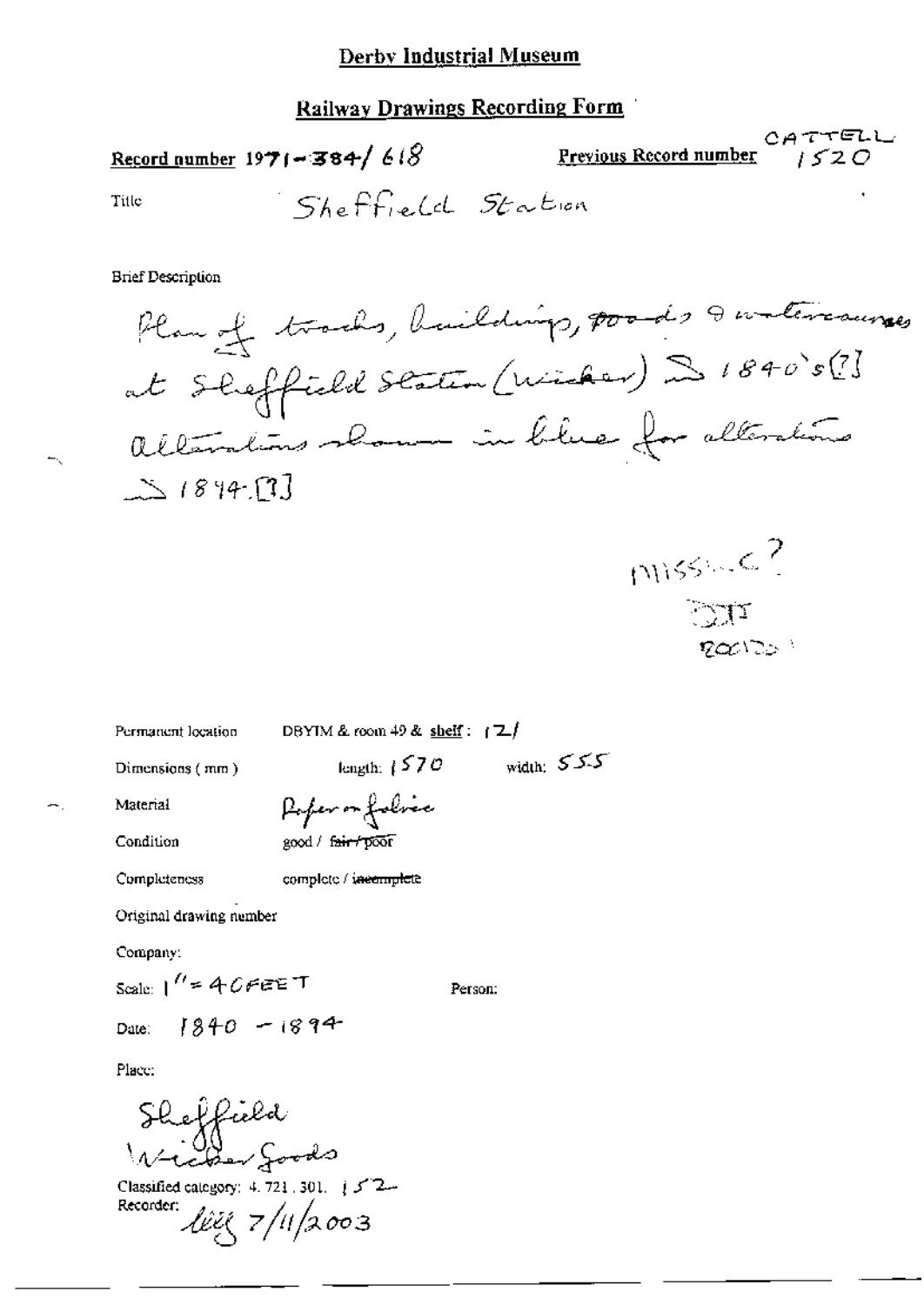# **Railway Drawings Recording Form**

Previous Record number HRP132/166 Record number 1997-5/ 159.1-159.2 Midland Railway Title **Brief Description** Plan showing land at Shoffield  $159.1$ 

Permanent location

DBYIM & room 49 & shelf:  $6$  2

Person:

Dimensions (mm)

length:  $59.5$  width:  $370$ Paper

good / fair / poor

Condition

Material

Completeness

complete / incomplete

-40 Original drawing number

Company:  $MR$ 

Scale:  $t^{\frac{1}{2}} = 10 \ \forall A \ R \ 0 \ S$ 

Date: April 19. 1850

Shoffield. Place:

Classified category: 4.721.301.4 4  $\frac{3}{1}$  152.<br>Recorder:  $\mu$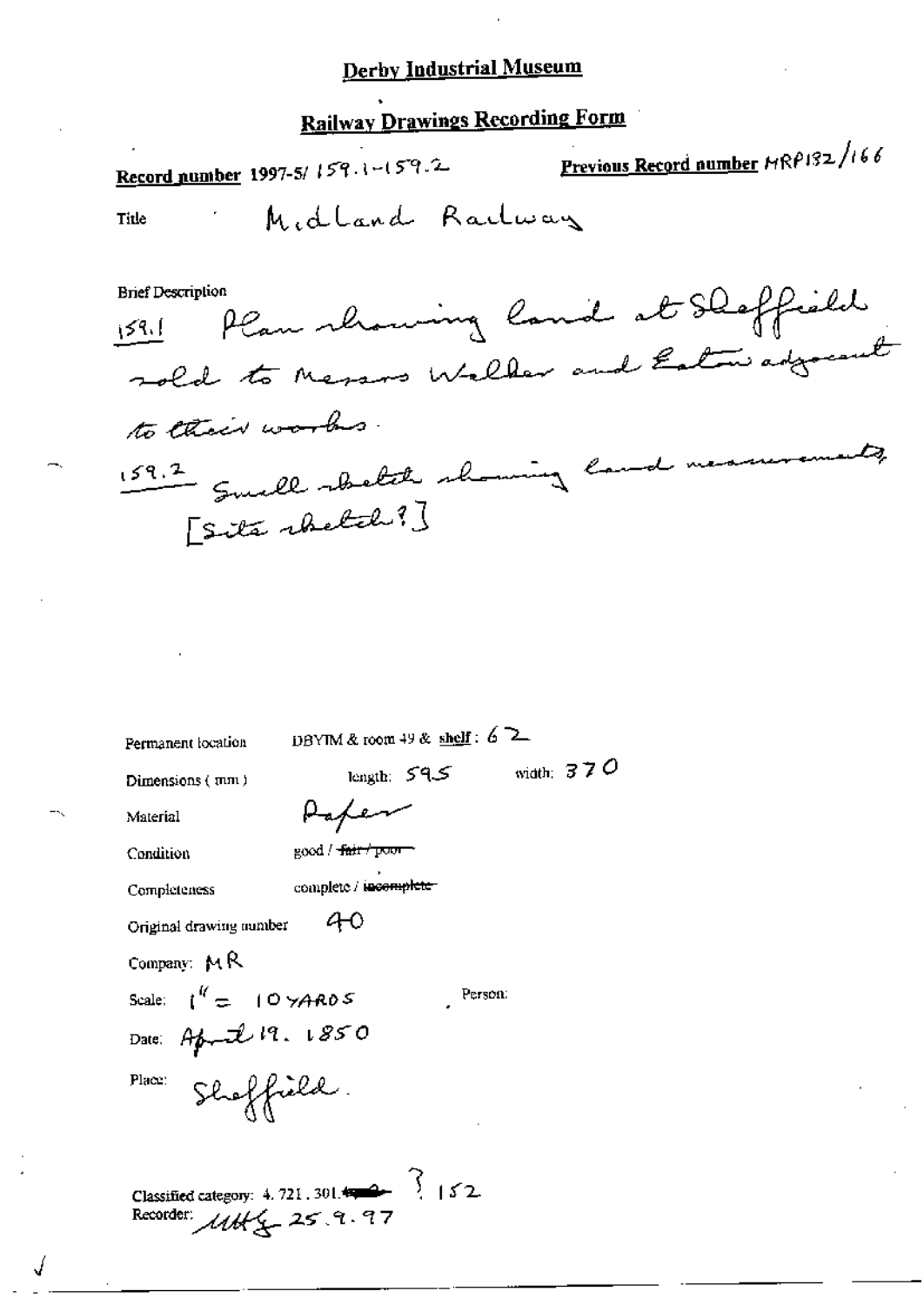# **Railway Drawings Recording Form**

| Record number 1997-5/181.1          |                                                                                                         | Previous Record number MRP132/188 |
|-------------------------------------|---------------------------------------------------------------------------------------------------------|-----------------------------------|
| Title                               | PROPOSED DIVERSION OF SELVER                                                                            |                                   |
|                                     | UNDER MIDLAND RAILWAY AT TYLER ST                                                                       |                                   |
| <b>Brief Description</b>            |                                                                                                         |                                   |
|                                     | Plan and elevation ilroming details                                                                     |                                   |
|                                     | of proposed diversion of sever topess                                                                   |                                   |
|                                     | under MR tracks from Tyler Street                                                                       |                                   |
|                                     | to Back Lane and Meadow Hall Road.                                                                      |                                   |
|                                     | Deep acting @ TyleNStreet.                                                                              |                                   |
|                                     |                                                                                                         |                                   |
| Permanent location                  | DBYIM & room 49 & shelf: $63$                                                                           |                                   |
| Dimensions (mm)                     | length: $670$ width: $4-90$                                                                             |                                   |
| Material                            | Tracing fabric                                                                                          |                                   |
| Condition                           | good fair / peor                                                                                        |                                   |
| Completeness                        | complete / incomplete                                                                                   |                                   |
| Original drawing number $\leq 3$ ?. |                                                                                                         |                                   |
|                                     |                                                                                                         |                                   |
|                                     | Company: Sheffield City Surveys<br>Scale: Gross Section: 1" = 20FEET Person:<br>Please: 1" = 41.66FEET. |                                   |
| Date: 31 May 1897                   |                                                                                                         |                                   |
| Place:                              |                                                                                                         |                                   |
|                                     | Sheffield<br>Tyler Street                                                                               |                                   |
|                                     |                                                                                                         |                                   |
|                                     |                                                                                                         |                                   |
| Recorder:                           | Classified category: 4. 721. 301.<br>41119.10.97                                                        |                                   |

 $44449.10.97$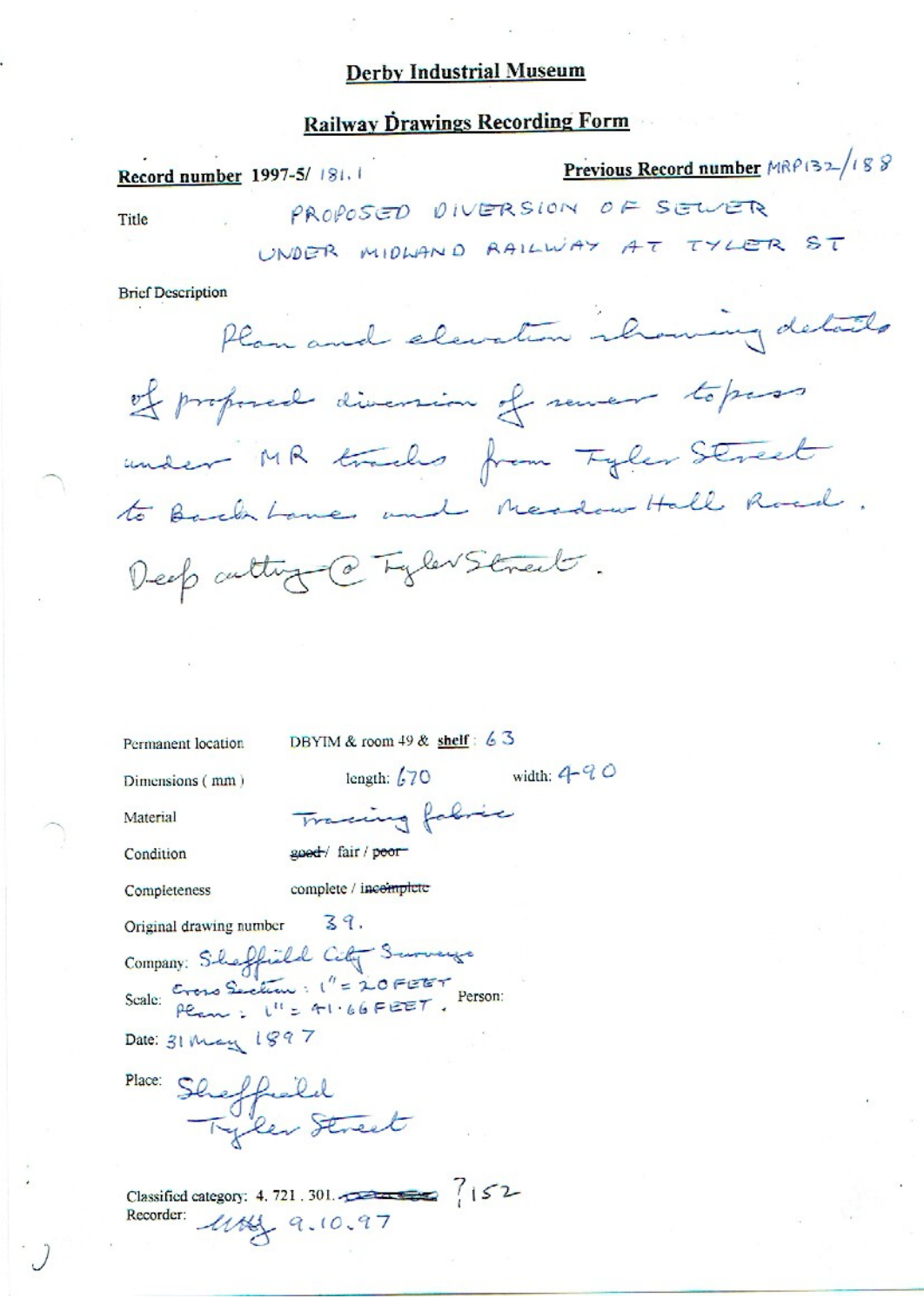## Railway Drawings Recording Form

|      | Record number 1997-5/181. $2$          |                         | <b>Previous Record number</b> $MRP + 32/189$ |
|------|----------------------------------------|-------------------------|----------------------------------------------|
| Tide | SEWER DIVERSION ACROSS MIDLAND RAILWAY | $CITY$ of site $FF1EDO$ |                                              |
|      |                                        |                         |                                              |

**Brief Description** 

Permanent location

Plan and electric chancing details of seven diversion under MR tracks from Tyler Streets to Back Lane

length:  $450$  width:  $605$ Dimensions (mm) Material Tracing fabric Condition good / fair / poer-Completeness complete / incomplete... Original drawing number Company: Shuffield City Surveyor<br>Scale: HeRIZ: 1" = 41.66FEET Person: CF Wike. CE  $30/7/1997$ 

DBYIM & room 49 & shelf:  $6\overline{3}$ 

Date: Place:

<sup>CE</sup> Sheffield<br>Tyler Street

Classified category: 4.721, 301,  $\bullet$   $\rightarrow$   $\rightarrow$   $\rightarrow$  Recorder:  $\mathcal{U}\mathcal{U}\subsetneq$  9.10.97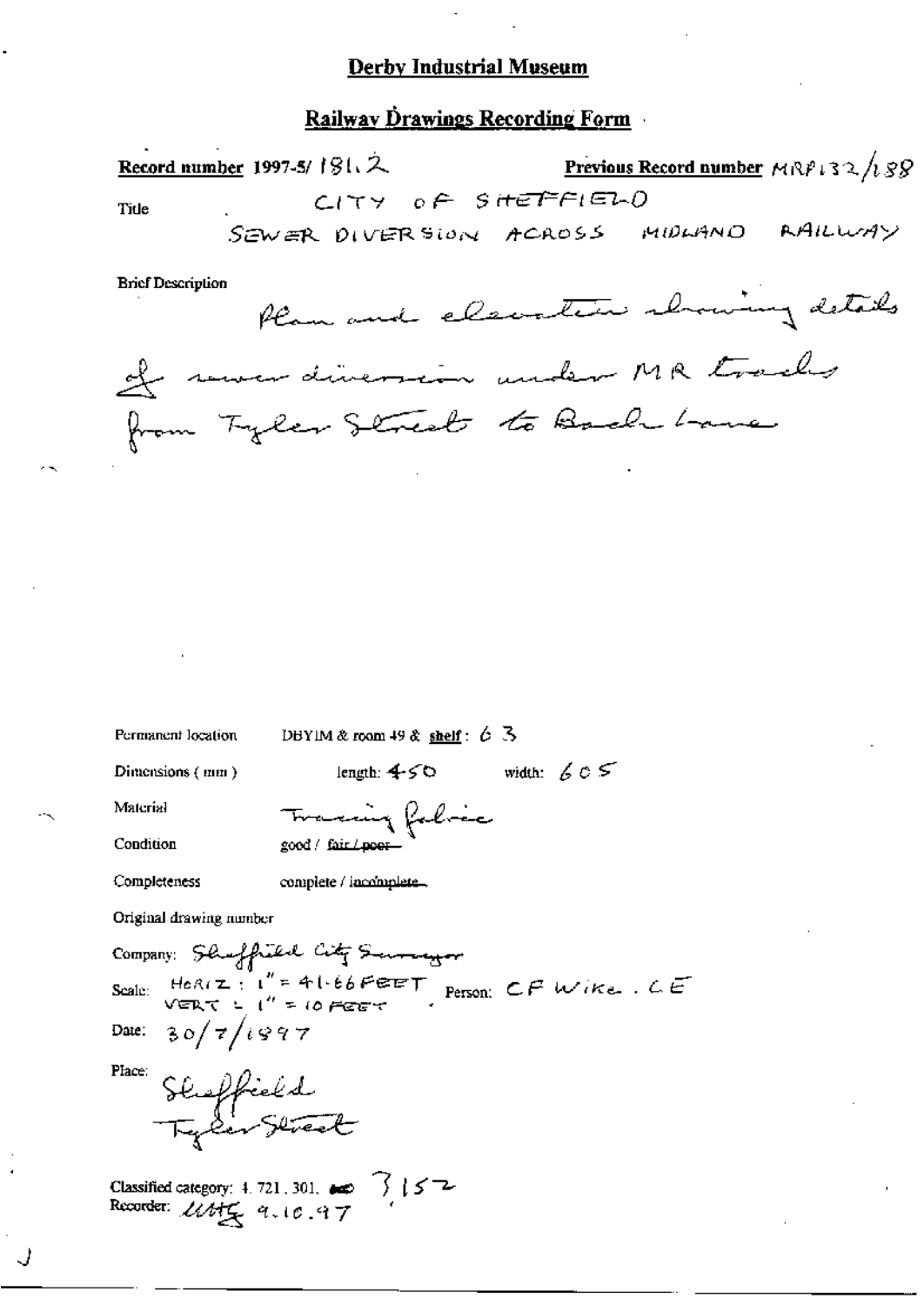## Railway Drawings Recording Form

| Record number 1997-5/1022<br>M.R.<br>Title<br>Land at Sheffield leased from The Duke of<br><b>Brief Description</b> | Previous Record number HRP132/1144<br>$N$ or $f$ o $C$ k |
|---------------------------------------------------------------------------------------------------------------------|----------------------------------------------------------|
| Plan of land on Shoffield-Rottchen                                                                                  |                                                          |
|                                                                                                                     |                                                          |
|                                                                                                                     |                                                          |
|                                                                                                                     |                                                          |
|                                                                                                                     |                                                          |
| DBYIM & room 49 & shelf : $\iota$ 3 $\leq$<br>Permanent location                                                    |                                                          |
| length: $1150$<br>Dimensions (mm)                                                                                   | width: $650$                                             |
| poper<br>Material                                                                                                   |                                                          |
| youd / fair / poor forward<br>Condition                                                                             |                                                          |
| complete / incomplete-<br>Completeness                                                                              |                                                          |
| 7425<br>Original drawing number                                                                                     |                                                          |

Company:  $\cancel{\mathcal{H}}$  R

Scale:  $\int_{-\infty}^{\infty} 4^4C$   $\vec{F} \in \vec{E}$  T Person.

Date: August 10, 1860

Place:

∼,

 $\sim$ 

Sheffeld

Classified category:  $4.721 \; .01 \; + 52$ Recorder:  $\mu\mu$ z zg/12/1999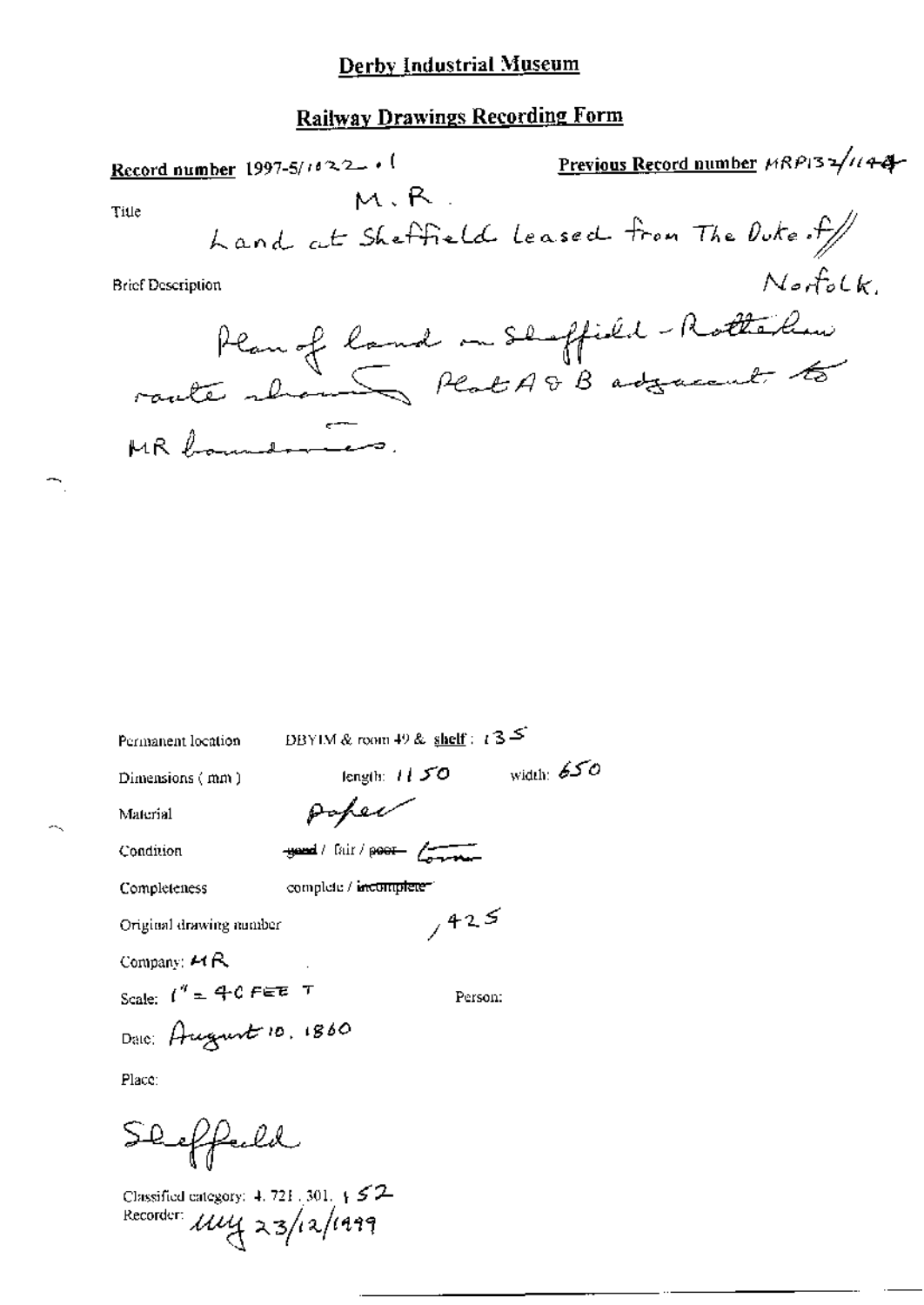## Railway Drawings Recording Form

# Record number 1997-5/1022.2-

Previous Record number  $MRPI32/1149$ 

Title

**Brief Description** 



Permanent location

DBYIM & room 49 & shelf:  $/35$ 

Dimensions (mm)

length:  $860$  width:  $500$ 

Material

Tractorphe good / fuir + poor

Condition

Completeness complete / incomplete -

Original drawing number

Company: MP

Scale: HORIZ  $1^{11} = 60$  FEBT, 33FPET Person:

Dale: Inly 18, 1864

Place:

Brightfide

Classified category:  $4.721$ ,  $301$ ,  $152-$ Recorder:  $1199$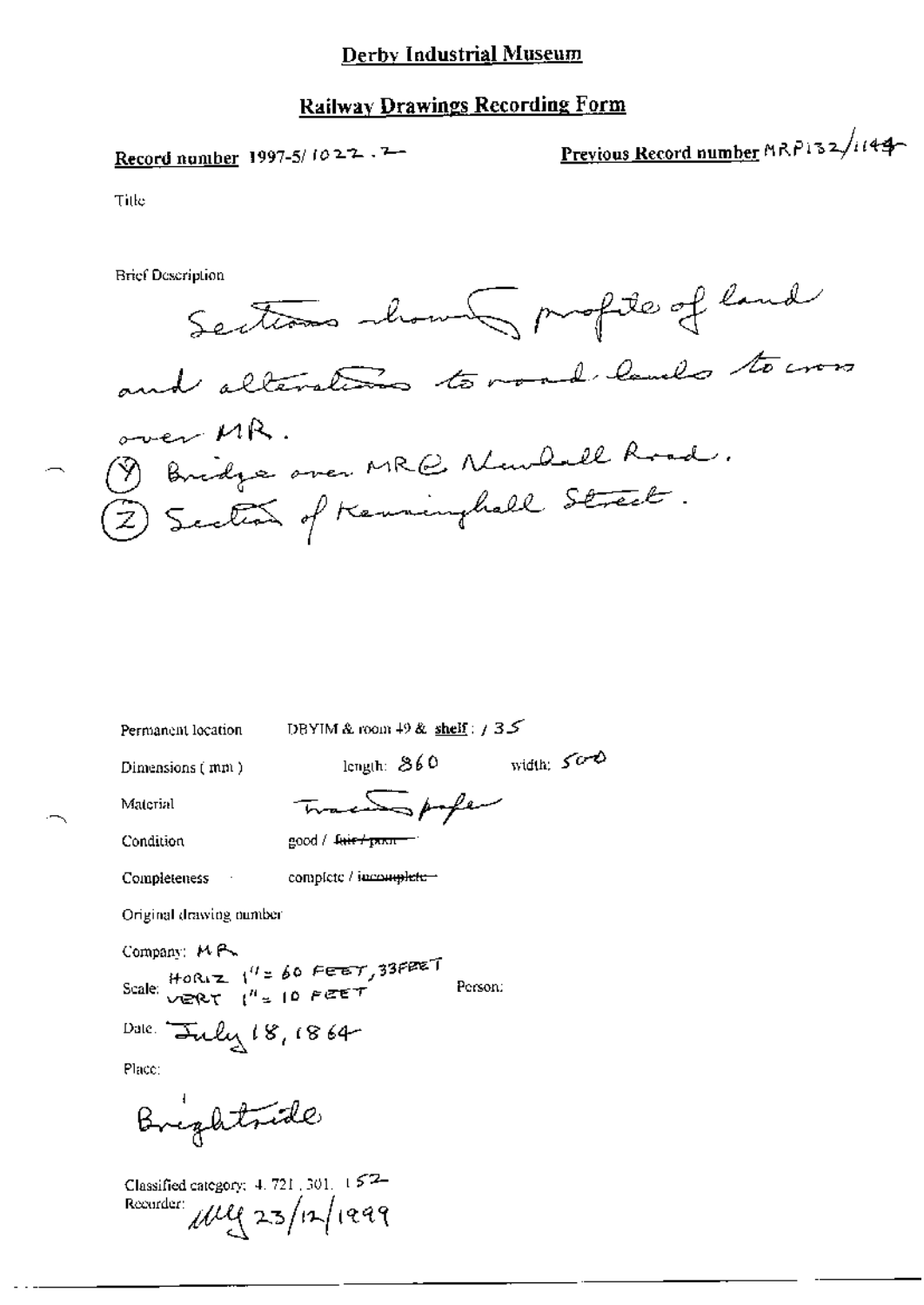Previous Record number  $ARP/32/444$ Record number 1997-5/400. Title M. R. SHEFFIELD-Remodelling of Wicker Goods Yard

**Brief Description** 

Plan of rails and traverser roades athlicker

DBYIM & room 49 & shelf:  $76$ Permanent location width:  $4-85$ length:  $810$ Dimensions (mm) Paper Material good / fair / poor - hvelle **Condition Completeness** complete / incomplete- $\overline{1}$ Company:  $\cancel{p_1}$  R Scale:  $1'' = 16$  FEBT Person: Date: April 1893<br>Place:<br>Sheffield

Original drawing number  $12.87 \sim$ 

Classified category. 4, 721, 301.  $\longleftrightarrow$  P22, 152 Recorder:  $\mu$ tog 20/2/98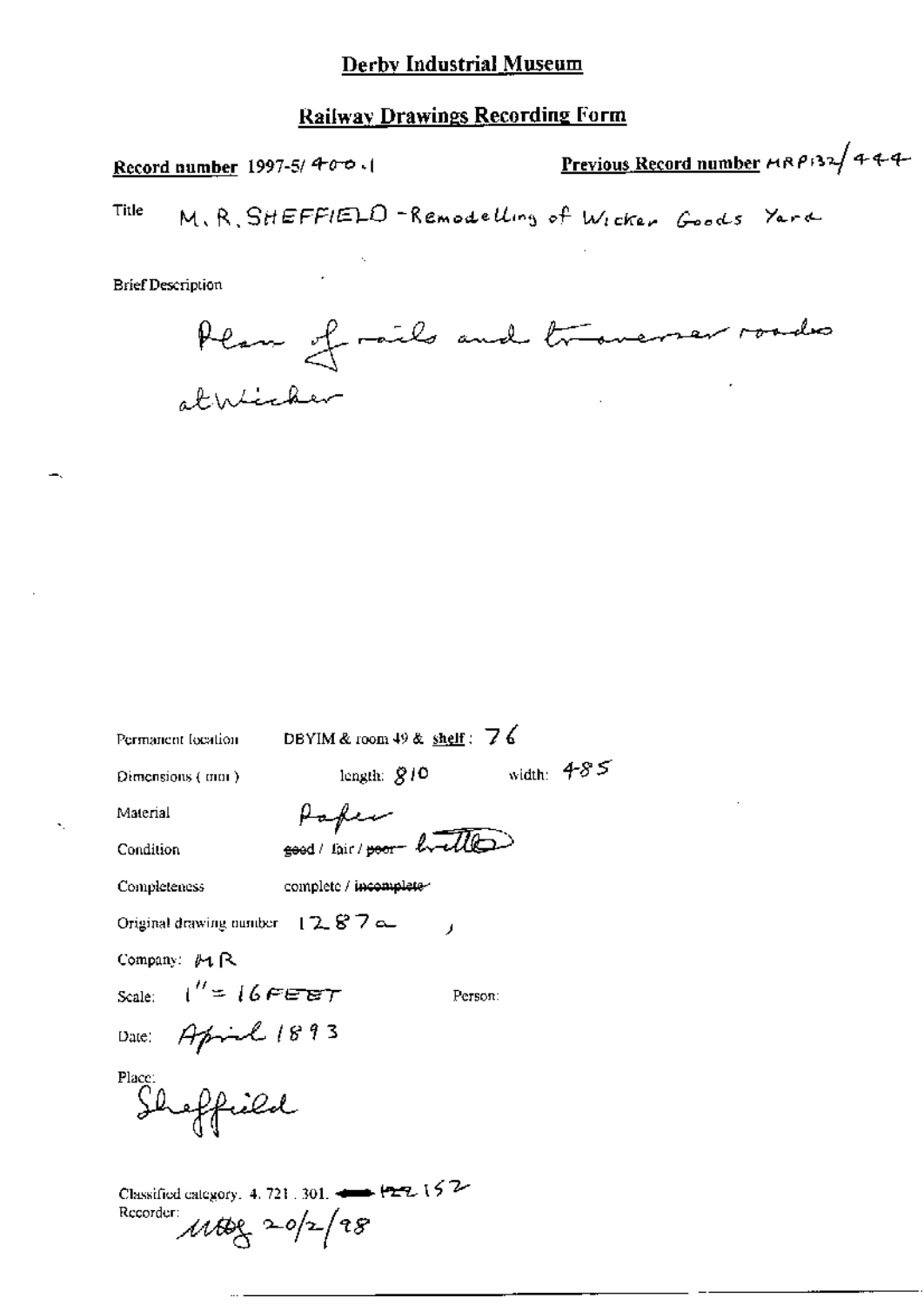#### **Railway Drawings Recording Form**

Record number 1997-5/ $400.2$ 

Previous Record number  $MRP/32/444$ 

Title

SHEFFIELD GOODS WAREHOUSE

**Brief Description** 

Permanent location

Plan showing the ground floor with location of traverse and hands heard pulleys.

| Dimensions $(mn)$              | length: $760$         | width: $4-65$ |
|--------------------------------|-----------------------|---------------|
| Material                       | Pafer                 |               |
| Condition                      | good / fair poor -    |               |
| Completeness                   | complete / incomplete |               |
| Original drawing number $4/94$ |                       |               |
| Company: $M R$                 |                       |               |
| Scale: $1'' = 16$ Fere $\tau$  |                       | Person:       |

DBYIM & room  $+9$  & shelf:  $\sqrt{6}$ 

Place:

Sheffield

Date:  $\sum_{\text{max}}$  1894

-152 - Classified category: 4, 721, 301, 124 - 152 Recorder:  $148$   $20/2/98$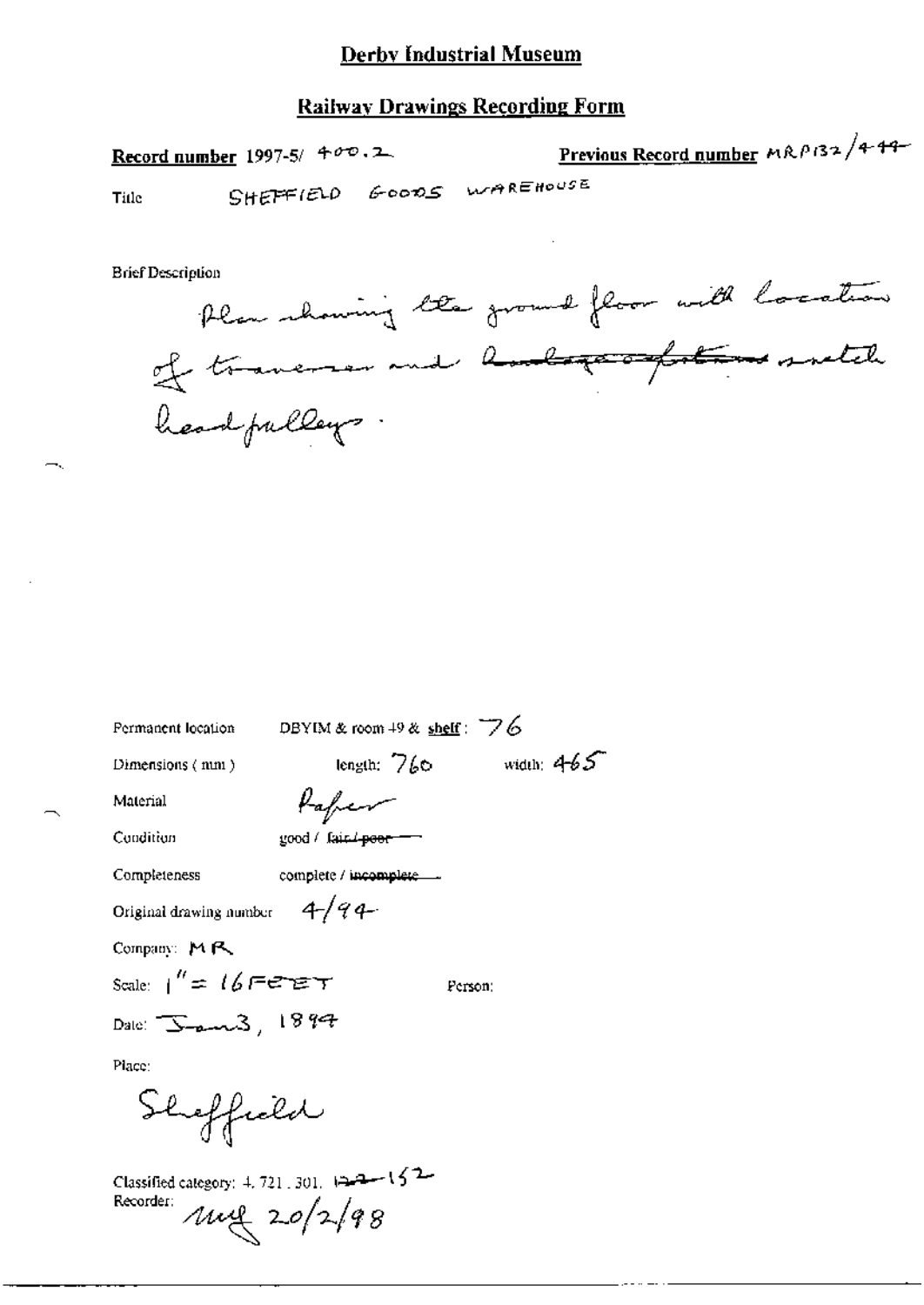## **Railway Drawings Recording Form**

Previous Record number MRP132/444 Record number 1997-5/ $4\sigma\Phi$ . 3 SHEFFIELD Title ARRANGEMENT OF FOUNDATION FOR SWATCH HEADS INSIDE WAREHOUSE **Brief Description** 

 $\cdot$  -  $\cdot$ 

Plan chowing arrangement of rails, timbers and match heads invite wavelove.

| Permanent location                                                               | DBYIM & room 49 & shelf: 7 6        |              |
|----------------------------------------------------------------------------------|-------------------------------------|--------------|
| Dimensions (mm)                                                                  | length: $735$                       | width: $545$ |
| Material                                                                         | Haper                               |              |
| Condition                                                                        | good / f <del>air / poor "</del>    |              |
| Completeness                                                                     | compicte / i <del>ncomplete</del> = |              |
| Original drawing number $\int$ /q 4                                              |                                     |              |
| Company: $M R$                                                                   |                                     |              |
| Scale: $\int'' = 2 \, \text{Ferff}$                                              |                                     | Person:      |
| Date: $\frac{1}{2}$ $\frac{3}{1894}$                                             |                                     |              |
| Place:                                                                           |                                     |              |
| Heffield                                                                         |                                     |              |
| Classified category: $4.721 \pm 301$ $+4.4 - 152$<br>Recorder:<br>$44 - 20/2/98$ |                                     |              |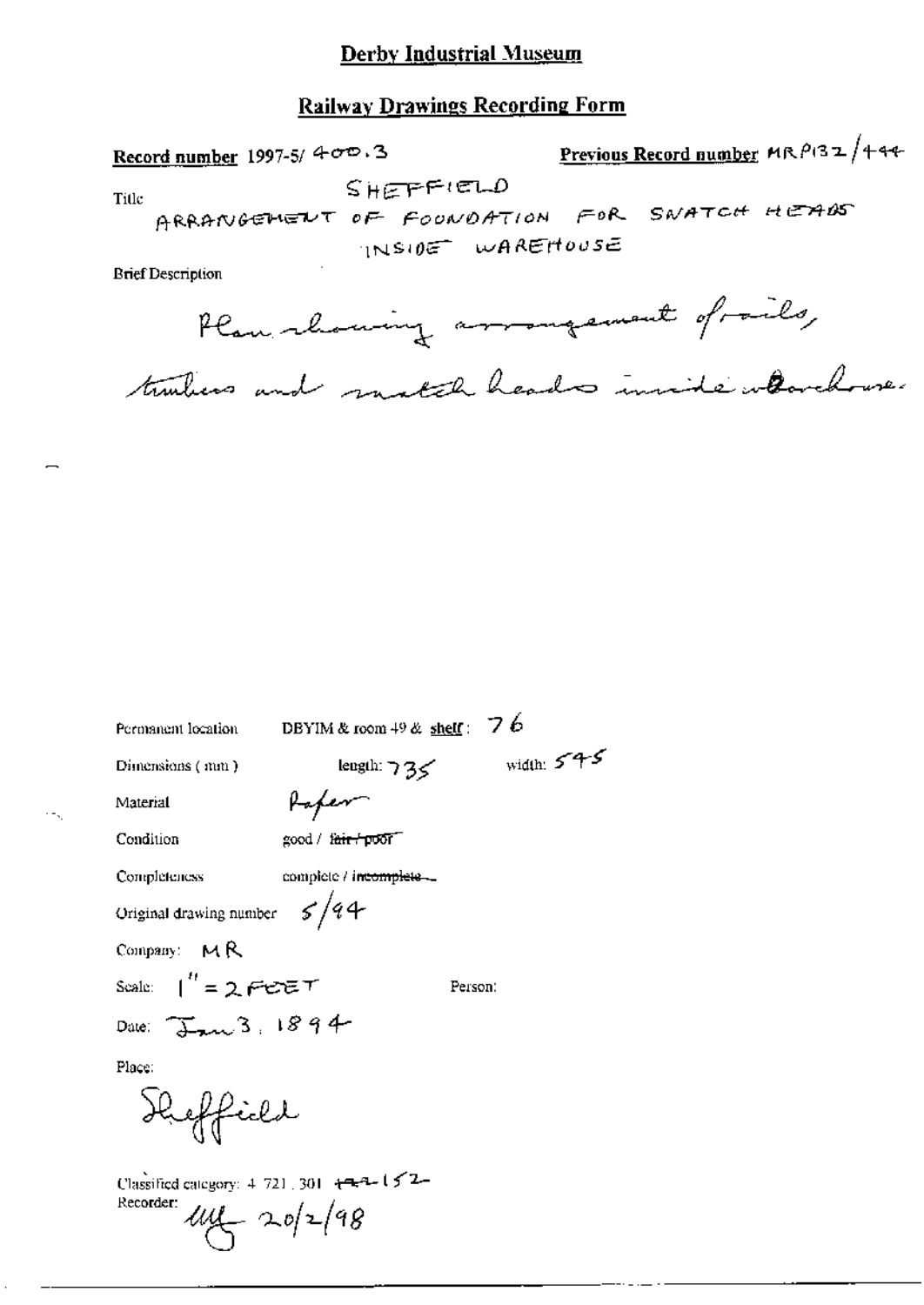## **Railway Drawings Recording Form**

Record number 1997-5/ $400 \cdot 4$ Previous Record number  $m$   $R$   $\rho$   $/$  3  $\geq$   $/$  444 SHEFFIELD GOODS SHED Title DETAILED ARRANGEMENT OF INSIDE TRAVERSERS

**Brief Description** 

Remoderations of traverser

| Permanent location               | DBYIM & room 49 & shelf : $\overline{7}$ 6                                       |           |              |
|----------------------------------|----------------------------------------------------------------------------------|-----------|--------------|
| Dimensions (mm )                 | length: $975$                                                                    |           | width: $675$ |
| Material                         | Kafeer                                                                           |           |              |
| Condition                        | good / fair+poor                                                                 |           |              |
| Completeness                     | complete / i <del>ncomplete =</del>                                              |           |              |
| Original drawing number          | 555/93                                                                           |           |              |
| Company: A. R.                   |                                                                                  |           |              |
| Scale: $\int^{\eta}$ = 2 Ference |                                                                                  | Person: — |              |
| Date: $Q_{ex}$ 29, 1893          |                                                                                  |           |              |
| Place:                           |                                                                                  |           |              |
| Sheffeeld                        |                                                                                  |           |              |
| Recorder:                        | Classified category: 4, 721, 301, $\leftarrow$ 1 $\leftarrow$<br>$40 + 20/2$ (98 |           |              |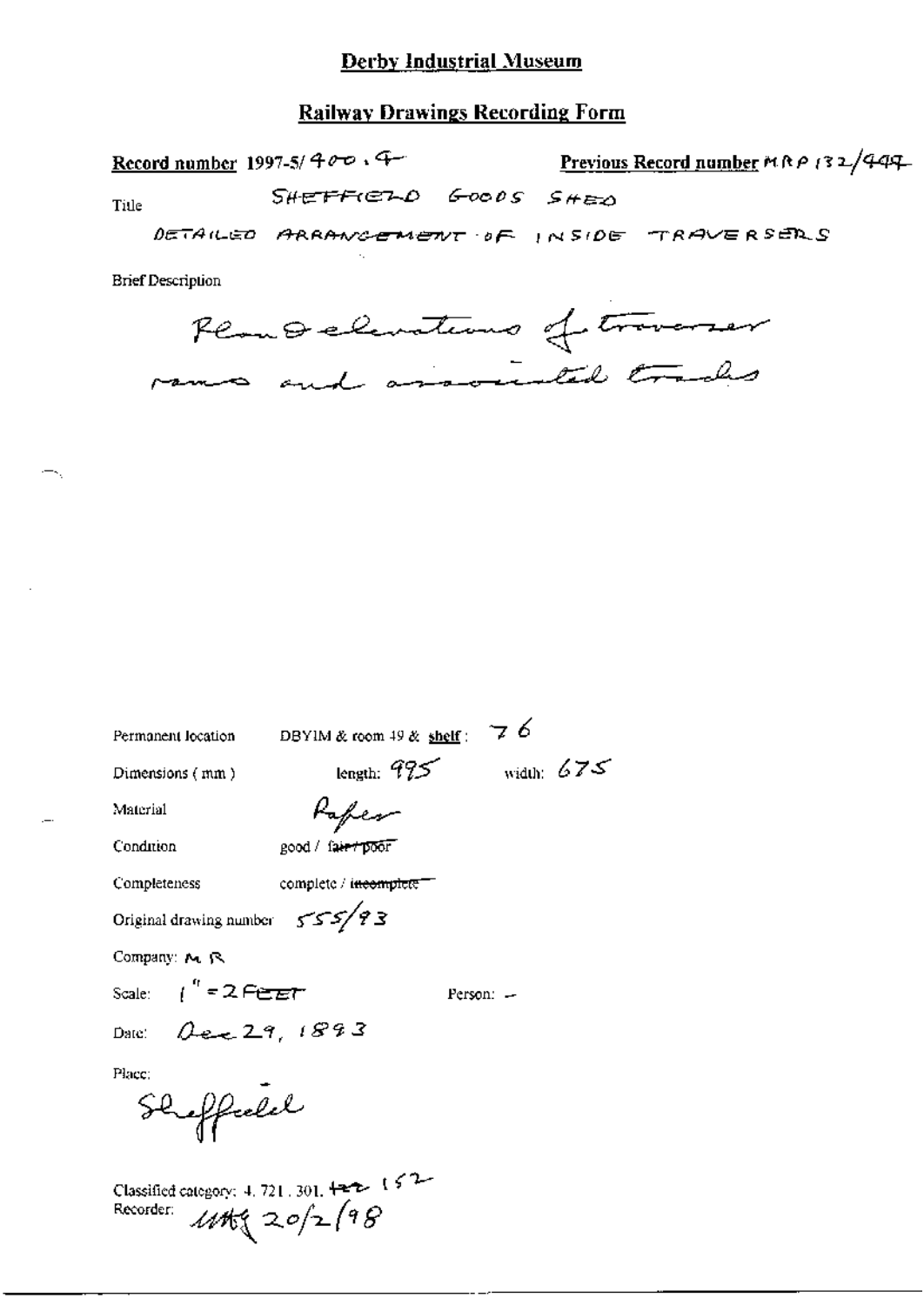Record number 1997-5/ 400,

Previous Record number MRP132/444

Title

 $\sim$ 

 $S$ *HEFFIELD* 

**Brief Description** 

Plant elevations of traverser trails

| Permanent location                                 | DBYIM & room $49$ & shelf:                   |              |
|----------------------------------------------------|----------------------------------------------|--------------|
| Dimensions (mm)                                    | length: $960$                                | width: $760$ |
| Material                                           | taper                                        |              |
| Condition                                          | e <del>cod / leir</del> / poor <del>Fe</del> |              |
| Completeness                                       | complete / incomplete                        |              |
| Original drawing number                            | 334/93                                       |              |
| Company: $M$ R                                     |                                              |              |
| Scale: $\int_0^{\eta} dx = \int_0^{\eta} 4^{\eta}$ | Person:                                      |              |
| Date: Aug 15, 1893                                 |                                              |              |
| Place:                                             |                                              |              |
| Haffeeld                                           |                                              |              |

Classified category: 4, 721, 301,  $\leftarrow$  152 Recorder.<br> $11/198$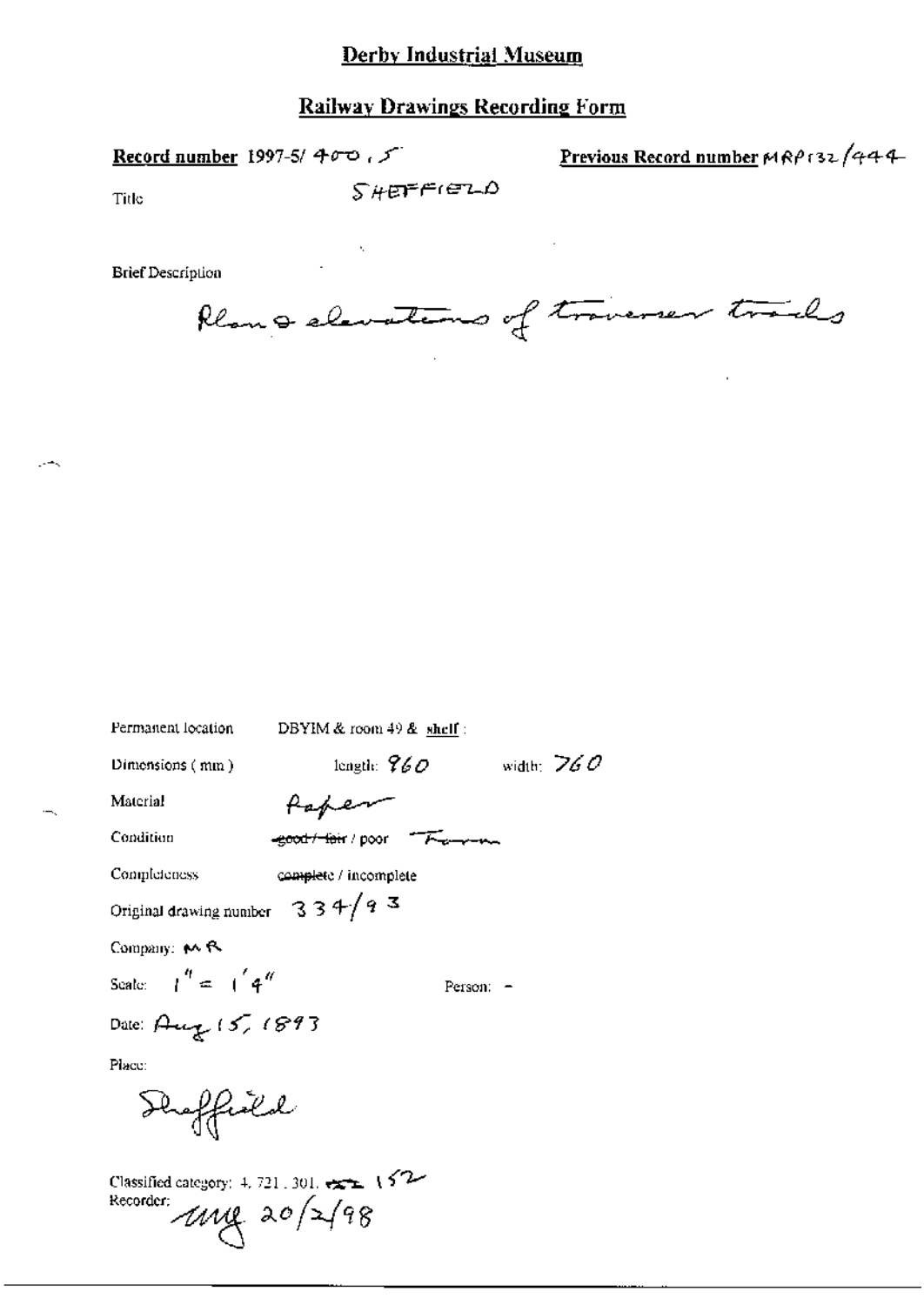# **Railway Drawings Recording Form**

Permanent location

DBYIM & room 49 & shelf: 7 7

Dimensions (tnm)

length:  $470$  width:  $755$ 

Person: ~

Material Condition

 $\ddotsc$ 

J.

good / fair / poor-

complete / incomplete  $584$ 

Pofermafebric

Original drawing number

Company: MR

Completeness

Scale:  $1''$  = 66 YARD 5

Date:  $SefG/860$ 

Place:

are<br>Shoffield

Classified category: 4, 721, 301,  $\leftarrow$  152 Recorder:  $\text{width}$  27/3/1998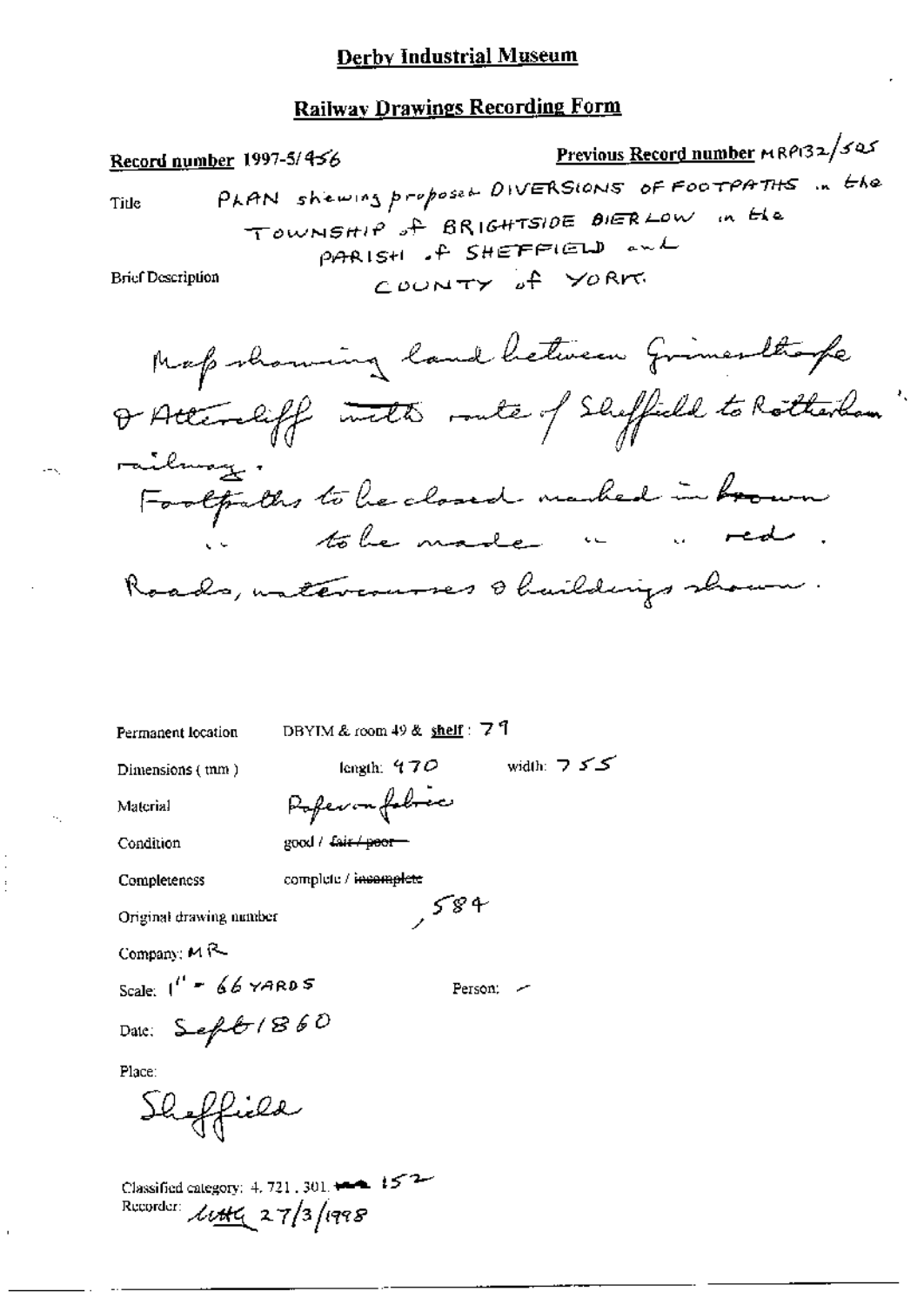#### **Railway Drawings Recording Form**

Record number 1997-5/ 509.1

Previous Record number  $\mu$   $\beta$   $\beta$   $\alpha$   $\alpha$  /  $\beta$   $\delta$   $\beta$ 

Title

**Brief Description** 

Plan of tracks, buildings, roads, bridges Marborough. Many peril additions/alterations.

| Dimensions (mm)                | length: $\frac{1}{2}$ 30   | width: $350$ |
|--------------------------------|----------------------------|--------------|
| Material                       | Paper on proper on folosic |              |
| Condition                      | good / fairy poor          |              |
| Completeness                   | complete / incomplete      |              |
| Original drawing number $\int$ |                            |              |

DBYIM & room 49 & shelf : 8.2

Person:

Company:  $H R$ 

Permanent location

Scale:  $1^{it} = 1$  can A IIM

Date:

Place:

Shaffield

Classified category: 4, 721 . 301. 4222. 15 2. Recorder:  $1044 \times 5/6/1998$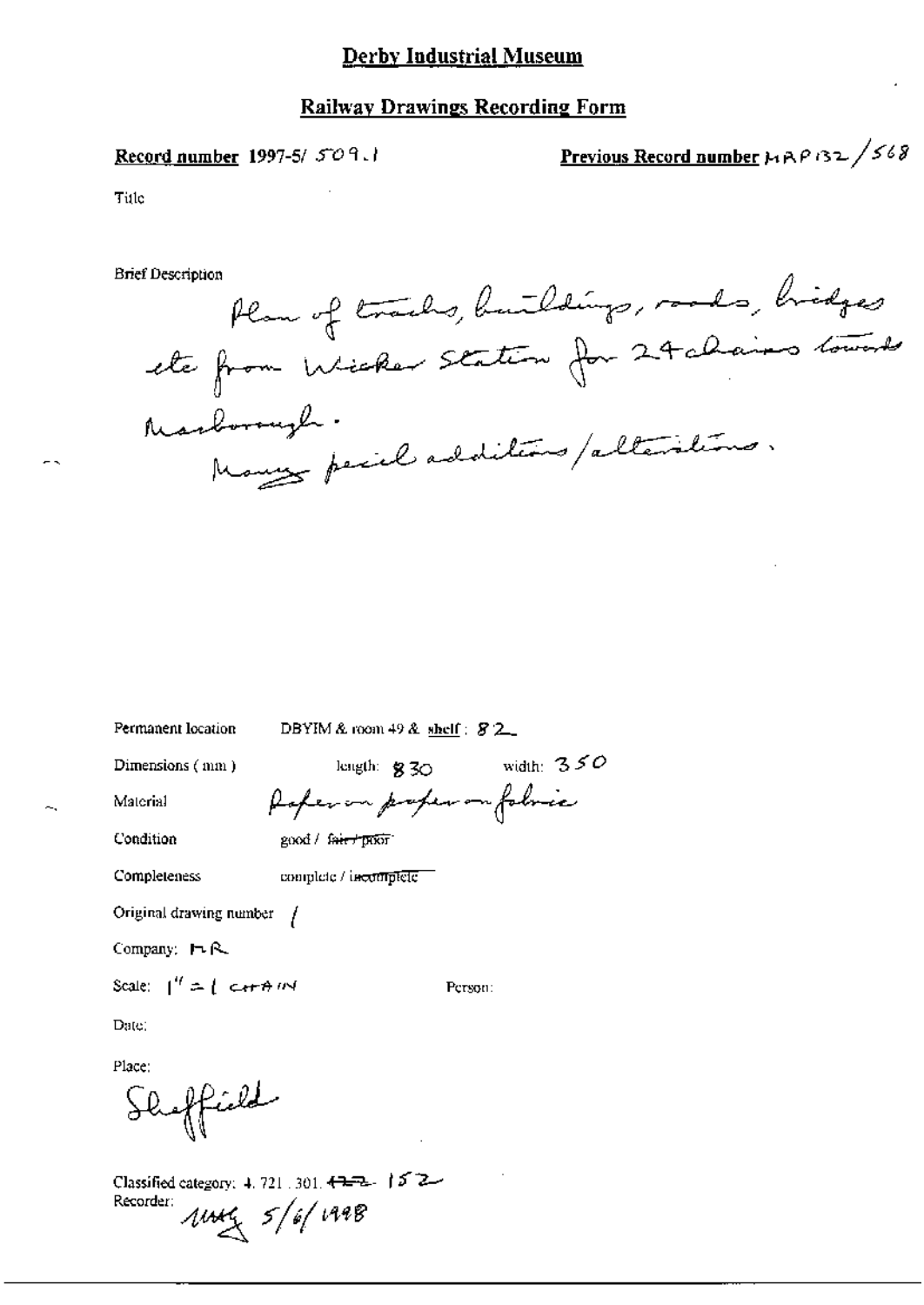Record number 1997-5/ 509.2

Previous Record number  $F(R)$  3  $\approx$  /568

Title

 $\ddot{\sim}$ 

 $\ddotsc$ 

**Brief Description** 

Prior Description

\nElectronal form of tracks, heidelberg, reads, bridges

\nelse for 28 centres including Sufficient, humans, panels, and Steal, including Sufficient, and Steal, and Sient, and the use of the two-dimensional numbers.

\nHeams Bessamers.

\nPermment local form, Iright 82

\nPermment location. DBYIM & room 49 & fall: 82

\nDimension (mm) Iright: 820 width: 350

\nMaterial

\nConfilism (cond) 664, 1667, 1676

\nConfilism (cond) 6667, 1667, 1676

\nConfilism (cond) 6667, 1668, 1677, 1687

\nComplicness of complex/ineompleto

\nOriginal drawing number 2, 1

\nComparing: M.A

\nScale: 
$$
1^4 = 1
$$
 c+14: N

\nBase:

\nPlace:

\nPlace:

\nPart, 1

\nPart, 2

\nPart, 3

Classified category:  $4.721 \pm 301.422 - 152$ Recorder:  $10\frac{1}{2}$   $5/6/1998$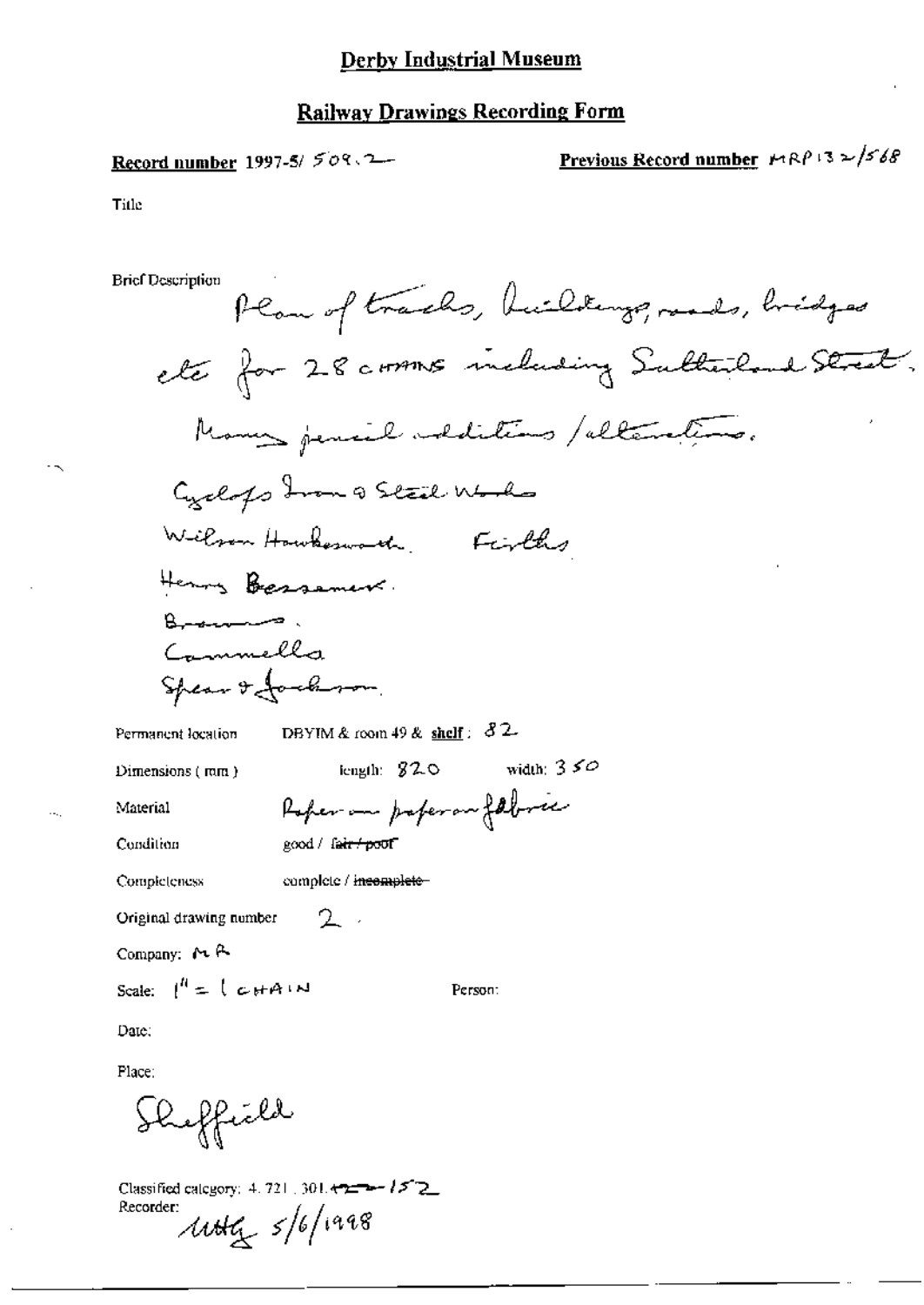#### Record number 1997-5/ 509.3

Previous Record number  $MPPS2$  /568

Title

**Brief Description** 

Plan of tracks, buildings, roads, bridges ets for 28 corners including Brown Bridge Many period additions / alterations. Allas John Browns Hilas Tookn Browns Fille Soulle St Foundry

Permanent location

DBYIM & room 49 & shelf  $\beta$  2.

Dimensions (mm)

length:  $210$  width:  $350$ 

Material

Completeness

Condition

Paper un parfer on fabric

good / fair + poor

complete / incomplete

Original drawing number  $\Box$ 

Company: MR

Scale  $I'' = \lceil c_{HAI} \rceil$ 

Person:

Date:

Place:

Sheffreed

Classified category:  $4.721, 301$ ,  $\implies$   $(5^{\circ}2)$ Recorder: 11th & 5/6/1998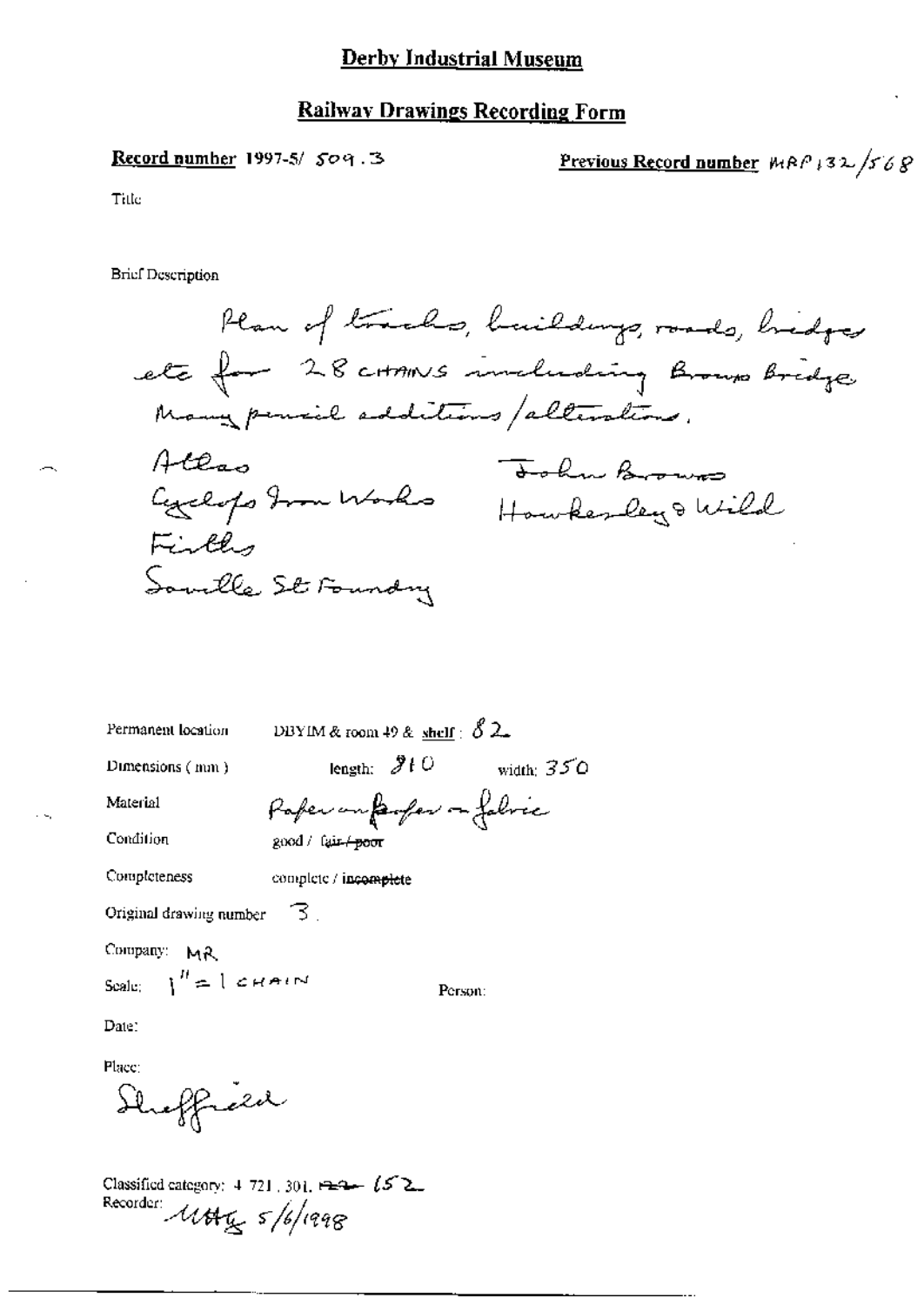Record number 1997-5/  $504.4$ <u>Previous Record number</u>  $\mu_1$ 34/32/568

Title

**Brief Description** 

Plan of trachs, buildings, roads, bridges ete for 28 cross including Newhall Street. Many pancial additions & alterations. Engine shed, indings of frimes thought tem. John Browns Works Camponiello

| Permanent location                                                                                                     | 82.<br>DBYIM & room $49$ & shelf;    |
|------------------------------------------------------------------------------------------------------------------------|--------------------------------------|
| Dimensions $(mm)$                                                                                                      | width, $345$<br>length: $820$        |
| Material                                                                                                               | poper ou poper on folose             |
| Condition                                                                                                              | $good / 2$ $bin / 2$                 |
| Completeness                                                                                                           | complete / <del>incomplete —</del> — |
| Original drawing mumber                                                                                                | 4                                    |
| Company: 14 P-                                                                                                         |                                      |
| Scale: $\int$ $\frac{H}{2}$ $\int$ $\frac{1}{2}$ $\int$ $\frac{1}{2}$ $\int$ $\frac{1}{2}$ $\int$ $\frac{1}{2}$ $\int$ | Person:                              |
| Date:                                                                                                                  |                                      |

Place:

Shoffield

Classified category: 4, 721, 301, Herz. 15 Recorder: 1000 5/6/1998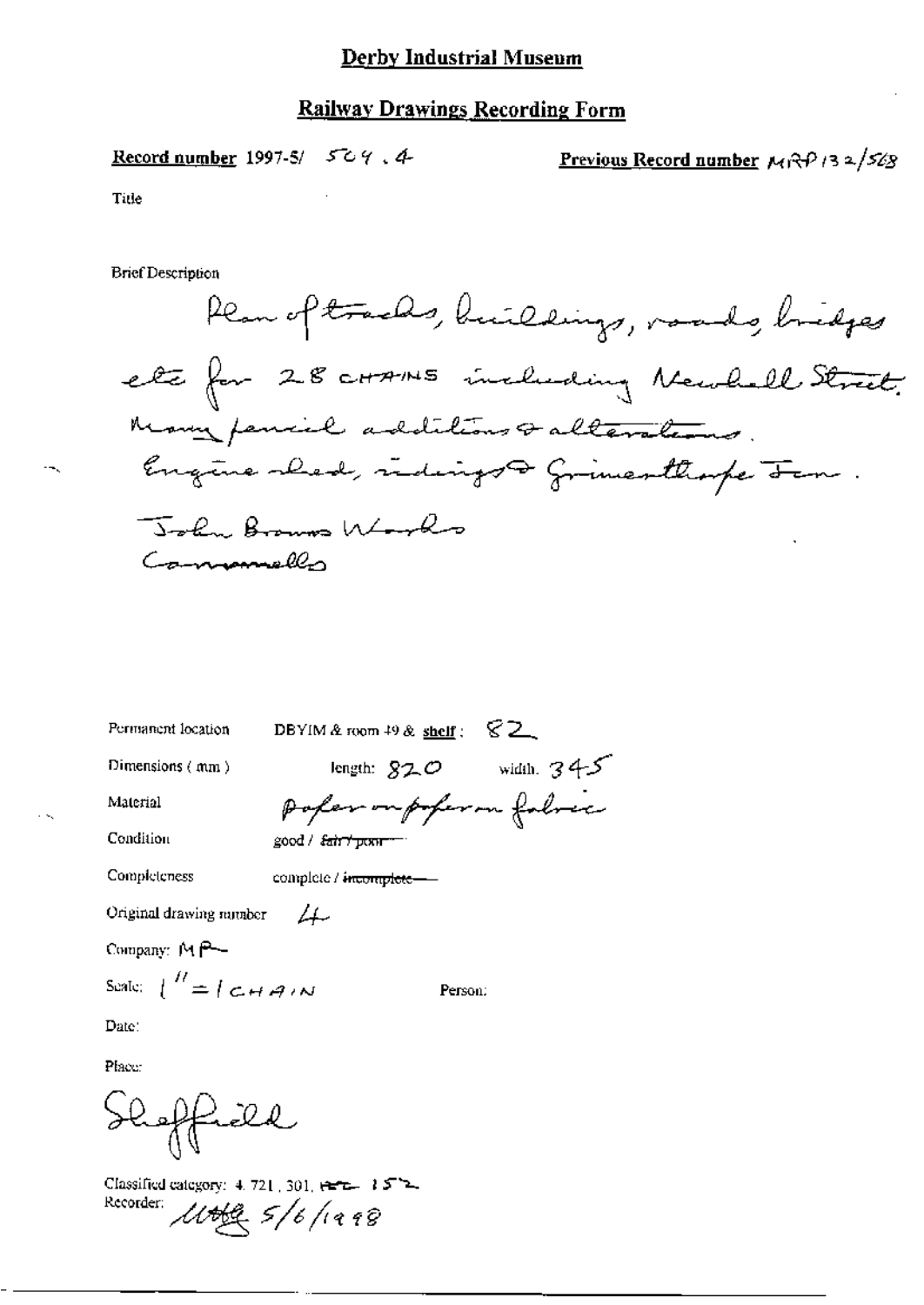## **Railway Drawings Recording Form**

### Record number 1997-5/ $50$  ?,  $5$

Previous Record number  $r_1$ A $\rho$ 132/ $56$ 8 Midland Railway

Title

жy.

**Brief Description**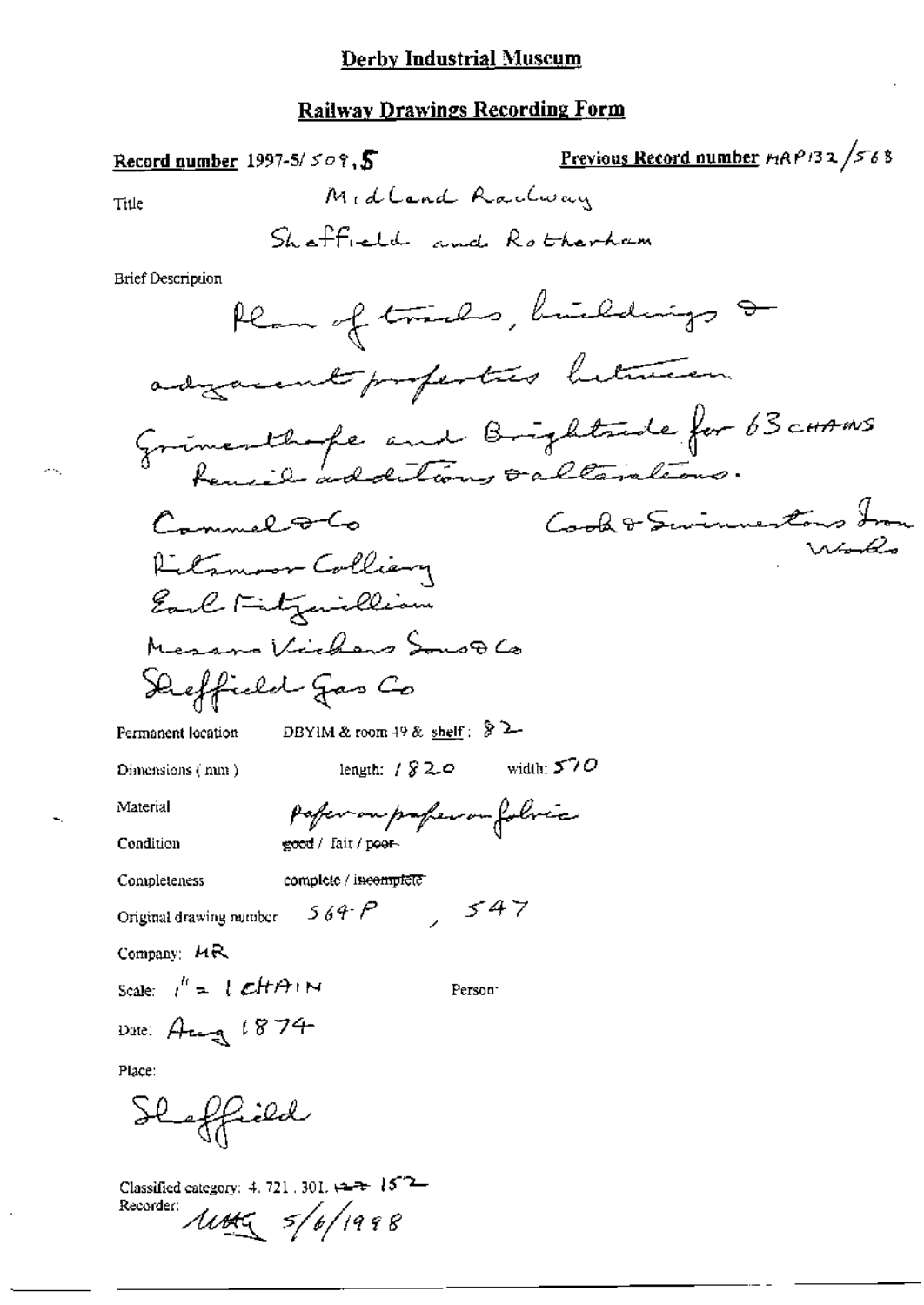#### **Railway Drawings Recording Form**

Record number 1997-5/ $509.6$ 

Previous Record number  $\approx$   $RP$ 13  $\approx$   $/56$ 8

Title

**Brief Description** 

Plan of tracks, buildings, hidges for 30 cross from Brightoide Station to Wincolmb Station Rencil additions & alterations

DBYIM & room 49 & shelf :  $8$   $2-$ 

Dimensions (mm)

Permanent location

length:  $940$  width:  $345$ paper on poper in folice

Material

Condition

Completeness

good / farry poor

complete / incomplete

Original drawing number

Company:  $P_1R$ 

Scale:  $l'' = l c H A M$ 

Person:

Date:

Place:

Heffield

Classified category: 4, 721, 301,  $\leftarrow$  15<sup> $\rightarrow$ </sup> Recorder: usel s/o/1998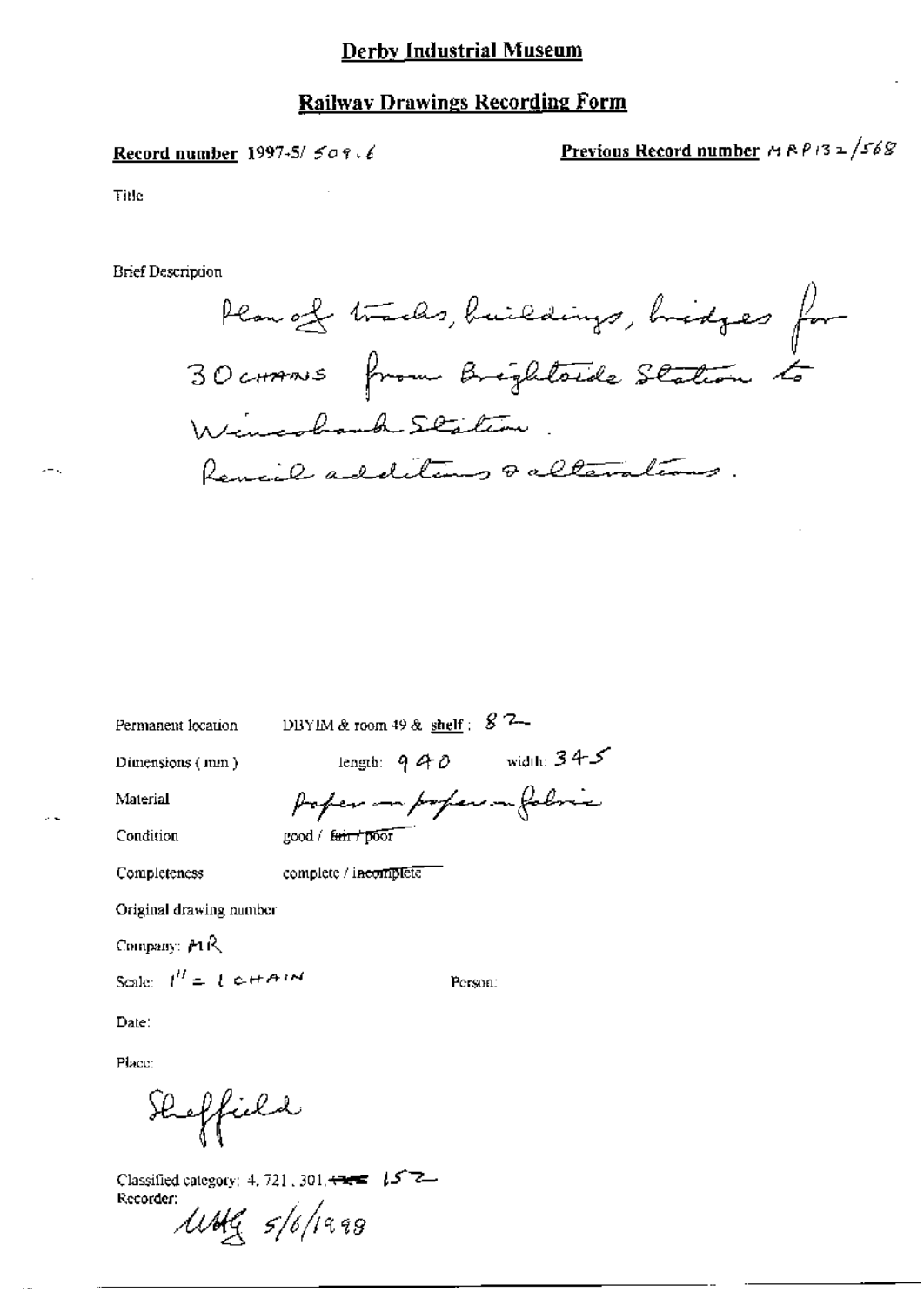#### **Railway Drawings Recording Form**

Record number 1997-5/317.1

Previous Record number  $MRPI32/358$ 

Title

**SHEFFIELD** WICKER STATION

**Brief Description** 

Plan showing proposed logout of tracks, buildings & roads for rein coal gard rear Wicker Station

Permanent location

DBYIM & room 49 & shelf  $\cdot$  7  $\cdot$ 

Dimensions (mm)

length;  $88^\circ$  C width:  $280^\circ$ 

Person:

Condition

Material

good / fair-poor

Paper

Completeness

complete / incomplete"

Original drawing number

Company: MR

Scale:  $I'' = 20$  Fere  $T$ 

Date:  $3C - 3 - 1897$ 

Place:

Sheffiel

Classified category: 4, 721, 301,  $\downarrow \downarrow \downarrow \uparrow \uparrow \uparrow$ Recorder  $\mathcal{U} \mathcal{H}^2$  23-1-98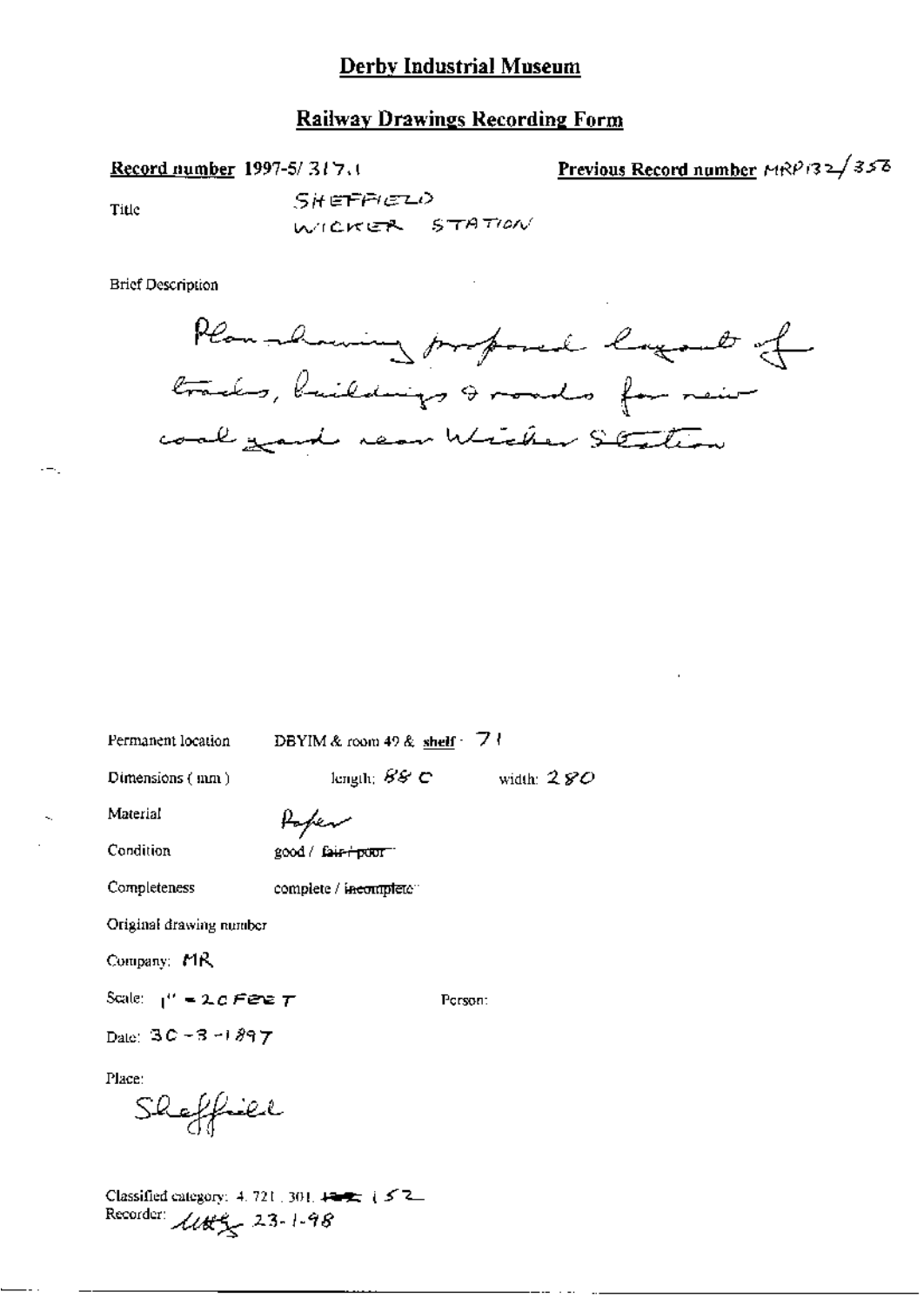#### **Railway Drawings Recording Form**

Record number 1997-5/ 3t 7. 2

Previous Record number  $wAP_132/356$ 

— — — — <u>— — — —</u>

Title

**Brief Description** 

Plan of land, mad, buildings<br>rd track,<br>hoesten - Carliele Street / Kirk Street, and track.

Permanent location DBYIM & room 49 & shelf:  $\overrightarrow{7}$  f

Person;

Dimensions (mm)

length:  $g \rightarrow o$  width:  $540$ 

Material

Tracingpaper

Condition

 $-$ good / fair /  $pccor$ 

Completeness

complete / insemptote

Original drawing number

Company: MR

Scale:

Date:

Place:

Skeffield?

Classified category:  $4.721$ ,  $301$ ,  $\leftrightarrow$   $152$ . Recorder: 1145 23.1.98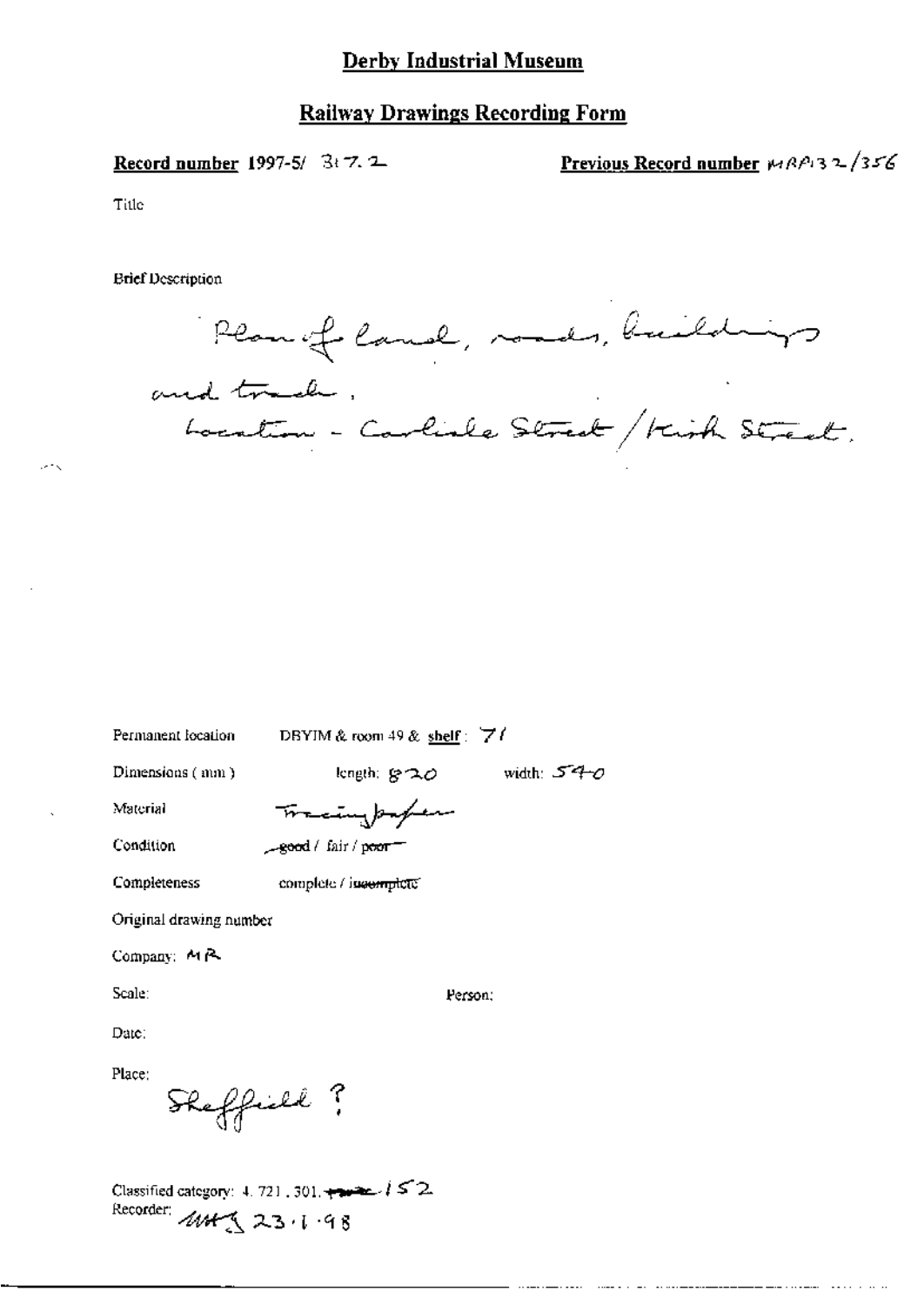# Railway Drawings Recording Form

$$
\underline{\text{Record number}} 1971 - 384 / 256.
$$

 $\overline{a}$ 

CATTELL Previous Record number  $1306$ 

l,

Title

÷ k

**Brief Description** 

| Permanent location<br>DBYIM & room $49$ & shelf: $11872-$         |
|-------------------------------------------------------------------|
| Dimensions (mm)<br>length: $1720$<br>width: $380\,$               |
| Raperonfoloric<br>Material                                        |
| Condition<br>good / <del>fair / poor ---</del>                    |
| Completeness<br>complete / <del>incomplete =</del>                |
| $\beta$ 37<br>Original drawing number                             |
| Company;                                                          |
| Scale: $1'' = 40$ Fere T<br>Person:                               |
| Date: Aug 18,1863                                                 |
| Place:                                                            |
| Brightnide                                                        |
| Classified category: 4, 721, 301, 152<br>Recorder: 1112 9/11/2001 |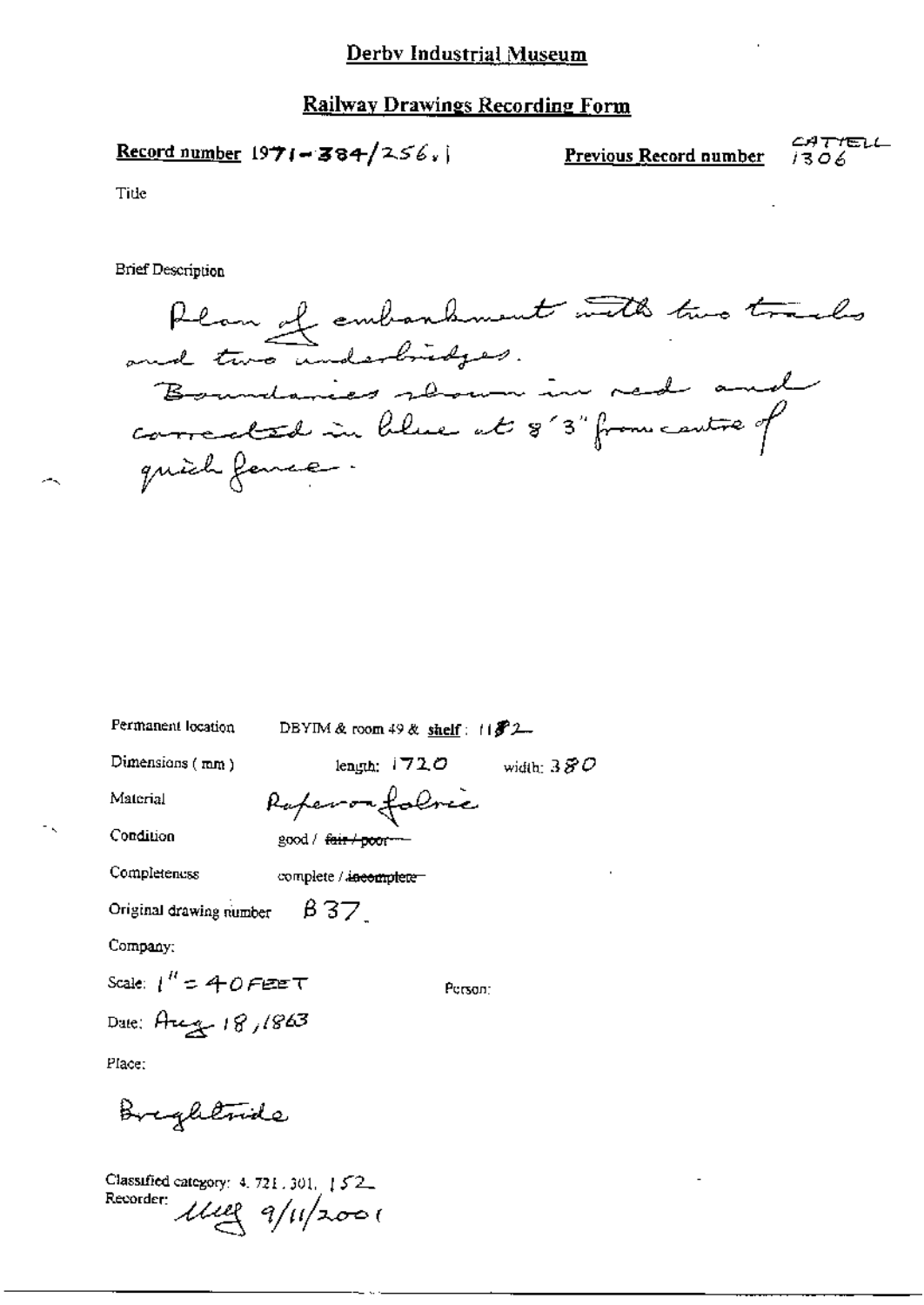CATTEL Record number  $1971 - 384/256.2$ Previous Record number  $1306$ RRIGHTSIDE Title

**Brief Description** 



Permanent location

DBYIM & room  $49$  & shelf:  $1182$ 

Dimensions (mm)

width:  $2.50$ length:  $3(0)$ 

Material

Franky fabric

 $\sigma\rightarrow$ 

Condition

good / fair / poor

Completeness complete / incomplete

Original drawing nember

Company:

Scale:  $1'' = 80$  Figure  $T$ 

Date:  $\theta$  ex 1867

Person:

Place:

Brightside

Classified category: 4, 721, 301,  $152-$ Recorder: Melg 16/11/2001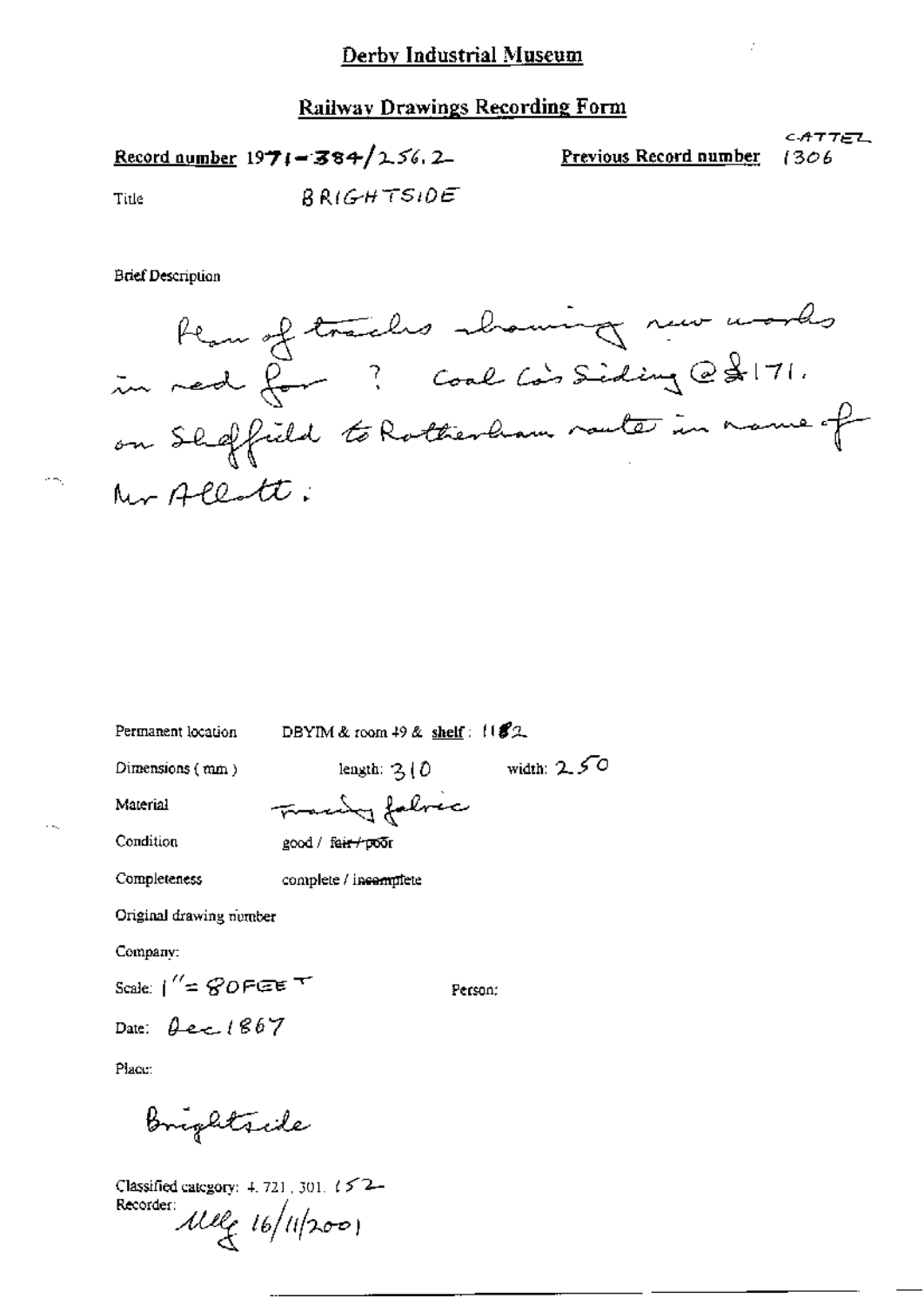## **Railway Drawings Recording Form**

Previous Record number 118P132/459 Record number 1997-5/41.5 Midland Railway Title WINCOBANK

**Brief Description** 

DBYIM & room 49 & shelf:  $76$ Permanent location  $length: 1490$  width:  $445$ Dimensions (mm) Rafer on fabric Material good fair poor dirt Condition Completeness complete / <u>incomplete</u>  $,487$ Original drawing number  $2.3$ Company: MR Scale:  $1'' = 41.66$  FEET Person: Date:  $A - 1909$ Place: Wincoland Classified category: 4, 721, 301, 1964-152 Recorder:  $\mu$ <br> $\mu$  27/2/98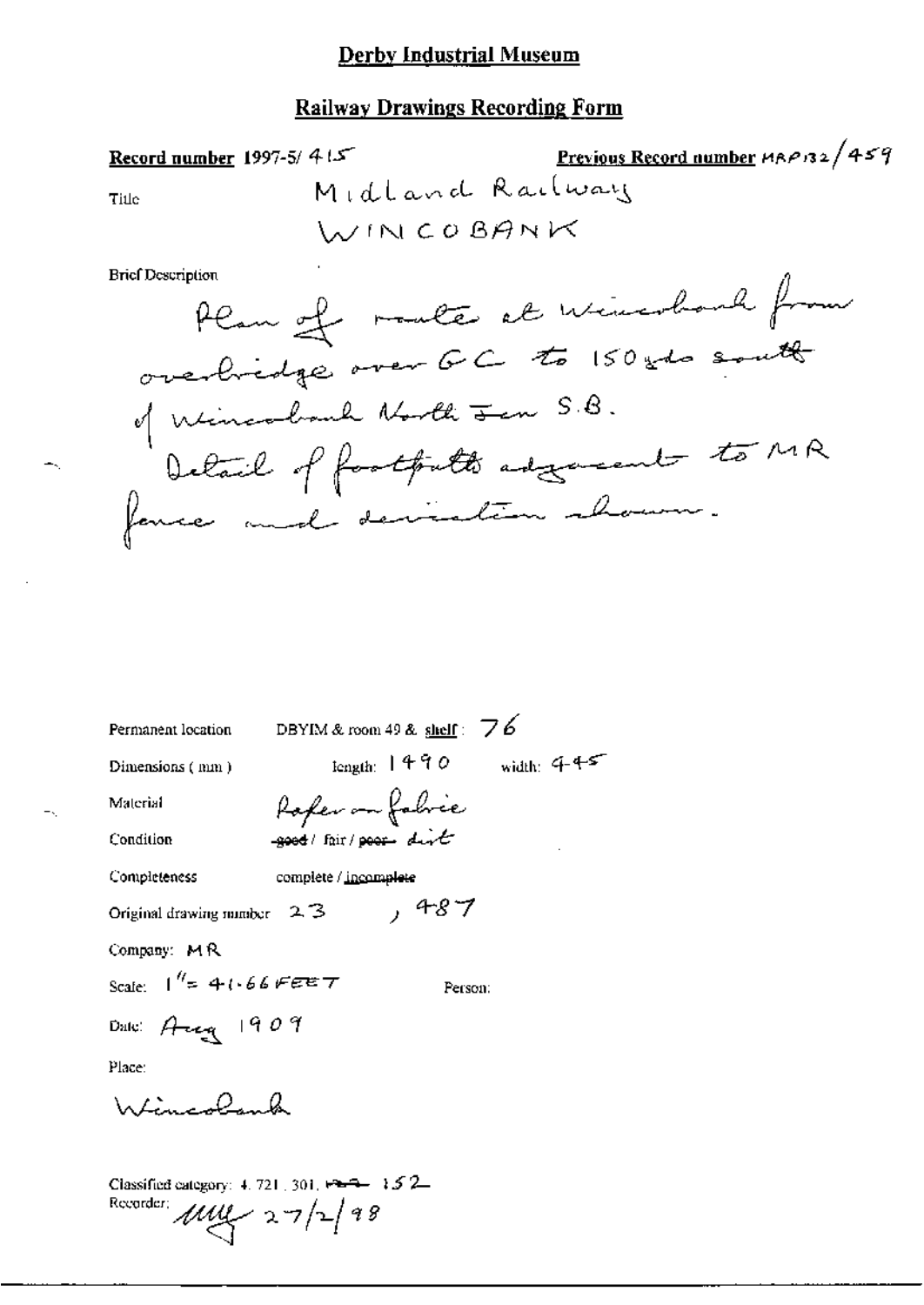#### **Railway Drawings Recording Form**

#### Record number 1997-5/715.1

Previous Record number  $H \beta / 3$  2/80/

Title

**Brief Description** 



Permanent location

DBYIM & room 49 & shelf:  $74$ 

 $(4, 890)$ 

Dimensions (mm)

Material

Condition  $good /$  fair  $+$  poor

Completeness complete / incomplete

Original drawing number

Company: MR

Scale:  $\int_0^h = \int C \mu A \mu A$ 

Person:

Iength:  $950$  width:  $450$ 

Training paper on paper on folice

Date:  $N_{+}$  25, 1874

Place:

Wincolor

Classified category: 4. 721, 301,  $1 \le 2$ . Recorder:  $\mu$  $\mu$  $\leftarrow$  9/4/1999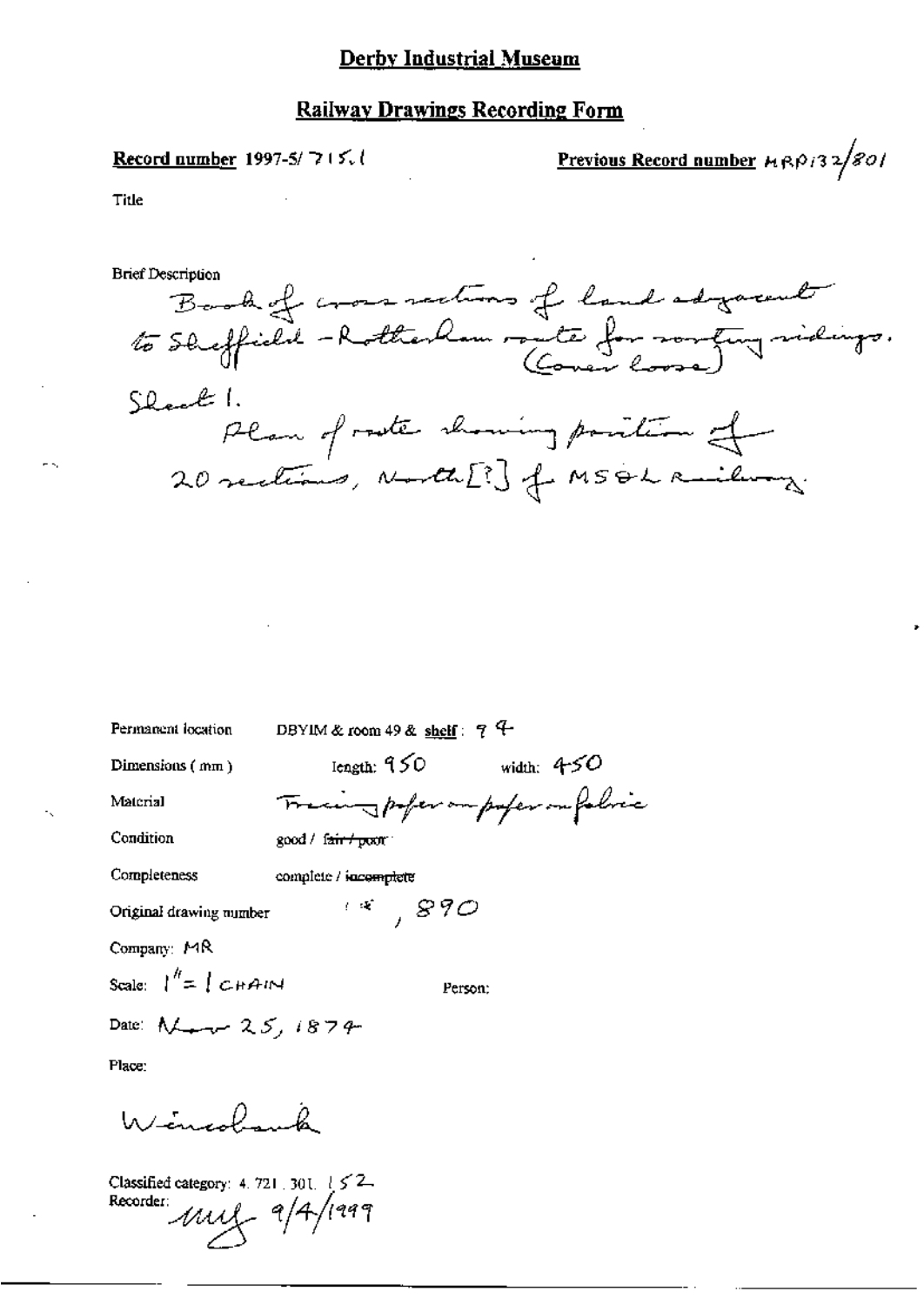# **Railway Drawings Recording Form**

Previous Record number  $MRP/3$  2/80 ( Record number 1997-5/7(5, 2 - . 9

Title

**Brief Description** 

ιĴ

Permanent location

DBYIM & room 49 & shelf:  $94 -$ 

Dimensions (nm)

length:  $625$  width:  $485$ 

Material

Paper

Condition

good / fair / poor

Completeness

complete / incomplete

Original drawing number

Company: MR

Scale:  $\frac{1}{2}$  = 20 FEET

Person:

ž,

 $N_{\text{env}}$  20, 1874 Date:

Place:

Jimrohanh

Classified category: 4, 721, 301,  $\frac{1}{2}$   $\leq$  2- $\mu$ uty 9/4/1999 Recorder: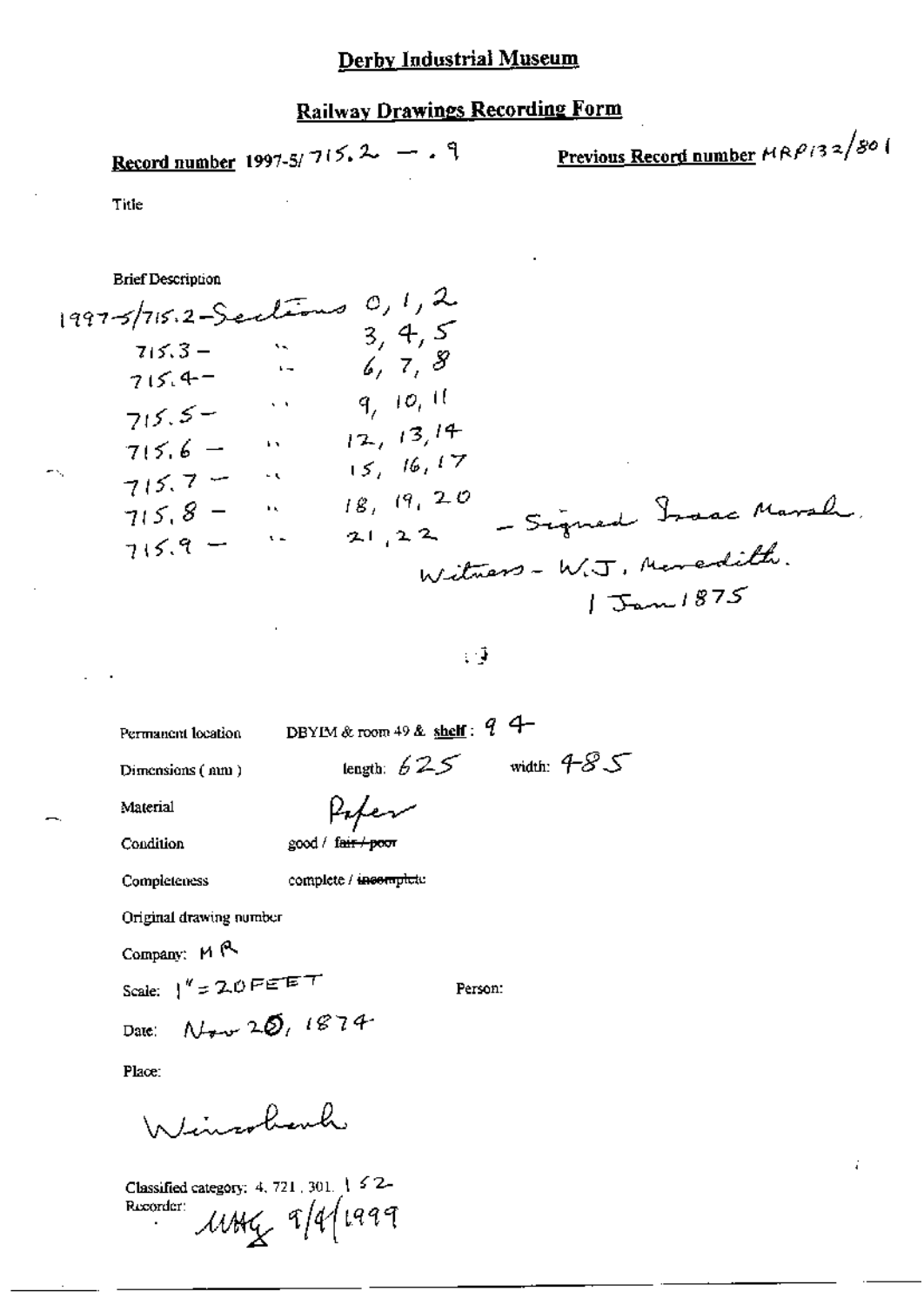Record number 1997-5/ 48.1

Previous Record number  $r(RP/3 \geq \sqrt{\frac{P}{C}})$ 

Title

**Brief Description** 

Tracing chaning layout plans of exist structure sprofored alteration.

| Permanent location        | DBYIM & room 49 & shelf : $\leq$   |               |
|---------------------------|------------------------------------|---------------|
| Dimensions (mm)           | length: <i>[</i> Ղ∂ <sup>−</sup> © | width: $61.5$ |
| Material                  | Tracingfolosie                     |               |
| Condition                 | $good /$ sair-+pont                |               |
| Completeness              | complete / ipcomplete --           |               |
| Original drawing number   | 735                                |               |
| Company: M に              |                                    |               |
| Scale. $\binom{n}{k}$ = 8 | Person:                            |               |
| Due:                      |                                    |               |
| Place.                    |                                    |               |

Rotherham

Classified category:  $4.721, 301, 15.72$ <br>Recorder: Recorder: ung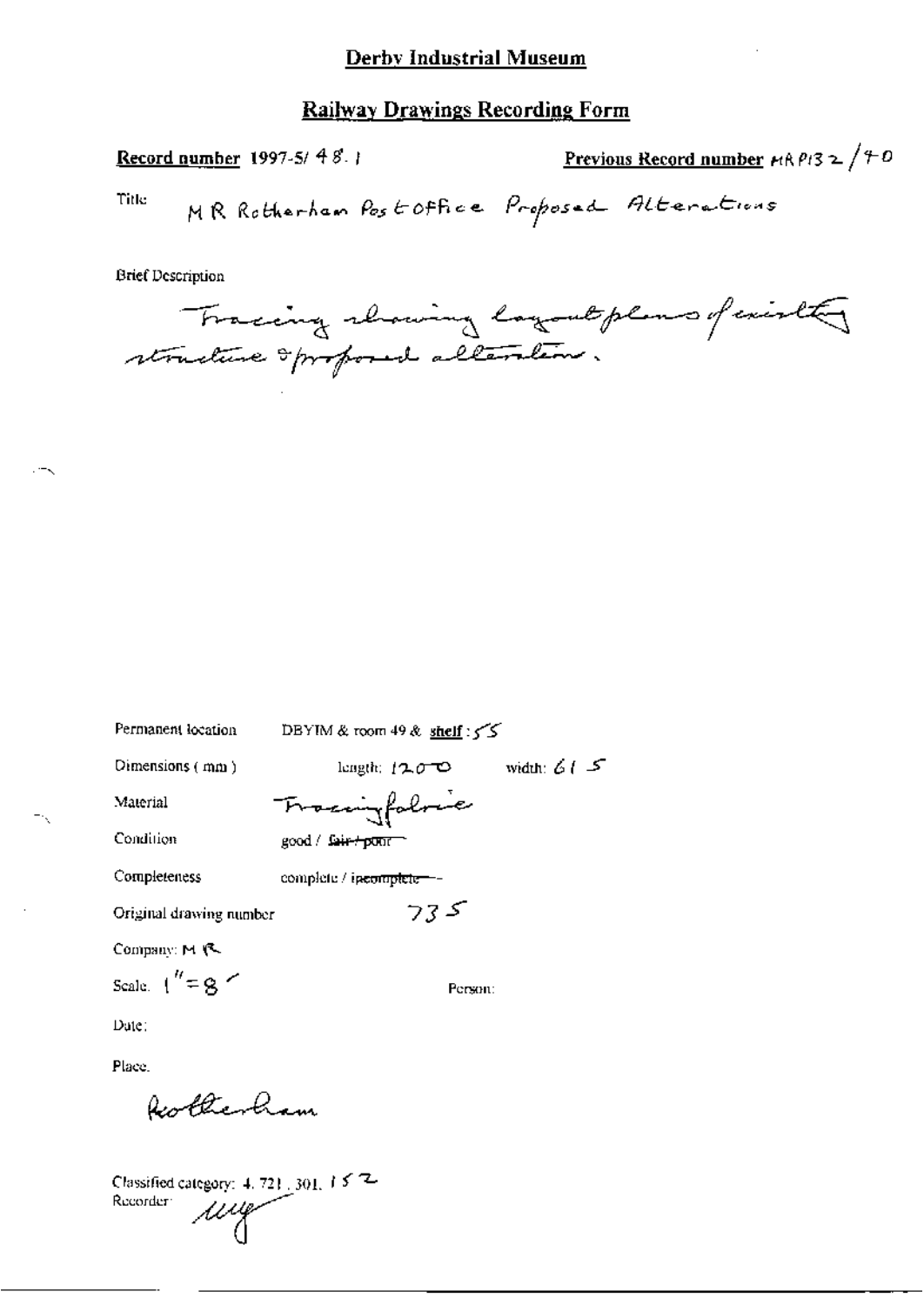Record number 1997-5/48.2-48.3

Previous Record number  $MRPI32/4$  O

Tide

**Brief Description** 

DBYIM & room 49 & shelf:  $55$ <br>(.2)  $1(90)$ <br>length: (.3)  $1(95)$  width: (.3)  $585$ Permanent location Dimensions (mm) Raper Material Condition Completeness complete / incomplete  $735$ Original drawing number Company: Fr R\_ Scale:  $1'' = 8$ Person: Date: 2 (Nov 1892)

Place:

Rollerham

Classified category: 4-721, 301, 1572 Recorder: unz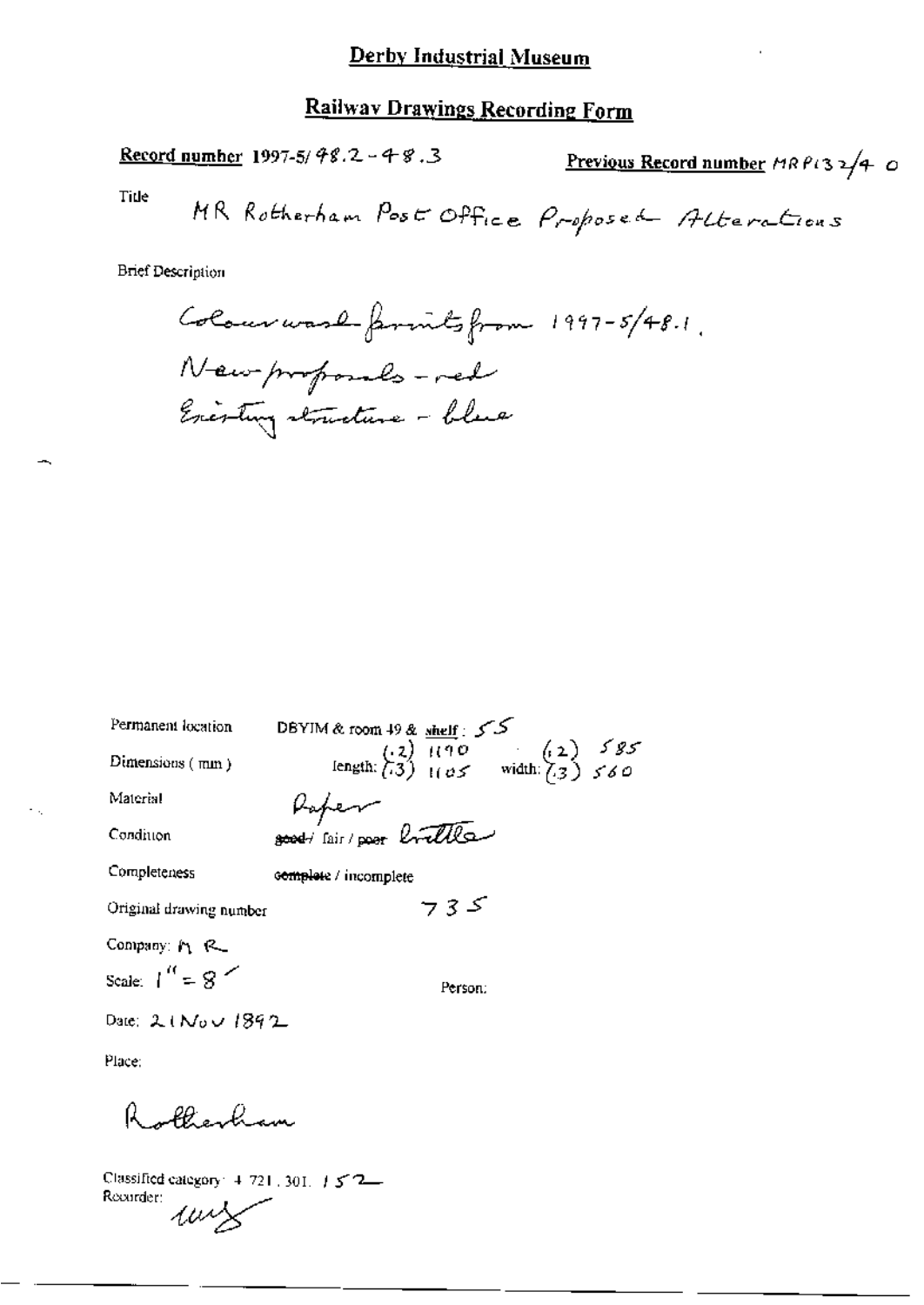Record number 1997-5/48.4

Previous Record number 
$$
MAP(3 2 / +0
$$

Title

н.,

$$
M.R. -ROTHERHAM - POST-OFFI CC
$$

**Brief Description** 



| Permanent location                      | DBYIM & room 49 & shelf: $5.5$     |
|-----------------------------------------|------------------------------------|
| Dimensions (mm)                         | width: $570$<br>length: $7/0$      |
| Material                                | Transing fabric                    |
| Condition                               | good / fair / poor                 |
| Completeness                            | complete / <del>incomplete =</del> |
| Original drawing number                 | 735                                |
| Company: M. P.                          |                                    |
| Seale: $\binom{11}{2}$ = 8 <sup>2</sup> | Person:                            |
| Date :                                  |                                    |

Place

otheran R

Classified category, 4, 721, 301,  $|t| \leq 2$ . Recorder: *Lall*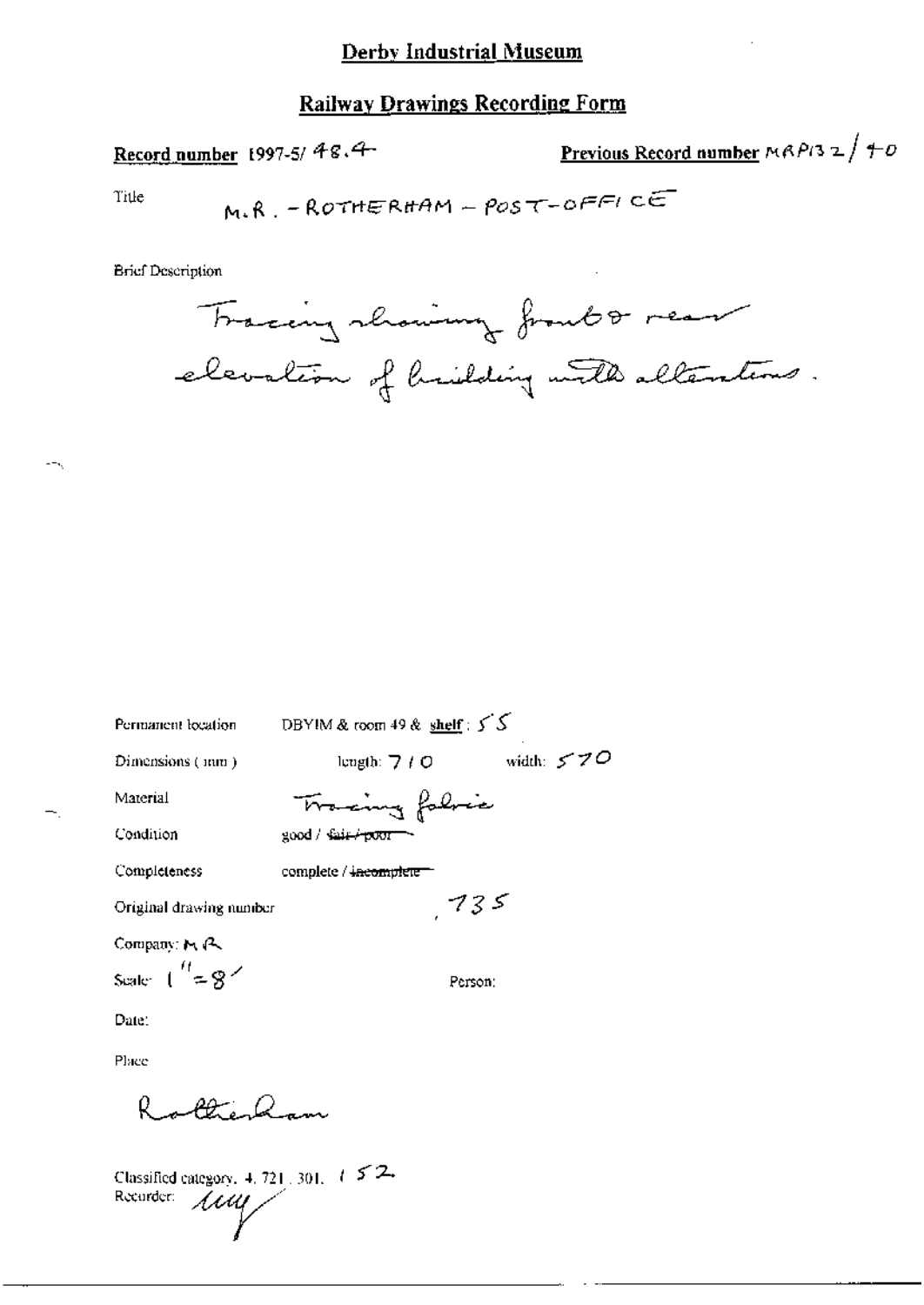## **Railway Drawings Recording Form**

## Record number 1997-5/4 8.5 - 48.7

Previous Record number  $MRP$ 13  $2/40$ 

Title

 $\ddotsc$ 

**Brief Description** 

DBYIM & room 49 & shelf :  $5^{25}$ Permanent location length;  $710$  width:  $570$ Dimensions (mm) paper Material Condition Completeness complete / incomplete"  $735$ Original drawing number Company: M R Scale:  $1^{11} = 8$ Person: Date: 2 1 Nov 1 89 2

Place;

Rottenham

Classified category: 4, 721, 301, [ 5<sup>2</sup>-Recorder: мщ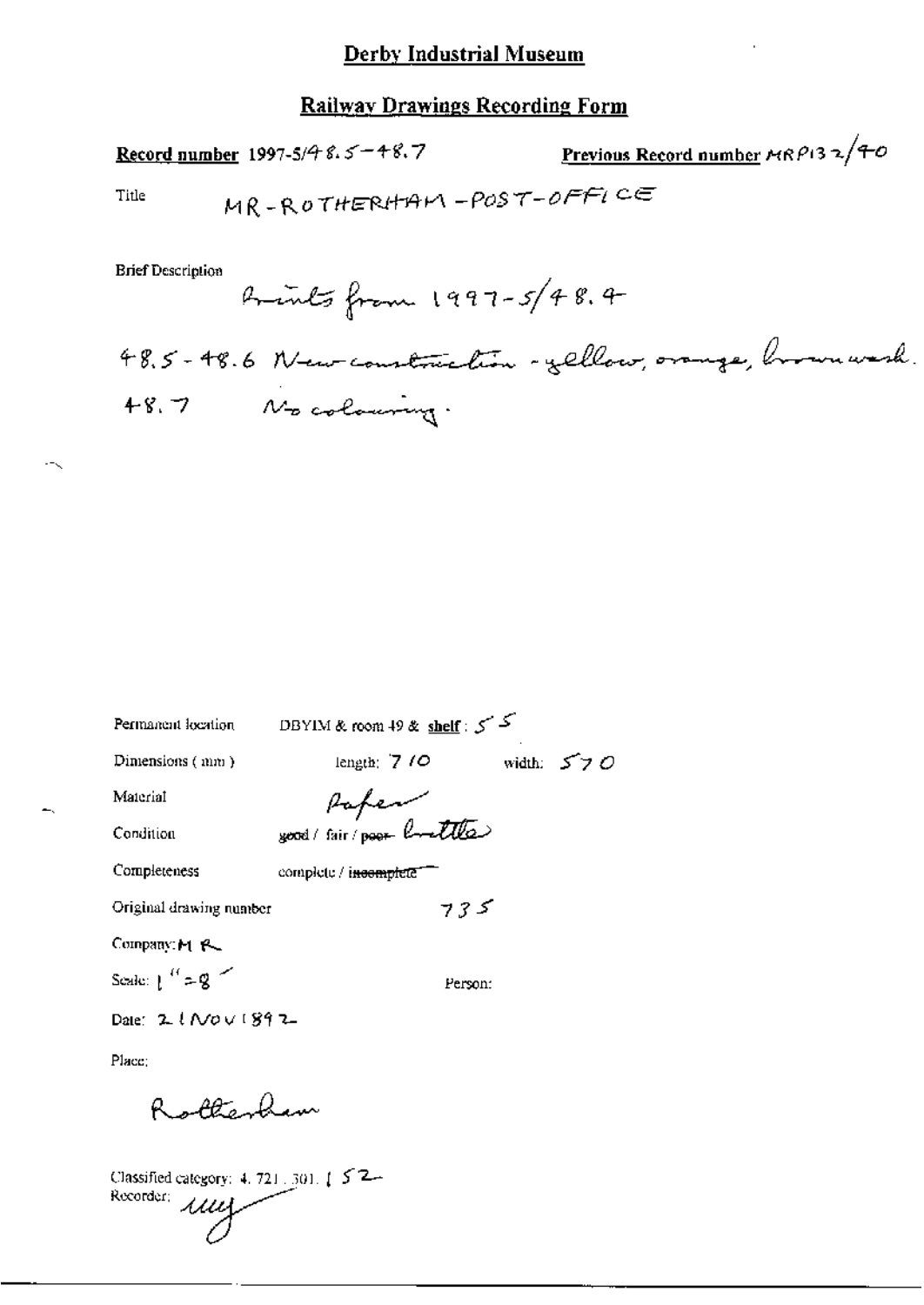Record number 1997-5/48. 8 -. 9

Previous Record number HR P13 2/40

Title

ROTHERHAM POST OFFICE **ENLARGEMENT** 

**Brief Description** 



 $1997 - 5/48.9 - L. L.$ 

كركر : Permanent location DBYIM & room 49 & shelf length:  $305$  width:  $275$ Dimensions  $(mm)$ Tracing folice Material good / fair / noor Condition Completeness complete / in<del>complete -</del> 735 Original drawing number Company: M R Scale:  $\sqrt{4}$  = 20.33 Person: Date: 21 NOV 1892

Place:

Ralterham

Classified category: 4, 721, 301,  $\frac{1}{2}$   $\leq$  2. Recorder *ULLE*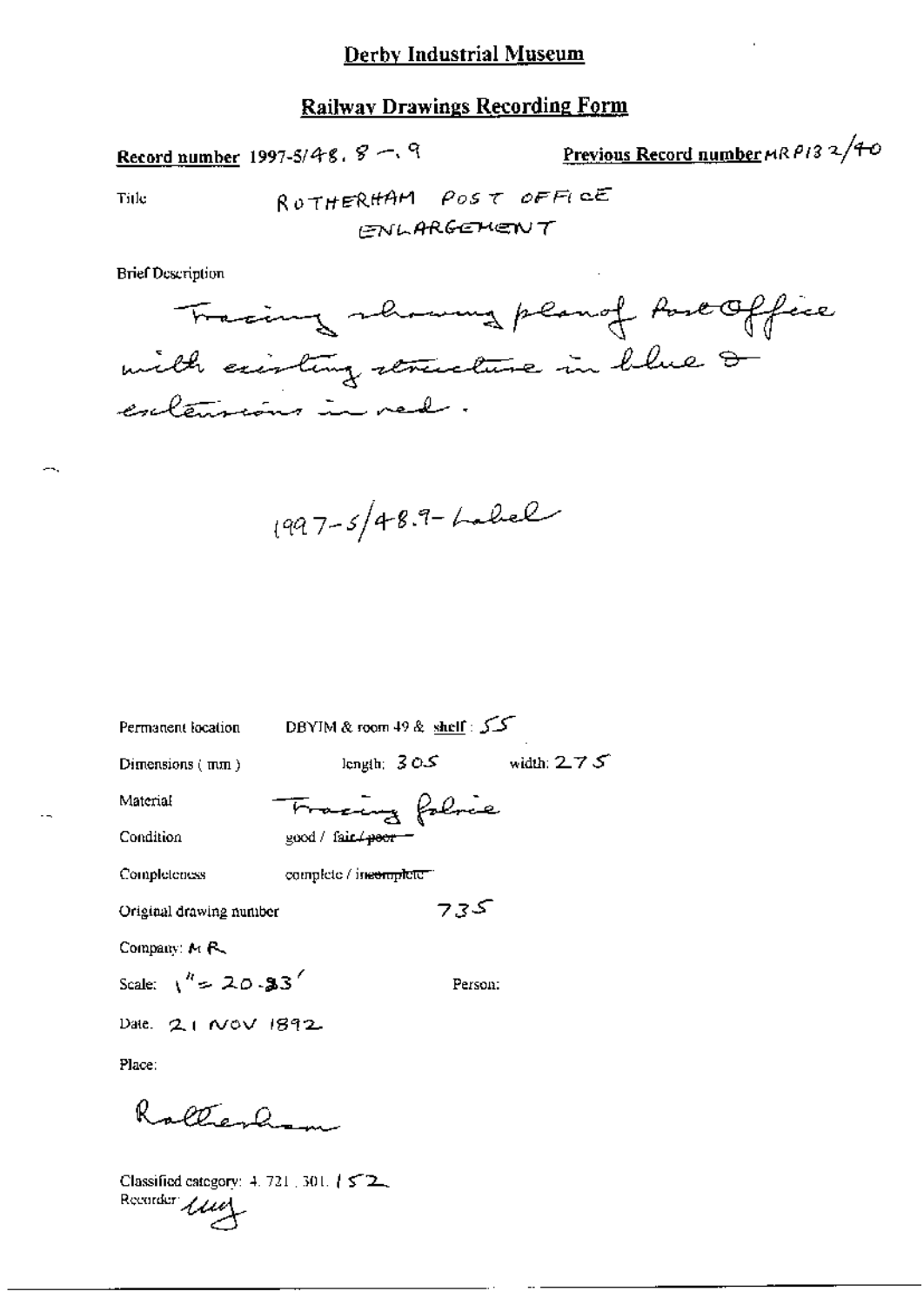#### Record number 1997-5/921

Previous Record number  $H(P \mid 3 \ge \sqrt{1017})$ 

Title

**Brief Description** 



Permanent location

DBYIM & room 49 & shelf:  $128$ 

Dimensions (mm)

length:  $590$  width:  $390$ 

Material

Condition Completeness

complete / incomplete -

good /<del>-fair / poor</del>

Roper

Original drawing number  $4-$ 

Company:  $\nu$ <sup>t</sup>R

Scale:  $I^h = I \subset H \cap N$ Date:  $\frac{1}{2}$   $\frac{1}{2}$   $\frac{1}{2}$   $\frac{1}{2}$   $\frac{1}{2}$   $\frac{1}{2}$   $\frac{1}{2}$   $\frac{1}{2}$   $\frac{1}{2}$   $\frac{1}{2}$   $\frac{1}{2}$ 

Person:

Place:

Brightrade

Classified category: 4, 721, 301,  $152$ 

Recorder Lieux 8/10/1999